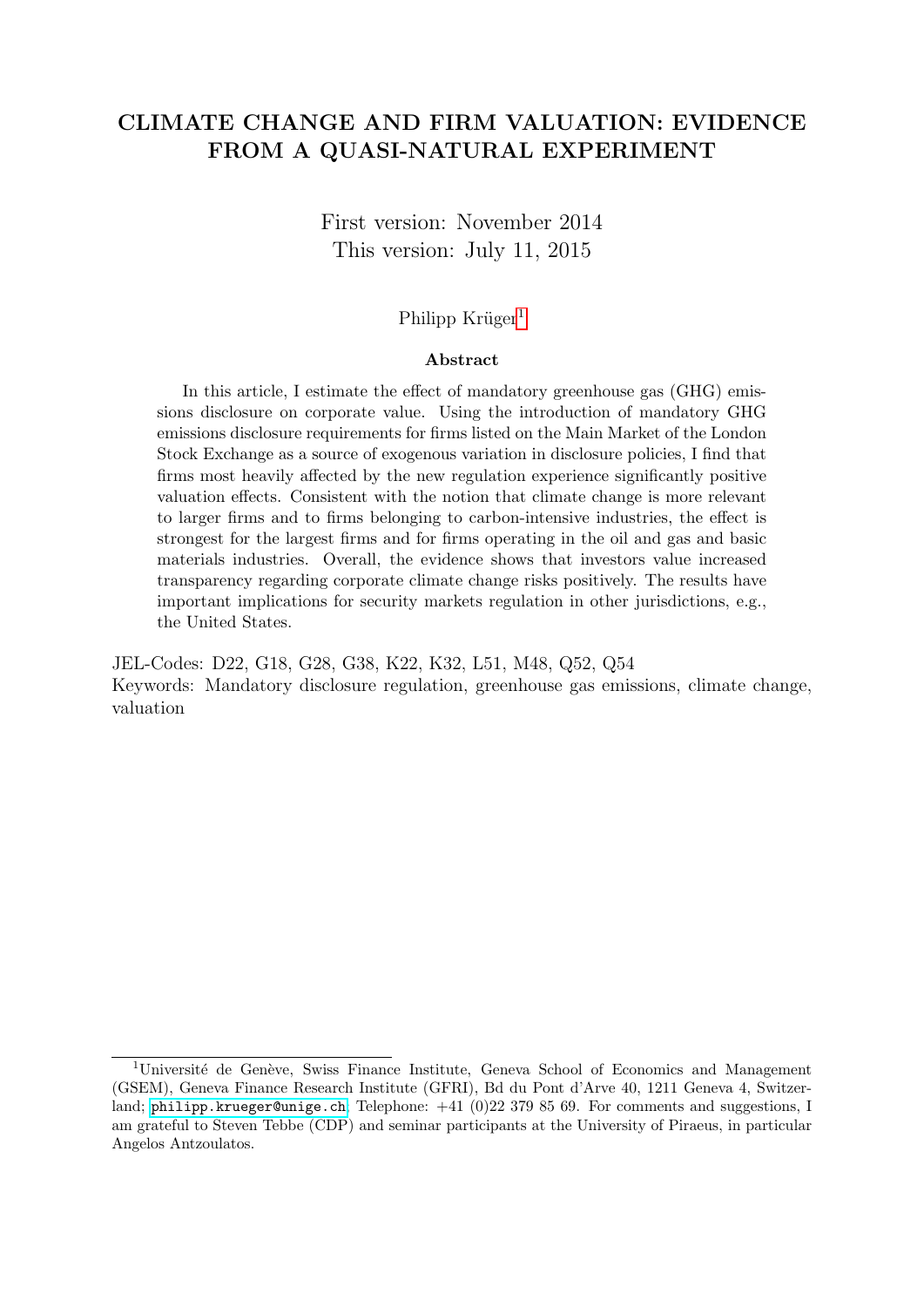"I am looking at this through the lens of risk — climate change is not only a risk to the environment but it is the single biggest risk that exists to the economy today."<sup>[2](#page-1-0)</sup>

Henry M. Paulson Jr. - Former Secretary of the Treasury

# I Introduction

An organizing principle of securities market regulation is the view that mandatory reporting requirements of firm specific information allow capital markets to function more efficiently. Typically, financial information such as audited balance sheets as well as income and cash flow statements represent the cornerstone of such mandatory reporting requirements. In addition, security market regulators like the Securities and Exchange Commission (SEC) require publicly listed firms to include any information in their periodic regulatory filings (e.g., 10K's) that is deemed to be "material."[3](#page-1-1) Overall, economists and law makers seem to be in agreement about the merits of mandating the disclosure of financial information: For instance, academic studies have shown that investors value mandatory disclosure of financial information at the firm level (see [Greenstone, Oyer,](#page-29-0) [and Vissing-Jorgensen](#page-29-0) [\(2006\)](#page-29-0) or [Ferrell](#page-29-1) [\(2007\)](#page-29-1)), cross-country studies find that mandatory disclosure requirements are related with higher equity valuations (see [La Porta,](#page-29-2) [Lopez-de Silanes, Shleifer, and Vishny](#page-29-2) [\(2002\)](#page-29-2)), and securities laws in the US mandate publicly listed firms to disclose financial information at least since the Securities Act of 1933.[4](#page-1-2)

In contrast, there is much more debate on whether firms should also be required to disclose standardized non-financial information on, for instance, how they manage the risks and opportunities related to climate change.<sup>[5](#page-1-3)</sup> This debate is set, however, against the backdrop of ever more anecdotal evidence suggesting that investors increasingly demand such information. For instance, *The Carbon Disclosure Project*<sup>[6](#page-1-4)</sup> (CDP), an organization dedicated to collecting and disclosing corporate climate risk data of listed corporations worldwide, is supported by several hundreds of institutional investors representing a total of US\$92 trillion in assets. In addition, shareholders increasingly engage with respect

<span id="page-1-0"></span><sup>2</sup>Quote from a panel discussion at the Clinton Global Initiative Annual Meeting in September 2014. See <http://goo.gl/5KnGP6>

<span id="page-1-1"></span><sup>3</sup> Information is regarded as being material if "a substantial likelihood that the disclosure of the omitted fact would have been viewed by the reasonable investor as having significantly altered the "total mix" of information made available. see (U.S. Supreme Court, TSC Indus. V. Northway, Inc., 426U.S. 438 (1976)) See: <http://goo.gl/O0YLpl>

<span id="page-1-3"></span><span id="page-1-2"></span><sup>4</sup>See, <http://www.sec.gov/about/laws/sa33.pdf>

<sup>&</sup>lt;sup>5</sup>The SEC has so far shied away from mandating disclosure of climate change information and has only issued guidance as to how existing disclosure requirements apply to climate change matters (see [SEC](#page-30-0) [\(2010\)](#page-30-0)).

<span id="page-1-4"></span> $^6$ see<https://www.cdp.net/en-US/Pages/About-Us.aspx>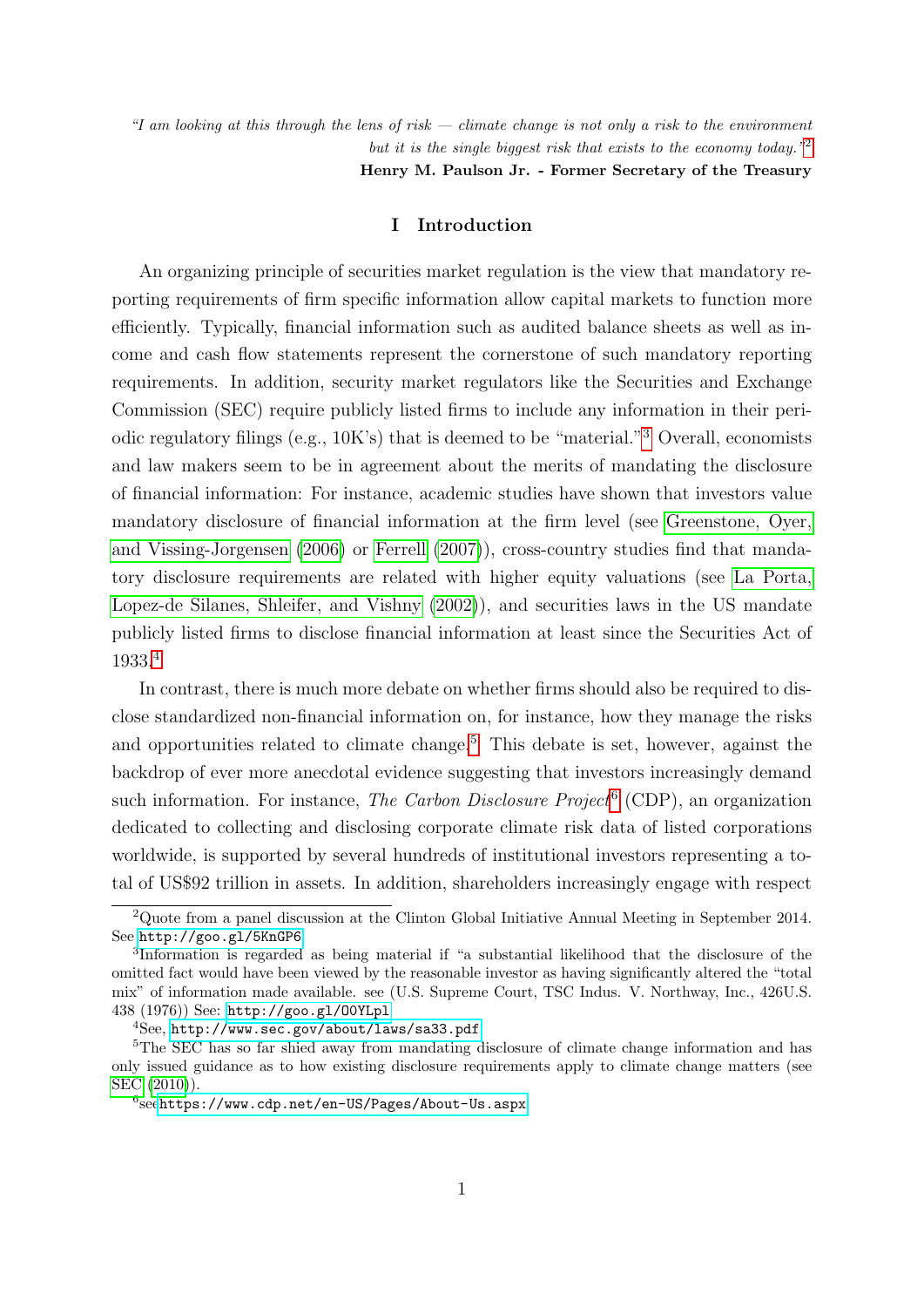to climate change: CERES,<sup>[7](#page-2-0)</sup> an NGO concerned with corporate environmental conduct and raising awareness of environmental issues among institutional investors published a report<sup>[8](#page-2-1)</sup> recently suggesting that mutual fund companies showed record high support for climate change related shareholder resolutions during the 2013 proxy season. In a simi-lar vein, data from Institutional Shareholder Services (ISS)<sup>[9](#page-2-2)</sup> shows that climate Change was one of the most common topics for shareholder proposals in the proxy season 2014. Using a sample of private shareholder engagements, [Dimson, Karakas, and Li](#page-29-3) [\(2015\)](#page-29-3) show that successful climate change related shareholder engagements generate positive risk adjusted abnormal returns for investors. Also, investors such as Yale's endowment fund, CALPERS, or Norges Bank Investment Management (NBIM), the arm of the Norwegian Central Bank responsible for managing the Government Pension Fund Global are nowadays pushing their managers and investee companies to evaluate their risk exposure to climate change. For example, Yale's chief investment officer David Swensen recently urged external managers to evaluate "the effects of climate change on the businesses in which they are or might be investing,"<sup>[10](#page-2-3)</sup> and NBIM requires that the firms in which the Government Pension Fund Global invests "should disclose information on their climate change strategy, actions, and governance [and] manage risk associated with the causes and impacts of climate change."[11](#page-2-4) Going further even, CALPERS CEO Anne Stausboll recently stressed the importance of mandatory corporate climate risk reporting.<sup>[12](#page-2-5)</sup>

While such anecdotal evidence is interesting in its own right, it cannot sufficiently inform policy makers in their task of evaluating whether there is a case for taking regulatory steps aimed at increasing corporate transparency with respect to climate change risks. In other words, the question of whether mandating firms to disclose corporate climate risk information in regulatory disclosure forms is desirable from an economic efficiency perspective is ultimately an empirical question.

In this article, I examine whether investors attach financial value to mandatory corporate climate disclosures and estimate the impact of such information on firm-value (as measured by Tobin's  $q$ ). More specifically, I exploit a recent regulatory change in the corporate reporting environment in the United Kingdom (UK) as a quasi-natural experiment. The Companies Act 2006 (Strategic Report and Directors' Report) Regulations  $2013$  (The Act), which was passed into law in July 2013, now requires every UK quoted company[13](#page-2-6) to report comprehensive data on their GHG emissions in their annual reports.

<span id="page-2-0"></span><sup>7</sup>See <http://www.ceres.org/about-us/coalition>

<span id="page-2-1"></span><sup>8</sup><http://goo.gl/nMaHKT>

<span id="page-2-2"></span><sup>&</sup>lt;sup>9</sup> ISS is the worlds leading provider of corporate governance solutions for asset owners.

<span id="page-2-3"></span> $10$ see, <http://goo.gl/FlHpta>

<span id="page-2-4"></span> $11$ see <http://goo.gl/Uni5KL>

<span id="page-2-5"></span><sup>12</sup>See <http://goo.gl/1fZK4c> and <http://goo.gl/4ywBMH>

<span id="page-2-6"></span><sup>&</sup>lt;sup>13</sup>A UK quoted company is a company that is incorporated in the UK with equity share capital being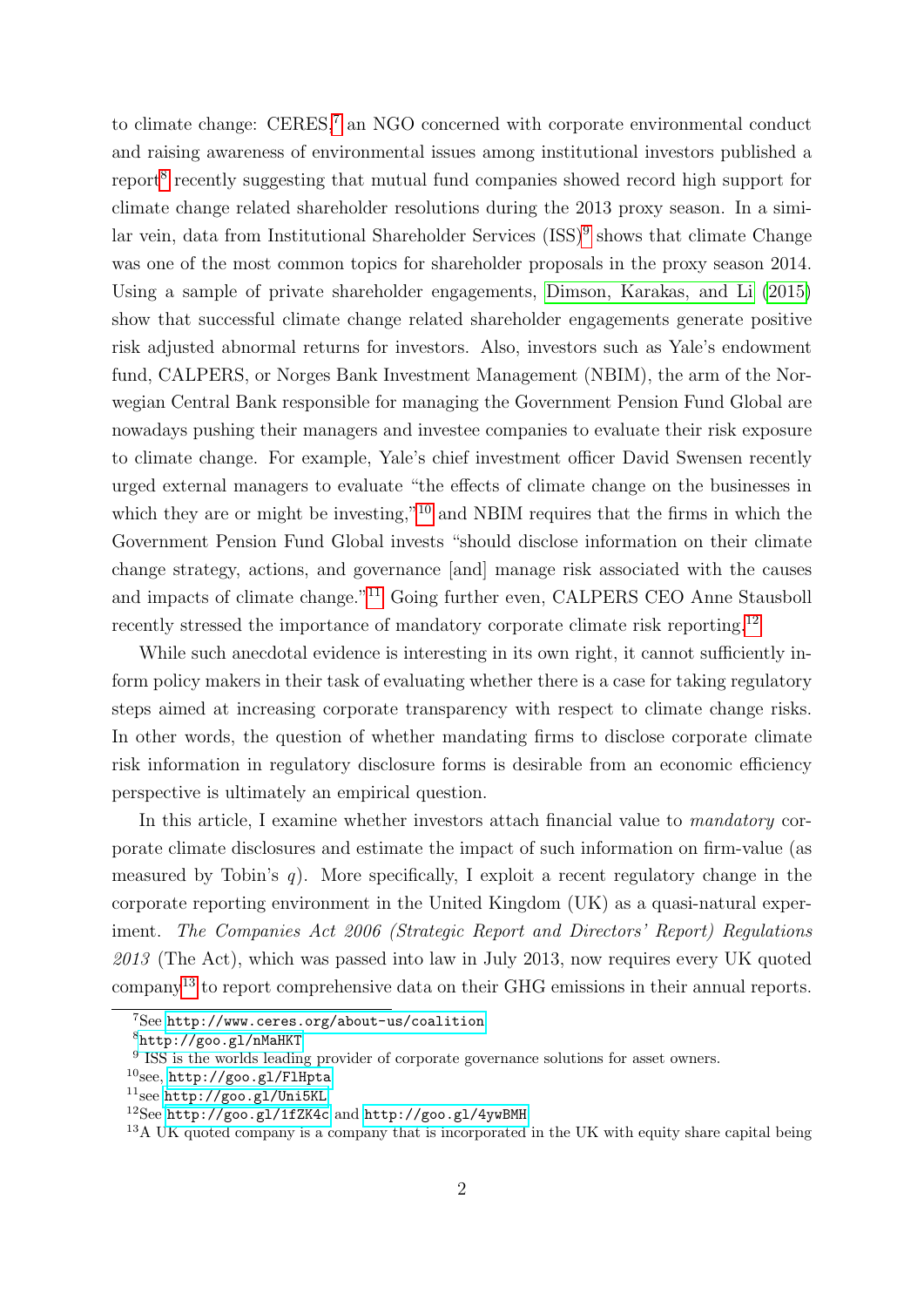The landmark introduction of this new law, which makes the UK the first country to introduce mandatory carbon reporting for publicly listed firms, provides an interesting and unique setting to study the valuation effects of mandatory corporate climate change information disclosure for several reasons: First, and most importantly, the legislation did not affect all UK quoted companies equally. This is because some of the concerned firms had already been publicly disclosing climate change related information on an annual basis before the time when the likelihood of mandatory disclosure regulation in the UK increased sharply in the year 2011. Arguably, such "early-reporters" face a smaller constraint by the new regulatory requirements than firms that did not report publicly or did not report at all prior to the regulation. Hence, the cross-sectional variation in the reporting status before the regulation allows sorting firms into control and treatment groups. Examining how much more, or less, firm value of firms that did not report publicly prior to the regulation (treatment group) changed after the regulation compared to firms that had already been reporting before the regulation (control group) provides important insights into the value effects, and thus the overall desirability of mandatory corporate climate change reporting.

Second, the institutional arrangements of the London Stock Exchange allow for a second way of testing if mandatory corporate climate change reporting is valued by investors. The London Stock Exchange maintains two separate secondary markets, i.e., the Main Market and AIM (formerly Alternative Investment Market). Both market segments have different listing requirements. Typically firms listed on LSE's Main Market are large and established. In contrast, smaller and growing firms choose to list on AIM because of the weaker regulatory requirements that govern AIM. The new climate change reporting requirement concerns only firms listed on the Main Market and exempts firms listed on AIM. Hence, firms incorporated in the UK and listed on AIM are unaffected by the regulation since the new law does not extend to this market segment. It follows that UK AIM firms can also serve as a control group in testing whether the mandatory carbon disclosure requirements had valuation effects.

Finally, the fact that the law was passed in a country which is part of Europe offers a third natural group of firms that can serve as a control group, namely size and industry matched firms listed in other European countries. Comparing the post-regulation valuation differences of both affected (i.e., UK firms that did not report publicly) and less affected UK firms (early reporting firms) to EU firms which were not subject to corporate climate change reporting regulation, also allows to gauge the effect of the new law on firm value.

listed on the Main Market of the London Stock Exchange, an European Economic Area State or admitted to trading on the New York Stock Exchange or Nasdaq.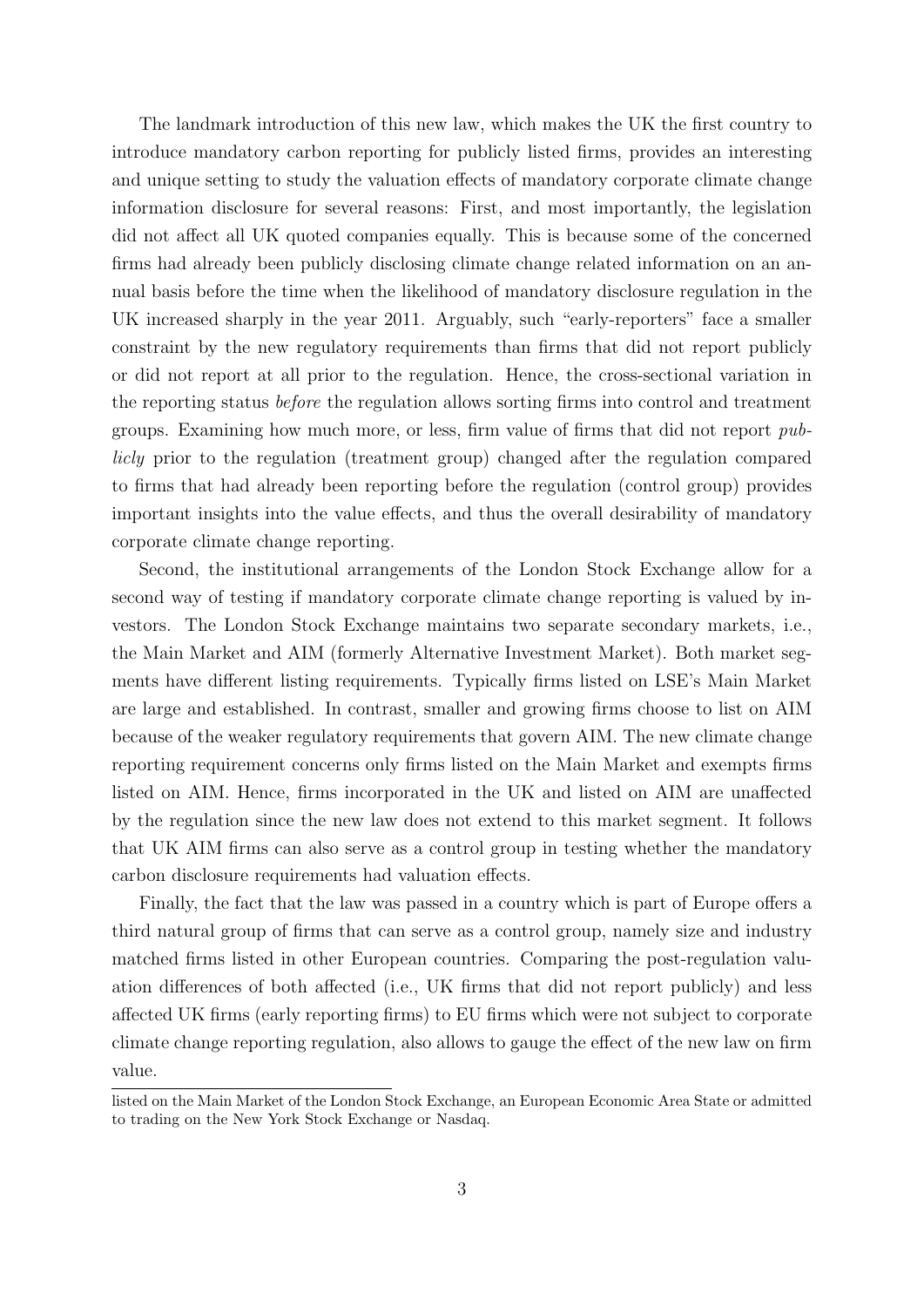In the tests, I rely on a difference-in-differences (DID) framework since the change in law provides a quasi-natural experiment in the sense that the event (change in reporting requirements) happens to be exogenous to the outcome (firm value). I show that UK quoted companies that did not report publicly on climate change issues prior to the new requirements experience highly significant valuation increases after the regulation relative to UK quoted companies that did disclose publicly. I document the same valuation increases when using alternative control groups such as firms listed on the AIM market segment or industry-size matched firms from other European countries. In contrast, "placebo" DID tests in which firms that were already reporting publicly before the regulation are compared to AIM firms or industry-size matched firms listed on other European stock exchanges show no evidence of significant valuation differences in the post-treatment period. This evidence is consistent with the view that investors highly value transparency with respect to corporate climate risk.

I also explore the time-series and cross-sectional variation of the valuation impact of mandatory climate change information disclosure. In terms of the time-series, I show that there are no valuation differences between control and treated firms prior to the time at which the likelihood of mandatory corporate carbon reporting increased sharply. This is crucially important for identification since it confirms that the parallel trends assumption is satisfied in the data and thus validates the DID approach. Cross-sectionally, I show that the valuation differences are strongest for the largest firms in a given industry, consistent with the intuitive notion that climate change is a more important issue for larger firms. I also show that the DID estimate is highest for oil and gas companies and firms belonging to the mining sector, highlighting the idea that investors value carbon transparency more in carbon intensive sectors with potentially stronger negative impacts on the climate. To validate my DID approach I also perform several placebo DID analyses in which, for instance, I look at a different time period and find that the average treatment effect estimated for the placebo DID is never statistically significant.

This paper is related to several different literatures. First of all, it relates to the literature on the valuation implications of mandatory reporting regulation [\(Greenstone, Oyer,](#page-29-0) [and Vissing-Jorgensen](#page-29-0) [\(2006\)](#page-29-0) or [Ferrell](#page-29-1) [\(2007\)](#page-29-1)) and corporate disclosure in general (see [Leuz and Wysocki](#page-29-4) [\(2008\)](#page-29-4)). Secondly, it contributes to literatures concerned with (asset) pricing implications of climate risk (see, e.g., [Andersson, Bolton, and Samama](#page-28-0) [\(2014\)](#page-28-0), [Daniel, Litterman, and Wagner](#page-28-1) [\(2015\)](#page-28-1), or [Litterman](#page-29-5) [\(2013\)](#page-29-5)), and the uncertainty about climate change parameters (see [Freeman, Wagner, and Zeckhauser](#page-29-6) [\(2015\)](#page-29-6)). It is also related to papers concerned with the financial effects of environmental regulation (see [Porter and Van der Linde](#page-29-7) [\(1995\)](#page-29-7), [Palmer, Oates, and Portney](#page-29-8) [\(1995\)](#page-29-8), or [Ambec, Cohen,](#page-28-2) [Elgie, and Lanoie](#page-28-2) [\(2013\)](#page-28-2)). The paper also complements a recent paper in accounting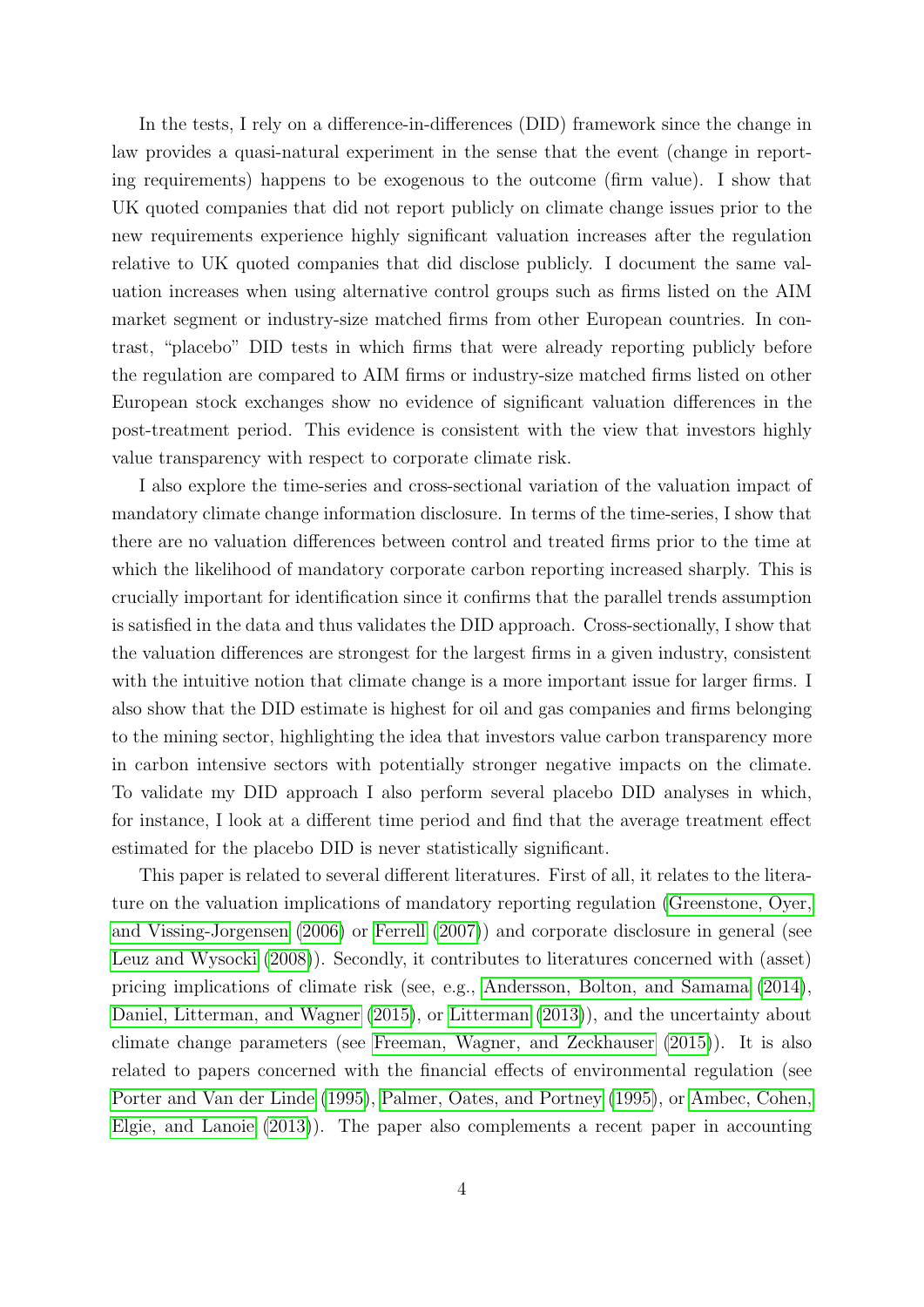that examines the value effects of voluntary greenhouse gas emission disclosure (see [Mat-](#page-29-9)sumura, Prakash, and Vera-Muñoz [\(2013\)](#page-29-9)). Finally, the paper is also somewhat related to the literature examining how shocks to governance arrangements, e.g., the Sarbanes Oxley Act (see [Chhaochharia and Grinstein](#page-28-3) [\(2007\)](#page-28-3)) or quotas on board composition (see [Ahern and Dittmar](#page-28-4) [\(2012\)](#page-28-4)), affect firm value.

The rest of the paper is organized as follows. Section [II](#page-5-0) provides background information on the The Companies Act 2006 (Strategic Report and Directors' Report) Regulations  $2013$ , the legislative change that is used to identify the effect of climate change information disclosure on firm value. Section [III](#page-9-0) discusses mandatory GHG disclosure from an environmental and disclosure regulation perspective. Section [IV](#page-13-0) provides background information on voluntary climate change reporting and the Carbon Disclosure Project, the organization that provided some of the data used in this paper. Section  $V$  outlines the sample construction and shows summary statistics of important variables. Section [VI](#page-17-0) contains the empirical analysis and discusses the results while section [VII](#page-24-0) presents robustness checks. Section [VIII](#page-26-0) concludes. Finally, the Appendix [C](#page-46-0) shows quantitative data on GHG emissions by industrial sector and Appendix [D](#page-51-0) shows and discusses descriptive statistics on the beliefs of the corporate sector when it comes to climate change risks.

# <span id="page-5-0"></span>II Background on The Companies Act 2006 (Strategic Report and Directors' Report) Regulations 2013

The main identification in this paper comes from the exogenous shock in climate change reporting induced by the passage of The Companies Act 2006 (Strategic Report and Directors' Report) Regulations 2013, a law that now requires a subset of listed UK firms to publicly report on their GHG emissions. The provisions of the Act concerning the GHG reporting requirements can be found in Part 7 Disclosures Concerning GHG Emissions of The Companies Act 2006 (Strategic Report and Directors' Report) Regulations 2013.[14](#page-5-1) This section provides some background information on the Act.

# [Table [I](#page-33-0) about here.]

# A. Major Events Leading to the Legislation

Table [I](#page-33-0) shows a chronology of important events that ultimately led to the Act. Writing in The Guardian, Deputy Prime Minister Nick Clegg announced on June 19, 2012 that the UK government was going to pass legislation forcing UK quoted companies to publish

<span id="page-5-1"></span><sup>14</sup>The legislative text is available here <http://goo.gl/zaYLXU>.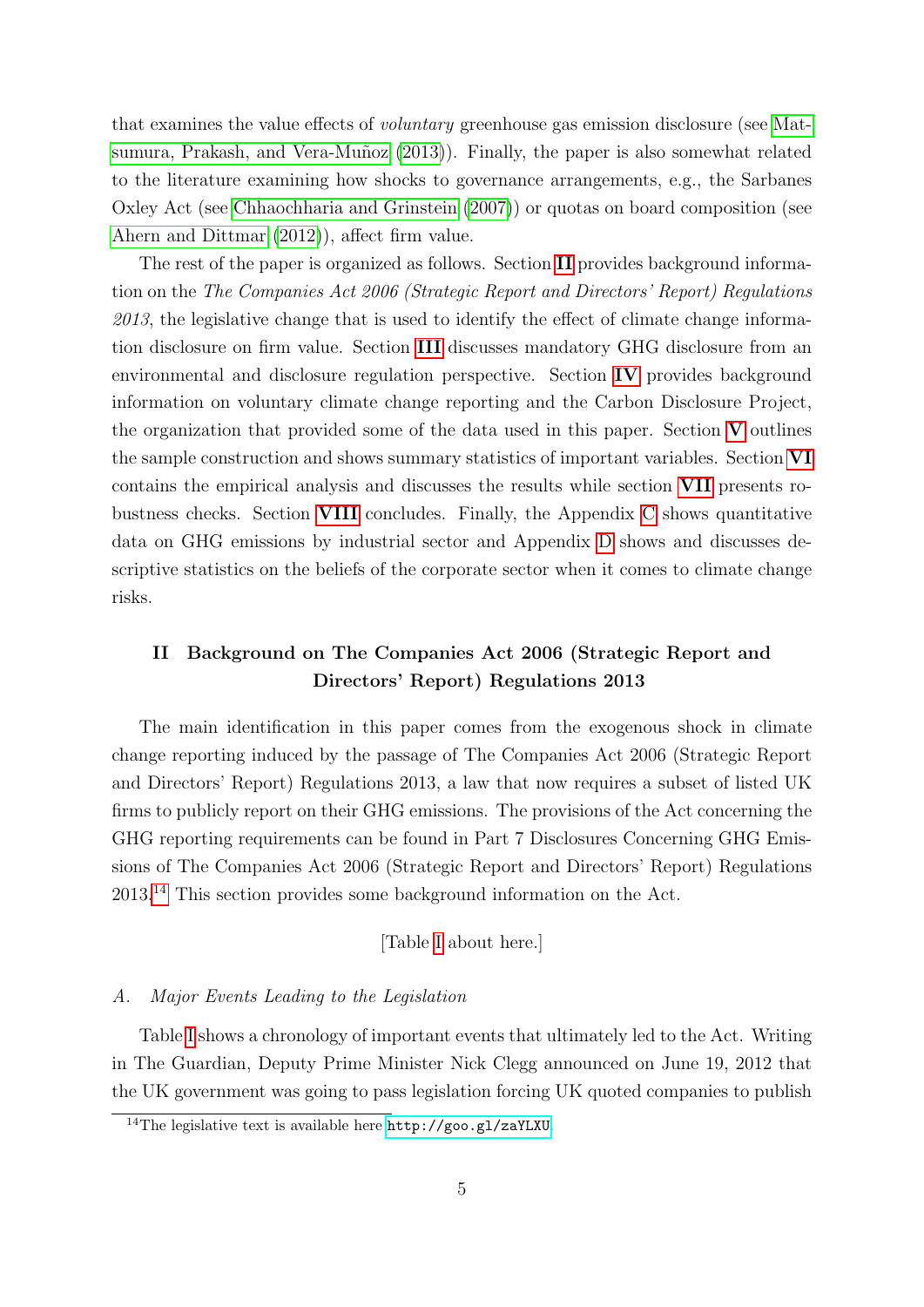full details on their GHG emissions in their annual reports.<sup>[15](#page-6-0)</sup> Speaking at the United Nations Conference on Sustainable Development  $Rio+20$  two days later, the deputy prime minister reiterated the UK government's intent of mandating corporate GHG reporting.<sup>[16](#page-6-1)</sup>

The announcement had followed a public consultation that lasted from May 11, 2011 to July 5, 2011 during which the Department of Environment, Food & Rural Affairs (DEFRA), the UK government department responsible for policy and regulations on environmental, food, and rural issues, had sought views on the question of whether regulations should be introduced to make it mandatory for some UK companies to report on their GHG emissions (see [DEFRA](#page-28-5) [\(2011c\)](#page-28-5)). This broad consultation of about two thousand stakeholders (e.g., individuals, companies, trade associations, not for profit organizations, campaigning organizations, investors, local authorities, regulators, investors and members of parliament), sought to clarify whether the UK government should continue to encourage measurement and reporting of GHG emissions on a voluntary basis, or whether mandatory regulation should be introduced. More specifically, respondents were asked to express their views on potential policy options and to choose their preferred one among (0) business as usual (no change to the current policy position), (1) enhanced voluntary reporting: increasing awareness of reporting guidance and outreach, (2) mandate GHG reporting under Companies  $\text{Act}^{17}$  $\text{Act}^{17}$  $\text{Act}^{17}$  for all quoted companies, (3) mandate GHG reporting under Companies Act for all large companies, or (4) mandate GHG reporting for all companies meeting an energy use criteria.

During the consultation period, respondents were also provided with an impact assessment (IA No.: DEFRA1334, see [DEFRA](#page-28-6) [\(2011a\)](#page-28-6)) published on January 17, 2011, which included background information on the different policy options, most notably detailed cost and benefit analyses for the different options. Preparing such impact assessments is common practice in the UK and the assessments are supposed to help policy-makers to understand the consequences of possible and actual government interventions in the public, private, and third sectors, but also as a tool to enable the government to weigh and present the relevant evidence on the positive and negative effects of such interventions. The public consultation orchestrated by DEFRA had been a direct result of The Climate Change Act  $2008$ ,<sup>[18](#page-6-3)</sup> which made it the duty of the UK government to pass reg-ulations by April 6, 2012 requiring the director's report<sup>[19](#page-6-4)</sup> to include information about

<span id="page-6-0"></span><sup>15</sup>See <http://goo.gl/TdWlSF>

<span id="page-6-2"></span><span id="page-6-1"></span><sup>16</sup>See <http://goo.gl/tWrN4i> for a transcript of the speech by Nick Clegg at the RIO 20+ Summit.

<sup>&</sup>lt;sup>17</sup>The Companies Act 2006 is an Act of the Parliament of the United Kingdom which forms the primary source of UK company law.

<span id="page-6-3"></span><sup>&</sup>lt;sup>18</sup>The Climate Change Act 2008 is an Act of the Parliament of the United Kingdom. The Act makes it the duty of the Secretary of State to ensure that the net UK carbon account for all six Kyoto greenhouse gases for the year 2050 is at least 80% lower than the 1990 baseline, toward avoiding dangerous climate change. See, in particular, Section 85 of Climate Change Act 2008.

<span id="page-6-4"></span><sup>&</sup>lt;sup>19</sup>A document produced by the board of directors under the requirements of UK company law, detailing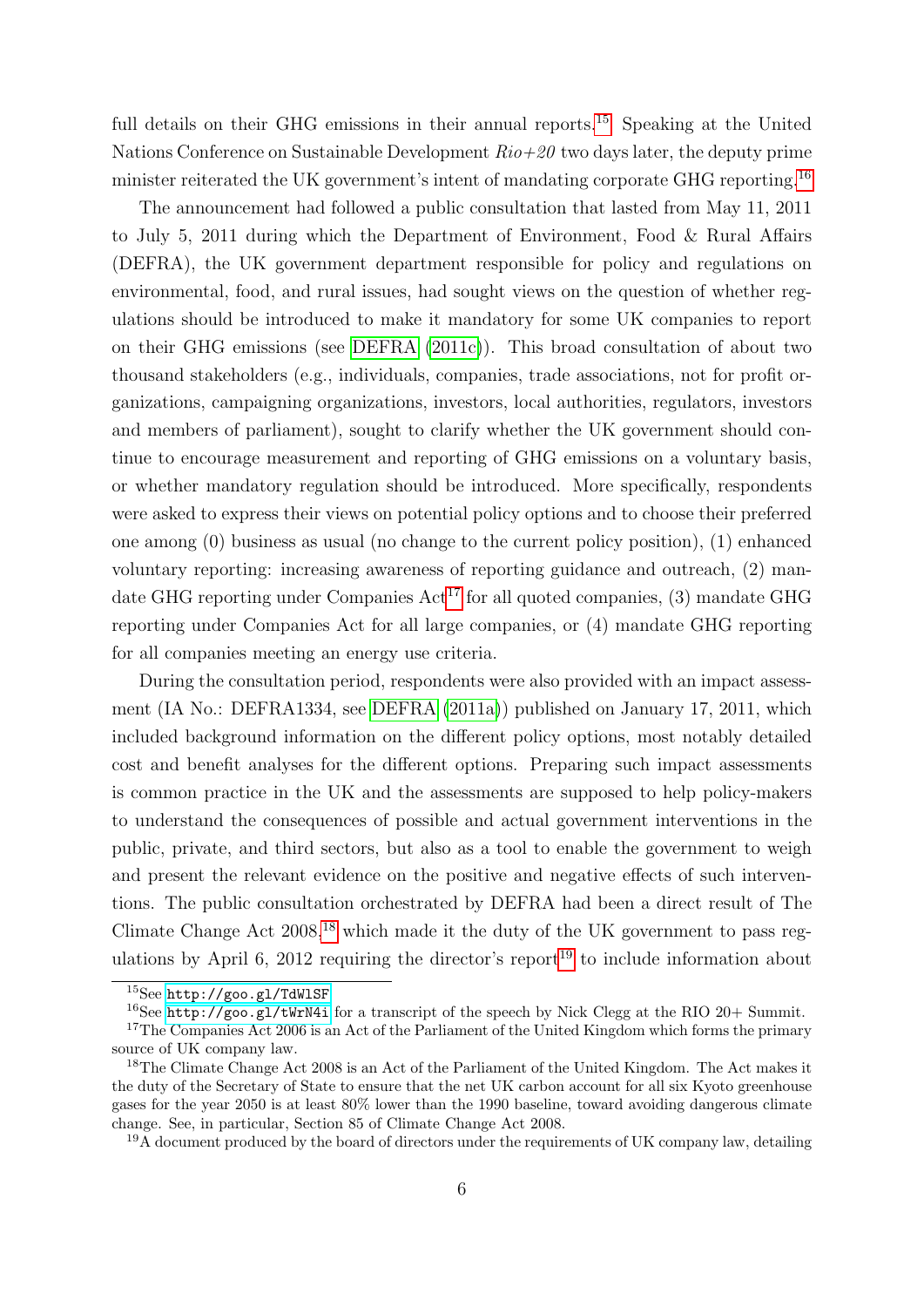GHG emissions or to lay a report before parliament explaining why no such regulations had been made.

On August 31, 2011, DEFRA published a revised version of the initial impact assessment DEFRA1334 (see [DEFRA](#page-28-7) [\(2011b\)](#page-28-7)). Besides updated cost/benefit analyses and further background information on the different policy options, the new version now also included insights from the consultation process. Most importantly, the new version included information about DEFRA's preferred policy option, i.e., "mandatory GHG reporting under Companies Act 2006 for all quoted companies."[20](#page-7-0) While this revised impact assessment was available to members of parliament and policy makers from August 31, 2011, it is unclear when exactly the content of the assessment became publicly available. If the document had not already been publicly available on August 31, 2011, i.e., the offical date of the report, there are several pieces of evidence suggesting that at least DEFRA's preferred policy recommendation became publicly available around that time: First, on September 15, 2011, The Environmental Audit Committee, a committee appointed by the House of  $Commons<sup>21</sup>$  $Commons<sup>21</sup>$  $Commons<sup>21</sup>$  to consider to what extent the policies and programmes of government departments and non-departmental public bodies contribute to environmental protection and sustainable development<sup>[22](#page-7-2)</sup> published its Seventh Report titled Carbon Budgets.<sup>[23](#page-7-3)</sup> Section 4 "The Carbon Plan" of the report contains explicit references not only to the DEFRA consultation process, but also to the preferred policy option from the revised impact assessment:

"The Government consulted earlier this year on options to promote more widespread and consistent emissions reporting. [...] In order to aid transparency and illustrate the contributions that businesses are making, and need to make, to help tackle climate change, we recommend that the Government should introduce mandatory reporting by businesses at the earliest opportunity."<sup>[24](#page-7-4)</sup>

Second, around the completion of the DEFRA consultation in July 2011, several interest groups and companies that had participated in the consultation published their

the state of the company and its compliance with a set of financial, accounting and corporate social responsibility standards.

<span id="page-7-1"></span><span id="page-7-0"></span> $20$ See page 1 in [DEFRA](#page-28-7) [\(2011b\)](#page-28-7).

<sup>&</sup>lt;sup>21</sup>The House of Commons is the lower house of the Parliament of the United Kingdom of Great Britain and Northern Ireland which, like the House of Lords (the upper house), meets in the Palace of **Westminster** 

<span id="page-7-2"></span><sup>&</sup>lt;sup>22</sup>Other functions of the Environmental Audit Committee include to report to the House of Commons on environmental policies and to audit the performance of environmental policies against targets as may be set for them by Her Majesty's Ministers.

<span id="page-7-3"></span><sup>&</sup>lt;sup>23</sup>See the report which was ordered by the House of Commons to be printed on September 14, 2011. (<http://goo.gl/Gjub4N>)

<span id="page-7-4"></span> $^{24}$ <http://goo.gl/6SlSzg>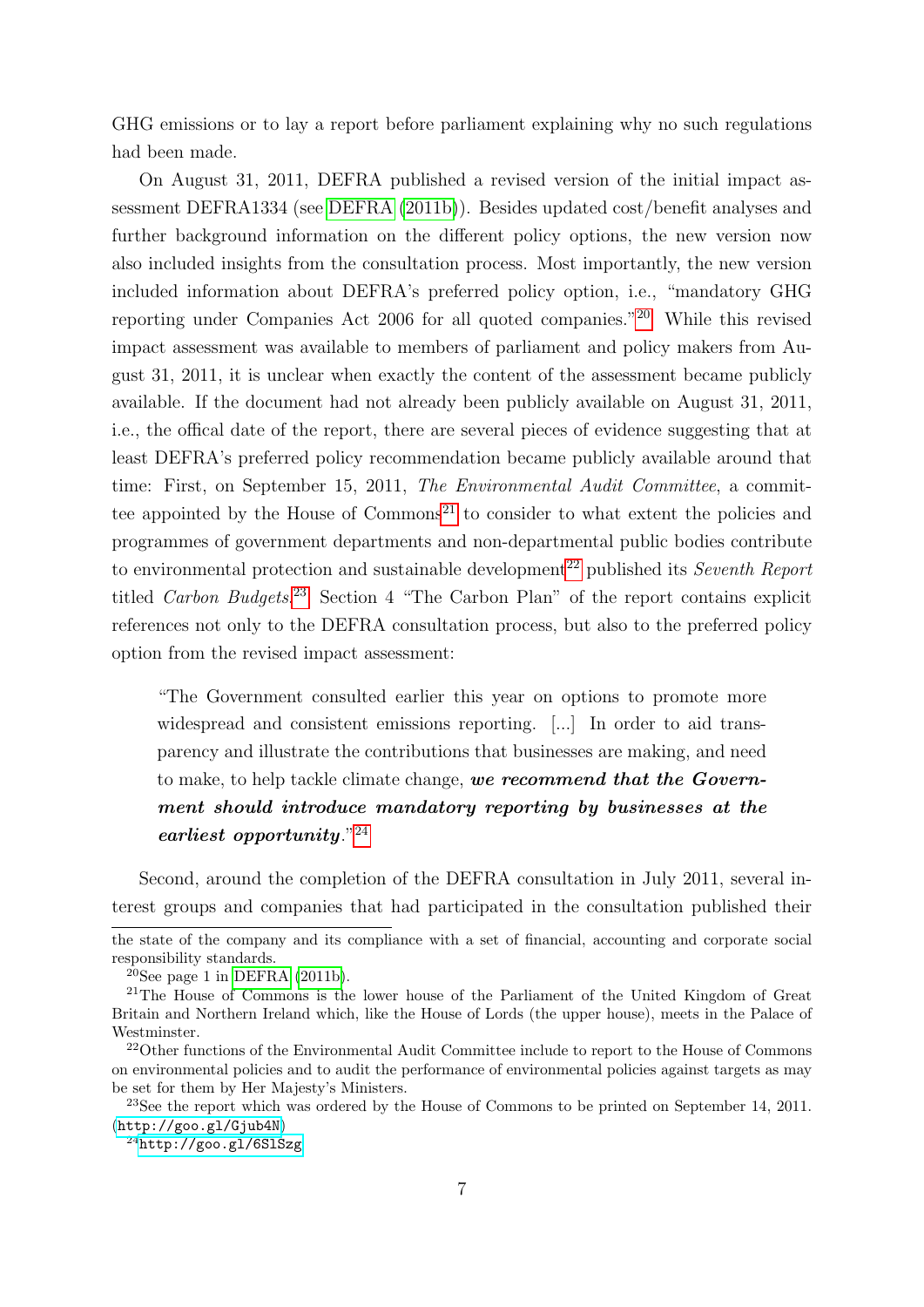responses publicly. The majority of the organizations that spoke out publicly recommended mandatory disclosure. Institutions recommending mandatory disclosure included not only business lobbies such as The Confederation of British Industry (UK's premier business lobbying organization) or the Food and Drink Federation (Body representing the UK food and drink manufacturing industry), but also NGO's and companies such as the Climate Disclosure Project, Climate Disclosure Standards Group (consortium of global business and environmental NGOs.), the Aldersgate Group (a coalition of environment agencies, NGOs, think tanks and industry representatives), and Marks and Spencer's.

These two pieces of evidence suggest that an informed investor could have anticipated not only the course of action of the government regarding the policy matter at hand, but also the likely design of the regulation at the end of the summer of 2011 and thus almost a year before the official announcement by the government in June 2012.

Since the UK government missed the April 2012 deadline that was stipulated in the Climate Change Act 2008 for passing regulation on corporate GHG emission reporting, pursuant to Section 85 of the Climate Change Act 2008, the government laid a report before parliament on March 27, 2012 outlining why no regulations had been introduced so far (see [DEFRA](#page-28-8) [\(2012a\)](#page-28-8)). The report showed that ministers were still debating the different policy options and the responses from the public consultation and had not reached their final decision. The formal announcement then came on June 20, 2012 alongside the publication of a detailed report (see [DEFRA](#page-29-10) [\(2012b\)](#page-29-10), which provided detailed information on the outcomes and results form the public consultation. The first draft of the legislative text became publicly available on July 25, 2012 and a period of consultation for the first draft ended on October 17, 2012. The text was laid before parliament on June 10, 2013 and the House of Commons approved the bill on July 16, 2013. The act has come into effect on October 1, 2013.

# B. Which Companies Are Concerned by the Act?

The Act concerns all UK quoted companies. A quoted company is defined in section 385(2) of the Companies Act 2006 as a company that is UK incorporated and whose equity share capital is listed on the Main Market of the London Stock Exchange or on an exchange in an European Economic Area (EEA)[25](#page-8-0) state, or admitted to trading on the New York Stock Exchange or Nasdaq.

The Act exempts certain firms from the reporting requirement, most notably small firms that meet at least two of the following requirements: (i) Turnover lower than £6.5m, (ii) balance sheet total lower than £3.26m or, (iii) average number of employees lower

<span id="page-8-0"></span><sup>&</sup>lt;sup>25</sup>The EEA is a free trade area in Europe. It is made up of 30 member countries, which includes EU and non-EU countries.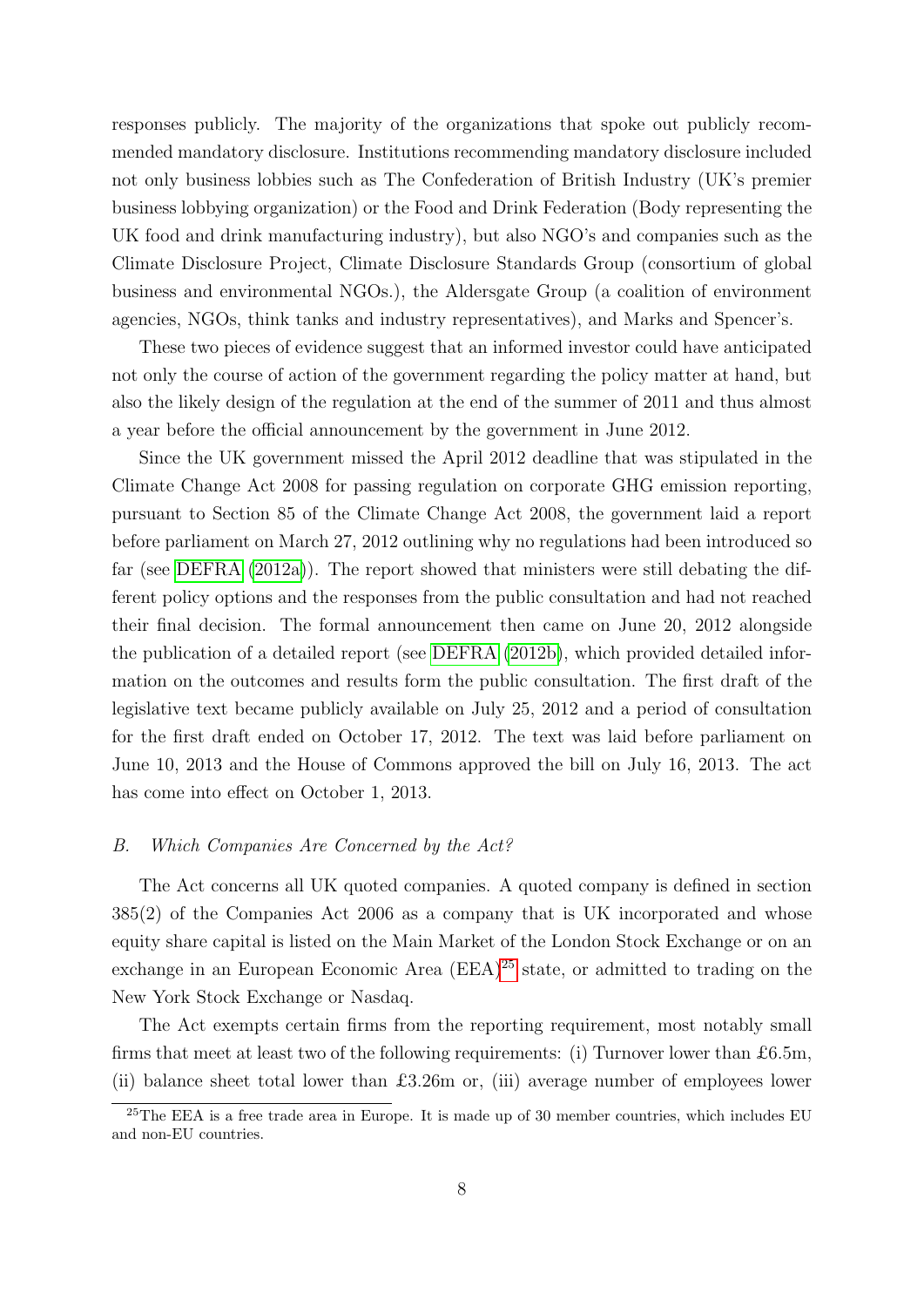than 50.

# C. What Needs to be Reported?

The legislation requires firms to report the annual quantity of emissions in metric tonnes of carbon dioxide equivalent (CO2e) resulting from activities for which a company is responsible including the combustion of fuel and the operation of any facility from the purchase of electricity, heat, steam, or cooling by the company for its own use. This is what the GHG protocol refers to as Scope 1 and 2 emissions.<sup>[26](#page-9-1)</sup> In addition, firms must report at least one ratio which expresses the company's total annual emissions in relation to a quantifiable factor associated with the company's activities (e.g. sales, assets, etc.). In other words, firms need to report both absolute (quantity) and relative emissions (intensity).

Besides these measures, firms must also report the methodologies used to calculate emissions intensity and quantities. Furthermore, not only emissions information for the current financial year need to be reported, but also emissions information as disclosed in the report for the preceding financial year. Firms are also required to state if the period for which GHG emissions are reported differs from the financial year of the company.

# D. Where Will the Information Be Disclosed?

The Act adds the Strategic Report as a new section to the Directors' Report. The Directors' Report, a document prepared annually by the board of directors under the requirements of UK company law, is the UK equivalent of SEC Form 10-K in the United States. The purpose of the Directors' Report is to assess how the directors have performed in their duty to promote the success of the company. The information on GHG emissions will need to be disclosed in the Directors' Report.

# <span id="page-9-0"></span>III Economic Perspectives on Regulating GHG Emissions Disclosure

The Act contains two regulatory components and can be regarded as a hybrid type of regulation. First, the Act mandates the annual disclosure of a certain type of firm specific information, which represents a reporting and disclosure regulation. Second, the Act concerns an environmental externality (i.e., GHG emissions) and as such can also be regarded as an environmental regulation.

While the act directly regulates disclosure requirements by forcing firms to produce reliable and standardized information of their GHG emissions, the Act does not put a

<span id="page-9-1"></span> $26$ See subsection B of section [IV](#page-13-0) for more details.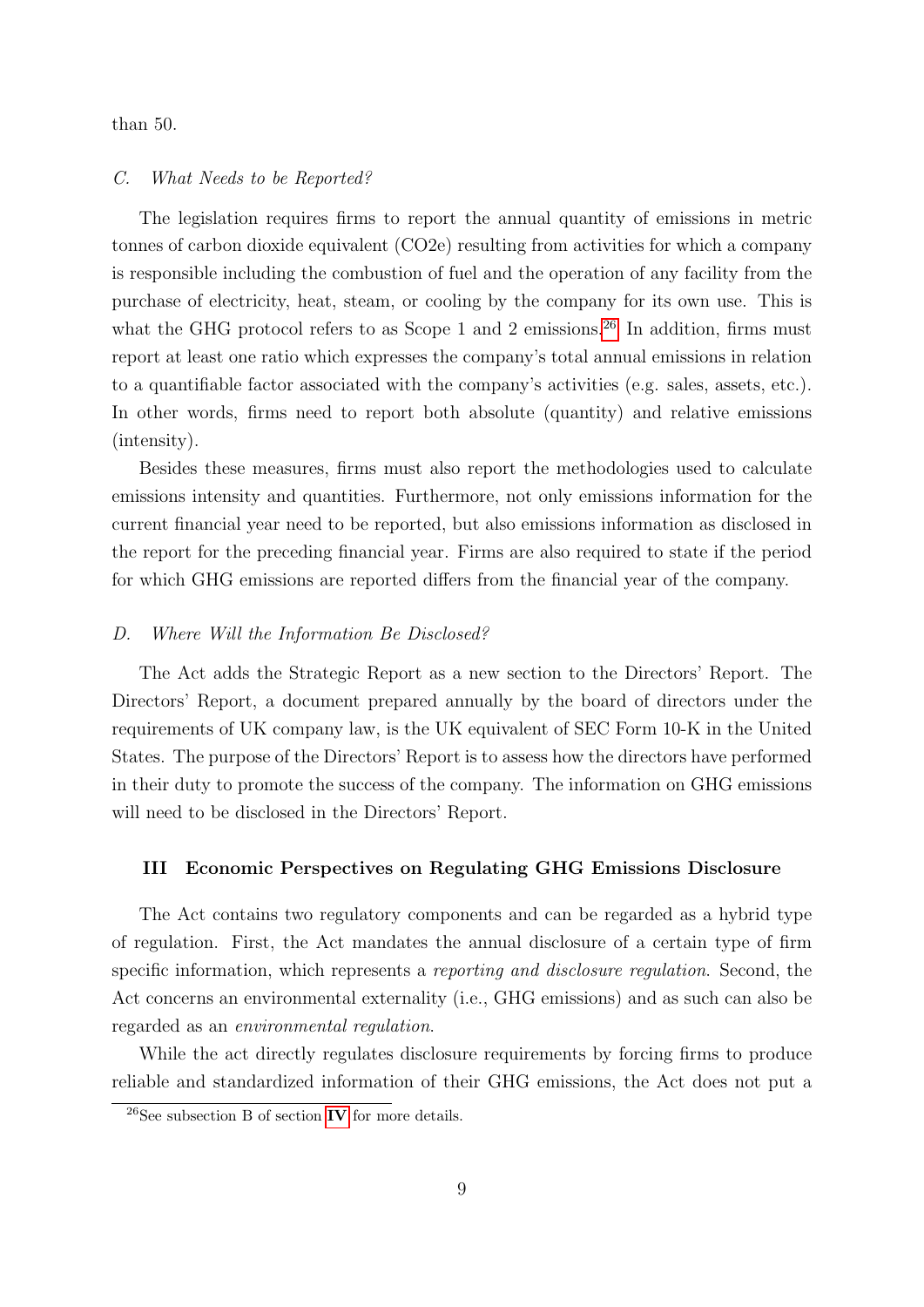tax on emissions nor does it constrain the quantity of corporate GHG emissions. However, requiring the measurement and periodic disclosure of GHG emissions regulates the environmental externality related to carbon emissions indirectly. This is because mandating disclosure makes future regulation of GHG emissions (e.g., carbon tax) more likely and thus increases the expected cost of GHG emissions. Moreover, measurement and disclosure transforms GHG emissions into a potentially costly environmental liability because now a verifiable record of the quantity of emissions exists for individual firms. It follows, that firms emitting more are likely to face higher total regulatory costs, should such regulation be introduced in the future. This section explores economic perspectives on environmental and (financial) disclosure regulation to examine potential effects of the passage of mandatory GHG emissions disclosure.

# A. Environmental Regulation

# A.1. The Traditional View

Traditionally, regulation aimed at reducing the negative impact of firms on the environment is regarded as being costly to firms. This is because such regulatory actions force firms to allocate inputs (e.g., labor or capital) to complying with the regulation. Even though such regulation might generate environmental or other societal benefits, the internalization of the environmental externality reduces firms' options and thus, by definition, also reduce firms' profits. Accordingly, there is an important trade-off between the beneficial effects of a regulation and the private costs that are required to generate the desired benefits (see, for instance[,Palmer, Oates, and Portney](#page-29-8) [\(1995\)](#page-29-8)).

# A.2. The Porter Hypothesis

In a controversial paper, [Porter and Van der Linde](#page-29-7) [\(1995\)](#page-29-7) challenge the traditional view and argue that properly designed environmental regulation does not necessarily have to be costly for firms. This is because if correctly designed, environmental regulation can trigger innovation that may partially or more than fully offset the costs of complying with the regulation. According to what has since become to be known as the Porter hypothesis, environmental regulation can thus be conducive to innovation that will add to profits, by for instance, bringing about improvements in energy or resource efficiency.

[Porter and Van der Linde](#page-29-7) [\(1995\)](#page-29-7) spell out several channels through which environmental regulation could positively impact business performance (see also [Ambec, Cohen,](#page-28-2) [Elgie, and Lanoie](#page-28-2) [\(2013\)](#page-28-2)): First, regulation can signal about likely resource inefficiencies and potential technological improvements. Second, regulation focused on information gathering and disclosure can achieve major benefits by raising corporate awareness for po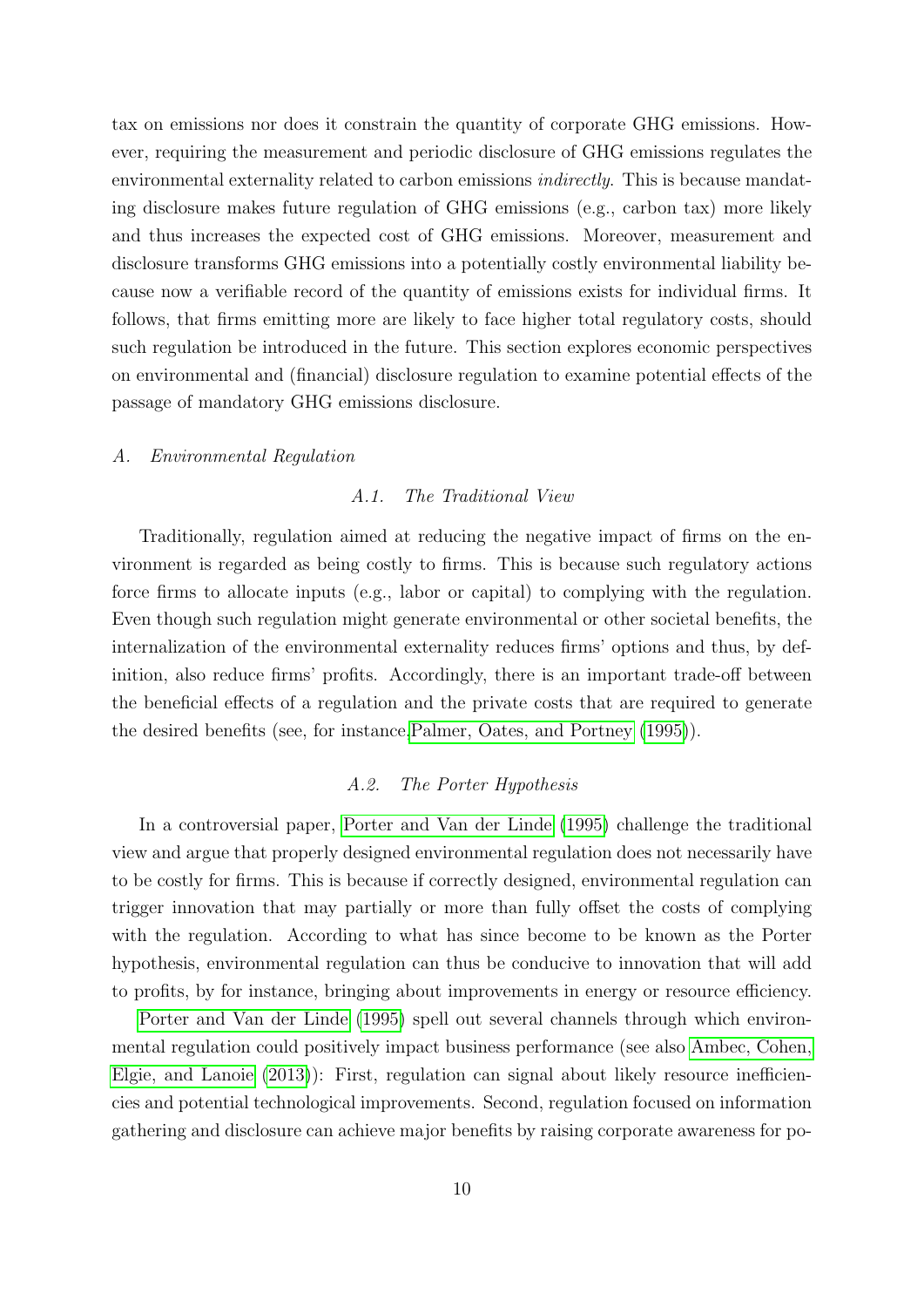tentially financially material issues. Third, environmental regulation reduces uncertainty that environmentally oriented investments will be valuable. Finally, environmental regulation creates pressure that motivates innovation and progress. All in all, the Porter hypothesis suggests that well-designed environmental regulation can lead to Pareto improvements. It assumes implicitly however, that managers might not always be profit maximizing. The idea that there are no trade-offs for environmental regulation and the resulting corollary that environmental protection, if properly pursued, often presents free or even paid lunches has been one of the main criticisms of the Porter hypothesis (see [Palmer, Oates, and Portney](#page-29-8) [\(1995\)](#page-29-8)).

From an environmental regulation perspective, the Porter hypothesis suggests that mandating GHG disclosure could be value enhancing. In fact, the four channels through which environmental regulation would affect firm value seem to apply remarkably well to the case of GHG emissions. In contrast, the value implications are not clear from the traditional economic perspective on environmental regulation, since these very much depend on the trade-off between societal or firm-level benefits and costs.

# B. Information Disclosure Regulation

As stated above, The Act is a hybrid type of regulation because it does not pursue improvements of the environment directly, but rather focuses on adapting securities market regulation by mandating changes to firms' reporting requirements. As a starting point, it is important to note that the literature on corporate information disclosure and the regulation thereof (see [Leuz and Wysocki](#page-29-4) [\(2008\)](#page-29-4) for an excellent review) focuses mainly on economic consequences of financial reporting and disclosure regulation. This is not surprising as financial information represents the cornerstone of the firm-specific information set available to investors and regulators. Typically, the literature distinguishes between mandatory and voluntary disclosure. The majority of research in economics, management, finance, accounting, and law focuses on voluntary disclosure and reporting choices. This is true for both academic work on financial information disclosure (see [Leuz and Wysocki](#page-29-4) [\(2008\)](#page-29-4)) and disclosure of climate change related information (see Matsumura, Prakash, and Vera-Muñoz [\(2013\)](#page-29-9)) While such studies are informative about the private costs and benefits of voluntary disclosure, thus providing micro-foundations, analysis of voluntary disclosure choices cannot deliver insights about the overall economic desirability, economic efficiency, or aggregate outcomes of mandatory reporting and disclosure regulation. In the words of [Leuz and Wysocki](#page-29-4) [\(2008\)](#page-29-4) "debates about disclosure and financial reporting regulation often incorrectly point to firm-specific (net) benefits of voluntary disclosure choices rather than focus on the aggregate effects of regulation." In their parlance, aggregate effects are captured by market wide effects, which denote effects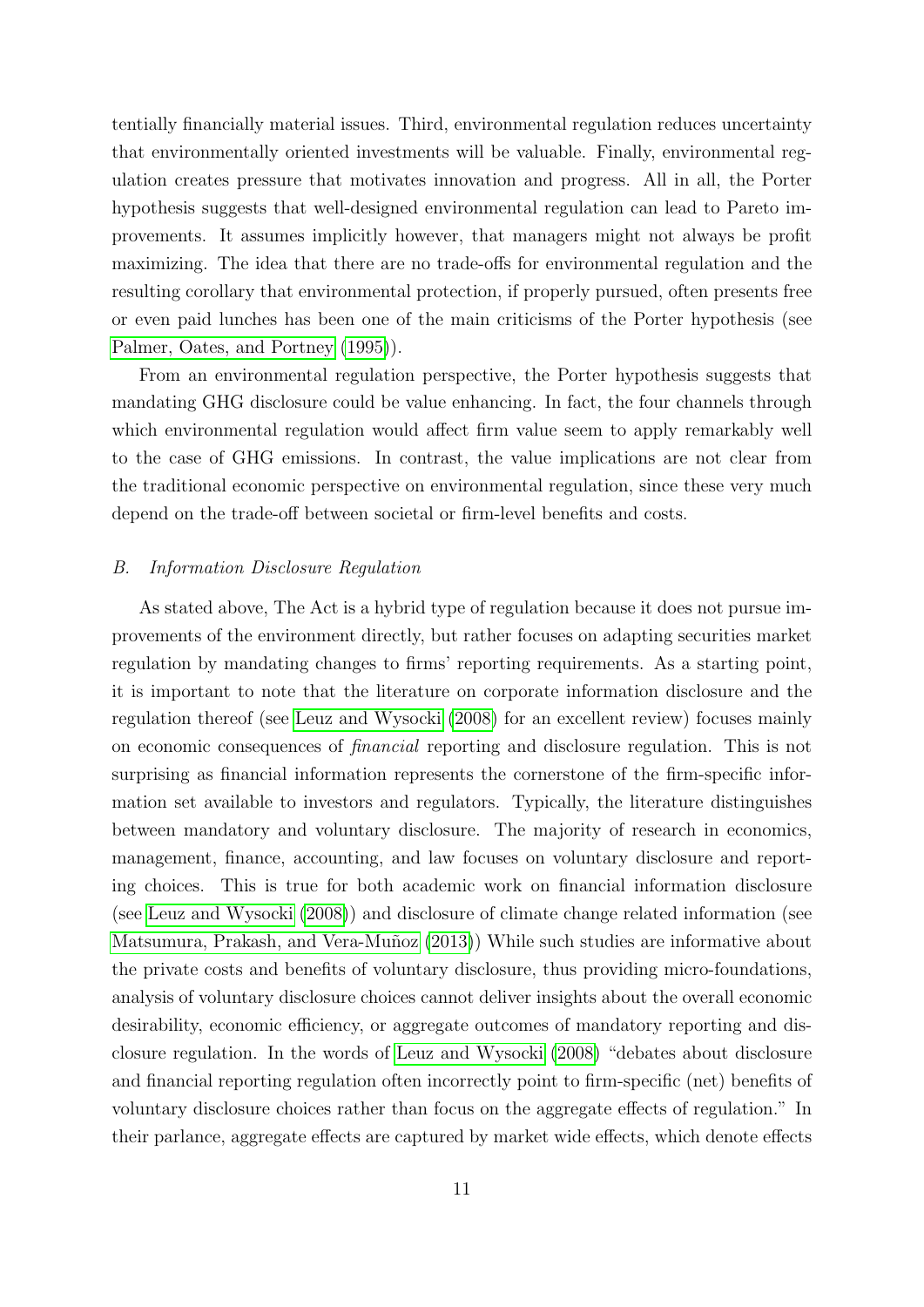that go beyond a single firm (e.g., a group of firms, an industry, etc.). [Leuz and Wysocki](#page-29-4) [\(2008\)](#page-29-4) also note that there is generally less evidence on these aggregate economic and social consequences of reporting and disclosure regulation. This is why the present paper focuses on exactly these aggregate effects.

# B.1. Firm Specific Benefits of Financial Information Disclosure

[Leuz and Wysocki](#page-29-4) [\(2008\)](#page-29-4) identify several channels through which disclosure can generate firm specific benefits. First, disclosure can mitigate the adverse selection problem in stock markets, enhancing liquidity and also enhancing firm value (see also [Verrec](#page-30-1)[chia](#page-30-1) [\(2001\)](#page-30-1)). Second, if disclosure leads to improved risk sharing in the sense of [Merton](#page-29-11) [\(1987\)](#page-29-11), it can also be beneficial for firm value. Finally, firm value can be impacted through the governance role of disclosure. Disclosure can change managerial behavior and actions, which can directly change the distribution of future cash flows (see, e.g., the framework presented in [Shleifer and Wolfenzon](#page-30-2) [\(2002\)](#page-30-2)). A similar taxonomy of the benefits of disclosure is provided by [Bushman and Smith](#page-28-9) [\(2001\)](#page-28-9), who identify three channels for disclosure to have firm-level benefits: (i) better identification of good versus bad projects by managers and investors (project identification), (ii) discipline on project selection and expropriation by managers (governance role of disclosure), and (iii) reduction in information asymmetries among investors.

# B.2. Firm Specific Costs of Financial Information Disclosure

Information disclosure is costly to corporations. Firms have to set up systems and processes to collect, measure, prepare, certify and disseminate the information at hand. These costs are of direct nature and can involve both fixed (in the case of investing in reporting systems), or variable (in terms of paying for labor to run the systems) costs. Besides these straightforward direct costs of information disclosure, there are also indirect costs from disclosing information. For instance, publicly disclosed information that otherwise would have remained private can be used at the disadvantage of the disclosing entity by various stakeholders such as competitors, labor unions, creditors, banks, regulators, investors, etc.). In short, there are numerous direct and indirect costs to information disclosure.

# C. Is Mandatory Disclosure Desirable from a Regulatory Perspective?

From an environmental regulation perspective, it is not clear whether mandatory GHG disclosure is economically beneficial. On the one hand, the traditional view on regulation suggests that the net benefits of regulation depend on the tradeoff between (societal)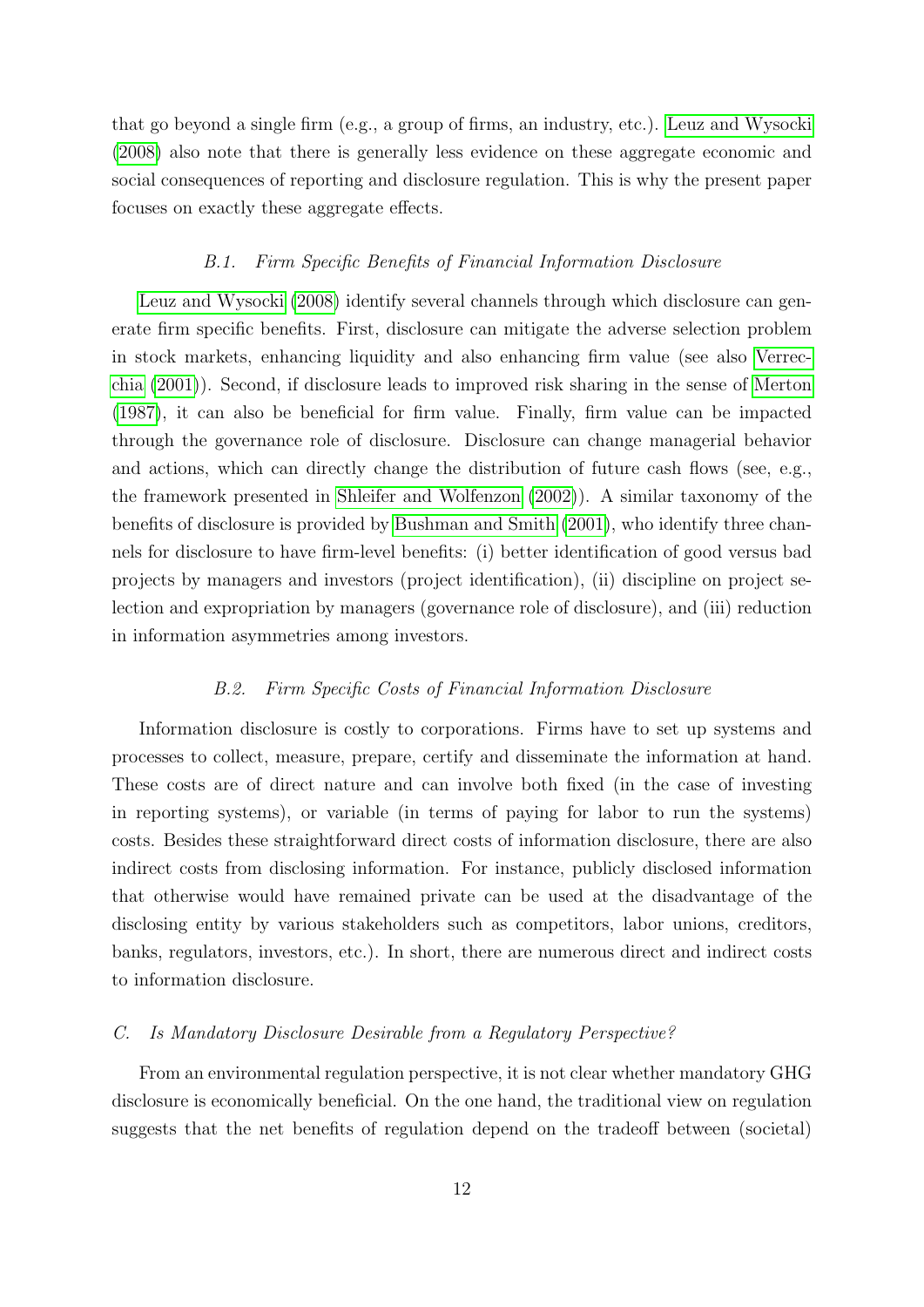benefits and regulatory costs. On the other hand, some have argued that environmental regulation can spur innovation and economic benefits that more than offset the regulatory costs.

In a similar vein, the literature on mandatory disclosure regulation also makes conflicting predictions about the overall desirability of mandatory disclosure. [Leuz and Wysocki](#page-29-4) [\(2008\)](#page-29-4) note that the costs and benefits of mandatory information disclosure are complex and argue that the net effect of disclosure regulation on a market or an economy is largely an empirical question. It is thus important to exploit the unique setting of the introduction of mandatory GHG Discloure in the UK to examine the net benefits of regulating GHG emissions disclosure.

# IV The Carbon Disclosure Project (CDP)

<span id="page-13-0"></span>To evaluate the effect of mandatory GHG emissions disclosure on corporate value, I rely on data from the Carbon Disclosure Project. CDP is an independent not-for-profit organization backed by more than 767 institutional investors representing about US\$92 trillion in assets. The Harvard Business Review has coined CDP "The Most Powerful Green NGO You've Never Heard Of."[27](#page-13-1) Since 2003, CDP runs annual surveys asking publicly listed companies to report data and information to CDP on how they address climate change related issues. CDP maintains the by far most comprehensive database on corporate responses to climate change related issues.

# [Table [II](#page-36-0) about here.]

CDP requests information from companies in both emerging and developed markets. Table [II](#page-36-0) provides a list of stock market indexes that make up the universe of firms that received information requests from CDP in 2013. Typically, CDP tries to contact the largest publicly-listed firms in international capital markets. For their 2013 survey, CDP requested information from 5,521 different firms worldwide. Table [III](#page-37-0) displays the exact breakdown by country, showing that firms from the USA, United Kingdom, Japan, France, and South Korea make up roughly half of the firms contacted by CDP.

# [Table [III](#page-37-0) about here.]

Figure [1](#page-31-0) shows a screenshot of the first page of the CDP 2013 information request. The first section of the request, parts of which are shown in the figure, contains mainly qualitative questions concerning the way climate change is integrated in the strategy or the corporate governance structures of the firm. The Appendix [D](#page-51-0) contains more detailed

<span id="page-13-1"></span><sup>27</sup>See <http://blogs.hbr.org/2010/10/the-most-powerful-green-ngo/>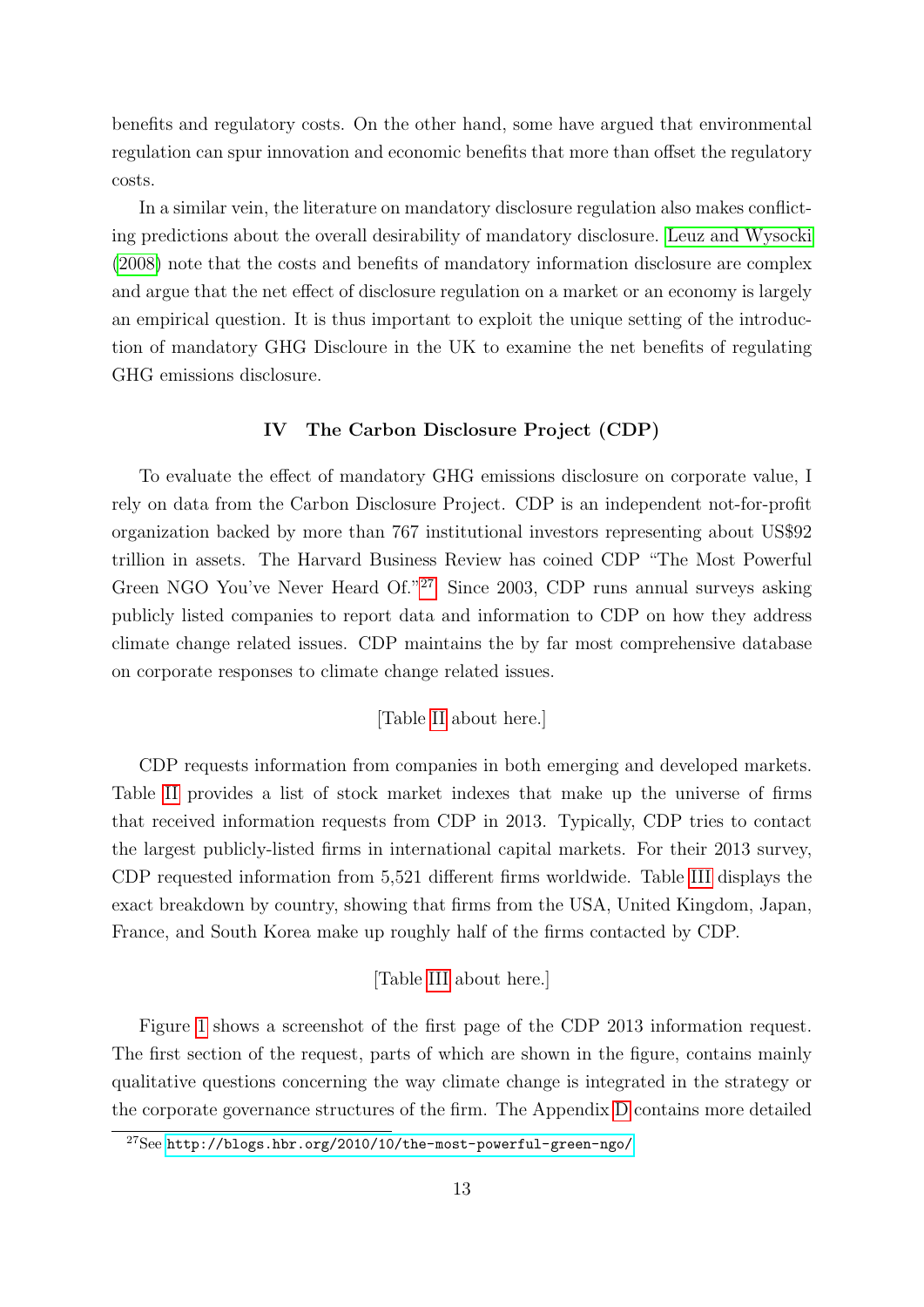background information on the CDP request. Typically, the annual information request is sent out to corporations at the beginning of February of a given year. Corporations have to submit their response to CDP by the end of June. Submissions are made through an online response system.

[Figure [1](#page-31-0) about here.]

### A. The Response Permission

When submitting a response to CDP, the responding firm is asked to mark their response as either "Public" or "Private." This status is known as the "response permission." Private responses are made available to the requesting authority only. In the case of the *Investor CDP*,<sup>[28](#page-14-0)</sup> the requesting authority are the signatory investors (i.e., those representing about US\$92 trillion in assets) on behalf of which CDP sends out the information requests. Private responses are obviously also available to CDP itself. In contrast, public responses can also be accessed by the general public. Typically, public responses are made available through CDP's website in October of each year. Table [IV](#page-38-0) provides a breakdown of the response permission for all firms contacted by CDP in 2013. In 2013, 33% of the contacted firms chose to make their responses available to the public while 9% made them available only to the requesting investors. Overall, 58 % of the contacted firms did not respond to the CDP request, and thus their response permission is "NA."

# [Table [IV](#page-38-0) about here.]

# B. Measuring Corporate GHG Emissions: A Primer

An important element of the CDP request is data on the quantities of GHG emissions. Consistent with The Kyoto Protocol, $29$  companies typically report data for six greenhouse gases, i.e., (1) carbon dioxide (CO2), (2) methane (CH4), (3) nitrous oxide (N2O), (4) hydrofluorocarbons (HFCs) and the two groups of gases (5) perfluorocarbons (PFCs), and (6) sulphur hexafluoride (SF6). These six greenhouse gases have different "Global Warming Potential" (GWP). As an example Nitrous oxide has a GWP 268 times that of  $CO2<sup>30</sup>$  $CO2<sup>30</sup>$  $CO2<sup>30</sup>$  GWP is a relative measure of how much heat a GHG traps in the atmosphere. It compares the amount of heat trapped by a certain mass of the gas in question to the amount of heat trapped by a similar mass of carbon dioxide (CO2e). This is

<span id="page-14-0"></span><sup>&</sup>lt;sup>28</sup>There are also other requests, e.g., the CDP Supply Chain request. In the case of CDP Supply Chain it would be the procuring company (also known as a Supply Chain Member).

<span id="page-14-1"></span><sup>29</sup>See [http://unfccc.int/kyoto\\_protocol/items/2830.php](http://unfccc.int/kyoto_protocol/items/2830.php)

<span id="page-14-2"></span><sup>30</sup>see <http://goo.gl/reUp0b>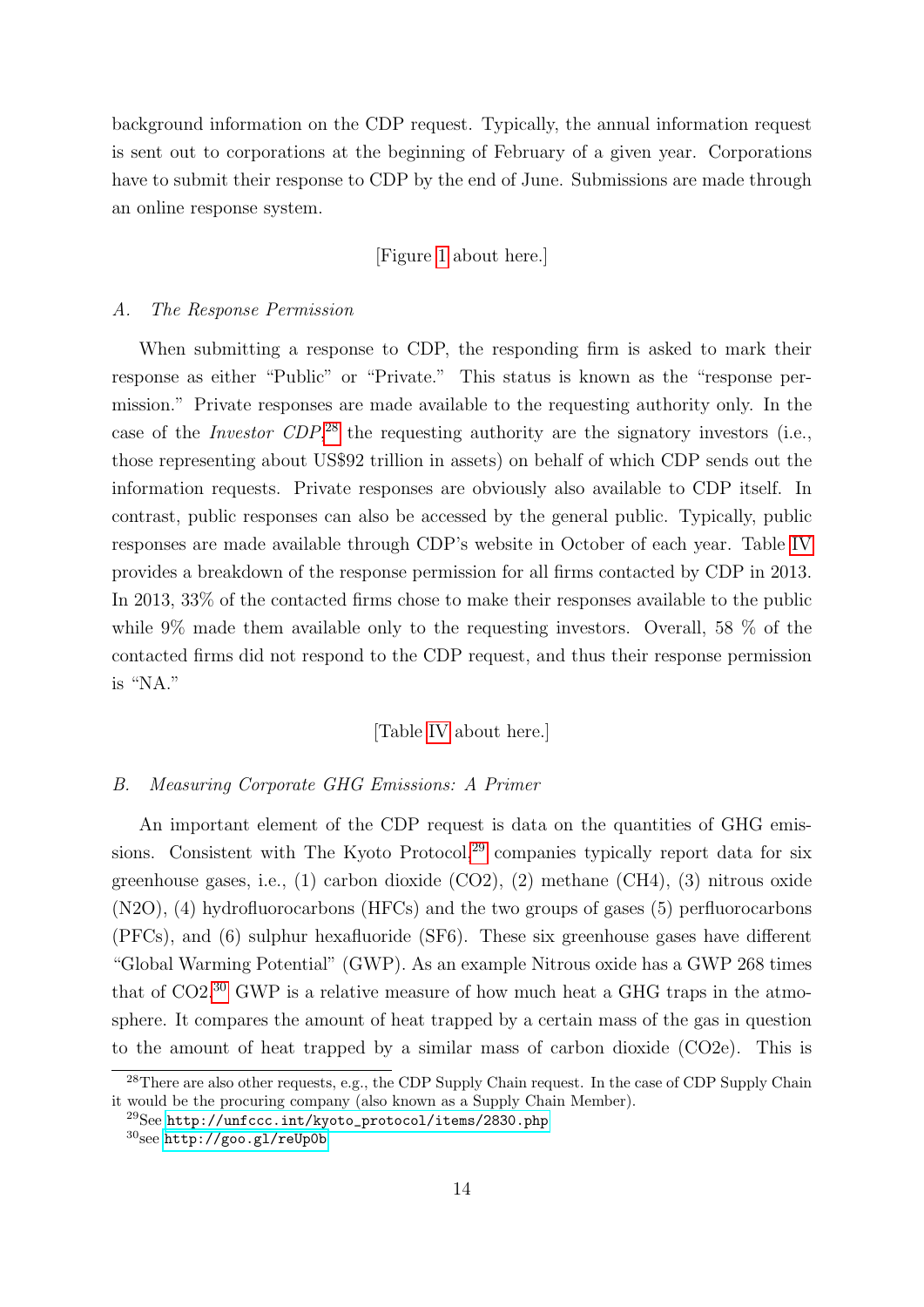why emissions are typically measured in metric tons of CO2e, where CO2e stands for "CO2 equivalent". This procedure allows to take into consideration that some gases have higher global warming potential (GWP) than others, and they are made comparable by rescaling all emissions into GWP in terms of CO2 emissions. See also the Appendix of [Andersson, Bolton, and Samama](#page-28-0) [\(2014\)](#page-28-0) for further information on the measurement of CO2 emissions.

There are several standards regarding the measurement of GHG emissions that are currently employed by organizations to understand, quantify, and manage GHG emis-sions. The Greenhouse Gas Protocol (GHG Protocol) is the most widely used one.<sup>[31](#page-15-1)</sup> It makes a distinction between direct and indirect emissions. Direct GHG emissions are defined as emissions from sources that are owned or controlled by the reporting entity. In contrast, indirect GHG emissions are emissions that are a consequence of the activities of the reporting entity, but occur at sources owned or controlled by another entity.

The GHG Protocol further classifies a company's GHG emissions into three "scopes:"

- Scope 1 emissions are direct emissions from owned or controlled sources.
- Scope 2 emissions are indirect emissions from the generation of purchased energy.
- Scope 3 emissions are all indirect emissions (not included in Scope 2) that occur in the value chain of the reporting company, including both upstream and downstream emissions.

<span id="page-15-0"></span>While a few firms report emissions up to the level of Scope 3 to CDP, the majority of firms report only up to Scope 2. The Companies Act 2006 Regulations 2013 requires firms to disclose emissions up to Scope 2.

# V Data and Summary Statistics

# A. Data

# A.1. Main Sample: UK Quoted Companies Listed on LSE's Main Market

To test the impact of the legislation on firm value, I construct a sample of firms that is affected by the regulation. I start with a list of all primary securities traded on the UK Main Market of the London Stock Exchange in June 2012.[32](#page-15-2) The initial list of firms listed on the UK Main Market contains 1,038 different securities. I restrict the analysis to ordinary shares, which eliminates other types of securities, i.e., depository receipts, fixed

<span id="page-15-1"></span><sup>31</sup><http://www.ghgprotocol.org/>

<span id="page-15-2"></span><sup>32</sup>The list is available here: <http://goo.gl/W6xUnY>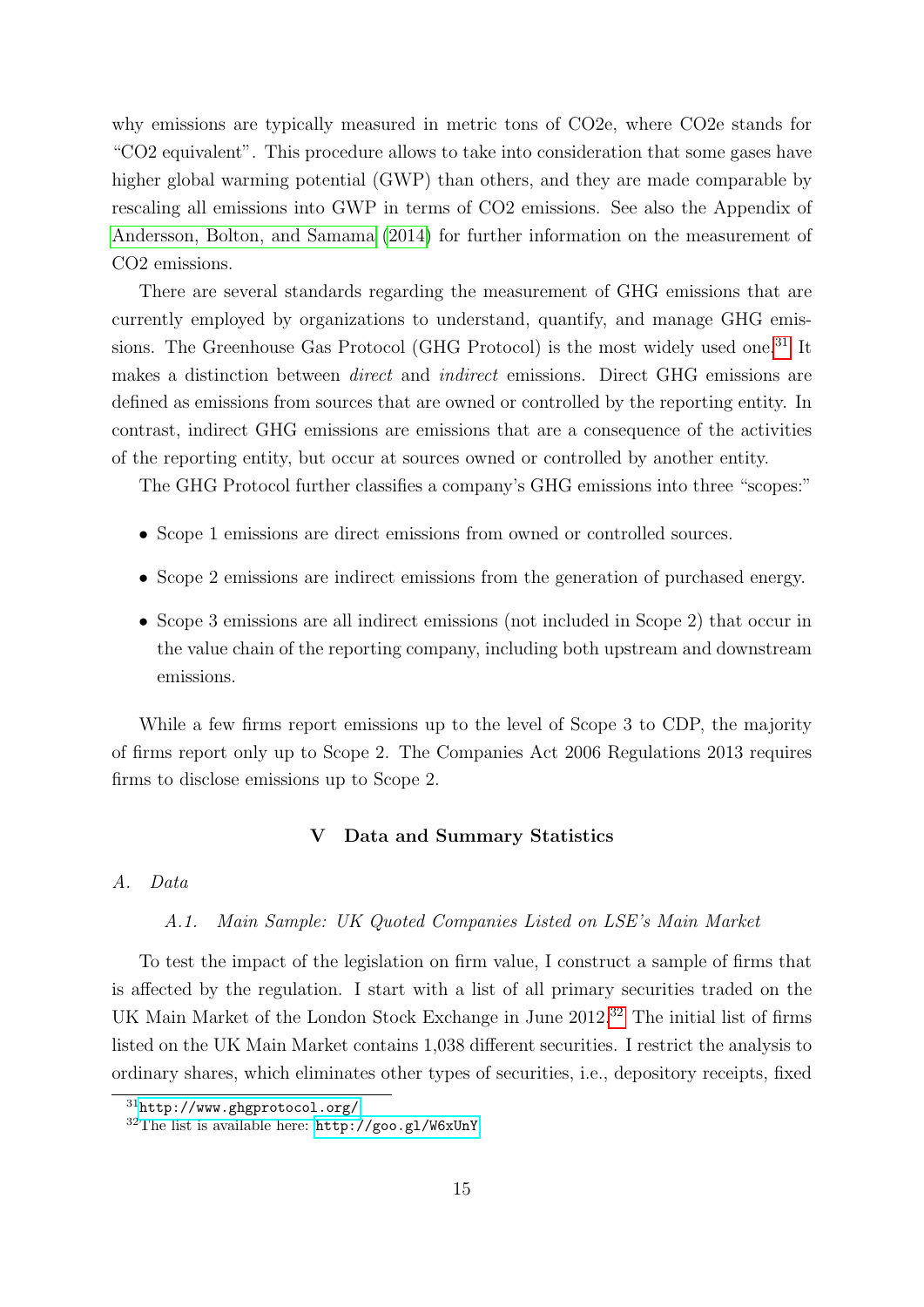interest securities and warrants. This procedure reduces the list to 870 securities. I then eliminate equity investment instruments and nonequity investment instruments as well as REITs, which leaves 518 firms.<sup>[33](#page-16-0)</sup> For 484 of these firms, I manage to match accounting and stock market data from Datastream and Worldscope in at least one year during the sample period, which runs from 2008 to 2014. I then match the response permission from CDP, and where available, greenhoue gas emissions data from CDP (Scope 1 and Scope 2). To be included in final LSE-Datastream-CDP sample, I require that accounting items (e.g., assets or liabilities) and stock market data (stock price and shares outstanding) for a given firm is available at least between 2009 and 2013. This procedure further reduces the number of firms to 419.

# A.2. UK Firms Listed on LSE's AIM Market

In robustness checks, I also rely on a sample of firms listed on the Alternative Investment Market, which is the other secondary market operated by LSE. To identify firms listed on AIM, I use a combination of the Datastream variable "REMK"[34](#page-16-1) and the abovementioned list of LSE quoted stocks listed on the London Stock Exchange. The final AIM sample contains 664 UK firms listed on AIM for which balance sheet and stock market data is available between at least 2009 and 2013.

# A.3. Matched Firms from Other European Stock Exchanges

In another robustness check, I compare corporate valuation of UK quoted companies to size and industry matched firms listed on other European stock exchanges. To do so, I build a sample of all primary equity securities in Datastream that were listed at some point in Ireland, Belgium, Denmark, France, Germany, Italy, Luxembourg, Netherlands, Norway, Sweden, Switzerland, Austria, Portugal, Spain, and Finland (6,700 different firms). To retain a firm, I require that stock market and accounting data is available between 2009 and 2013. In total, this leaves me with 4,089 different firms between 2008 to 2014. I match on firm size (assets) and industry. I rely on stratified nearest neighbor matching without replacement: For each UK quoted company, I thus simply select the European firm from the same industry that is most similar in terms of asset size in 2010.

# [Table [V](#page-39-0) about here.]

<span id="page-16-0"></span><sup>33</sup>I eliminate these sectors by excluding firms with Industry Classification Benchmark (ICB) sub-sector codes 8995, 8985, 8671, 8672, 8674 or 8675.

<span id="page-16-1"></span><sup>&</sup>lt;sup>34</sup>The Datastream variable REMK identifies AIM listed companies but only if they are active. I restrict myself to primary equity securities. To ensure that I do not miss dead firms that were listed on AIM at some point during the sample period, I also use the historic list of securities provided through the LSE website.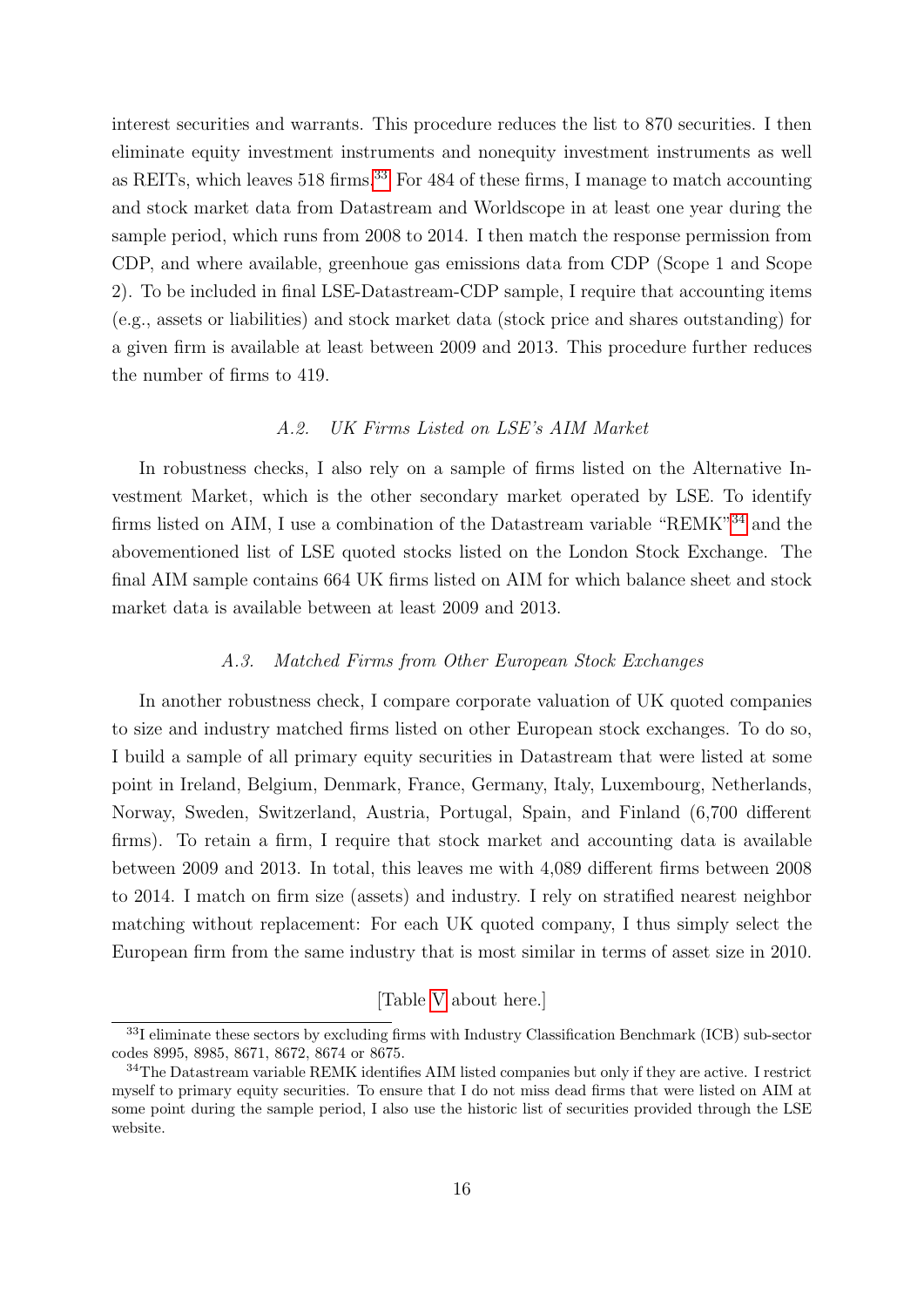### B. Summary Statistics

Table [V](#page-39-0) shows basic summary statistics for the three samples. Panel A of Table [V](#page-39-0) shows basic cross-sectional statistics for UK quoted companies. The average UK quoted company has a market capitalization of about £4 billion, 17,193 employees, and assets worth about £17 billion. The average firm is responsible for about 2.3 billion MTCO2e in Scope 1 and 735 million MTCO2e of Scope 2 emissions. Contrasting the mean and median emissions figures, it appears that the emissions distribution is highly skewed, with a few firms with extremely high emissions. Focusing on the sample of UK quoted firms, the Appendix [C](#page-46-0) discusses descriptive statistics of GHG emissions by industrial sector.

Panel B shows statistics for firms listed on AIM. The summary statistics show that AIM firms are substantially smaller. Panel C shows descriptive statistics (expressed in  $\pounds$ ) of the size matched European Firms, which, when compared to UK quoted firms, have quite similar characteristics.

#### VI Does Mandatory GHG Disclosure Affect Firm Value?

<span id="page-17-0"></span>The central idea I use to identify the impact of the legislation on firm valuation is the notion that the new reporting requirements did not affect all UK quoted companies equally. This is because some of the firms subjected to the new regulation had already been publicly disclosing corporate climate change related information on an annual basis when the likelihood of regulatory action increased sharply in 2011. To some extent, these firms were already quasi-compliant with the new requirements and should thus be affected differently by the new rules than firms that were not compliant. Hence, the crosssection of the pre-regulation reporting status allows to build two homogeneous groups of firms that were differentially affected by the change in the reporting rules. Examining the valuation differences between these groups allows to draw inferences about whether mandatory disclosure of corporate climate change information affects firm value.

[Table [VI](#page-40-0) about here.]

To separate firms according to their pre-regulation reporting status, I rely on CDP's variable *response permission*. As explained in section  $IV$ , CDP records for each firm it contacts whether the firm responded publicly, privately, or did not respond at all. The response permission reported in CDP is thus "Public," "Private," or "NA."[35](#page-17-1) Using the sample of UK quoted companies, Panel A of Table [VI](#page-40-0) shows the number of firms per

<span id="page-17-1"></span><sup>&</sup>lt;sup>35</sup>If a firm is not available in the CDP database but satisfies the sample selection criteria for Datastream, i.e., accounting and stock market data availability between 2009 and 2013, I set the response permission to "NA."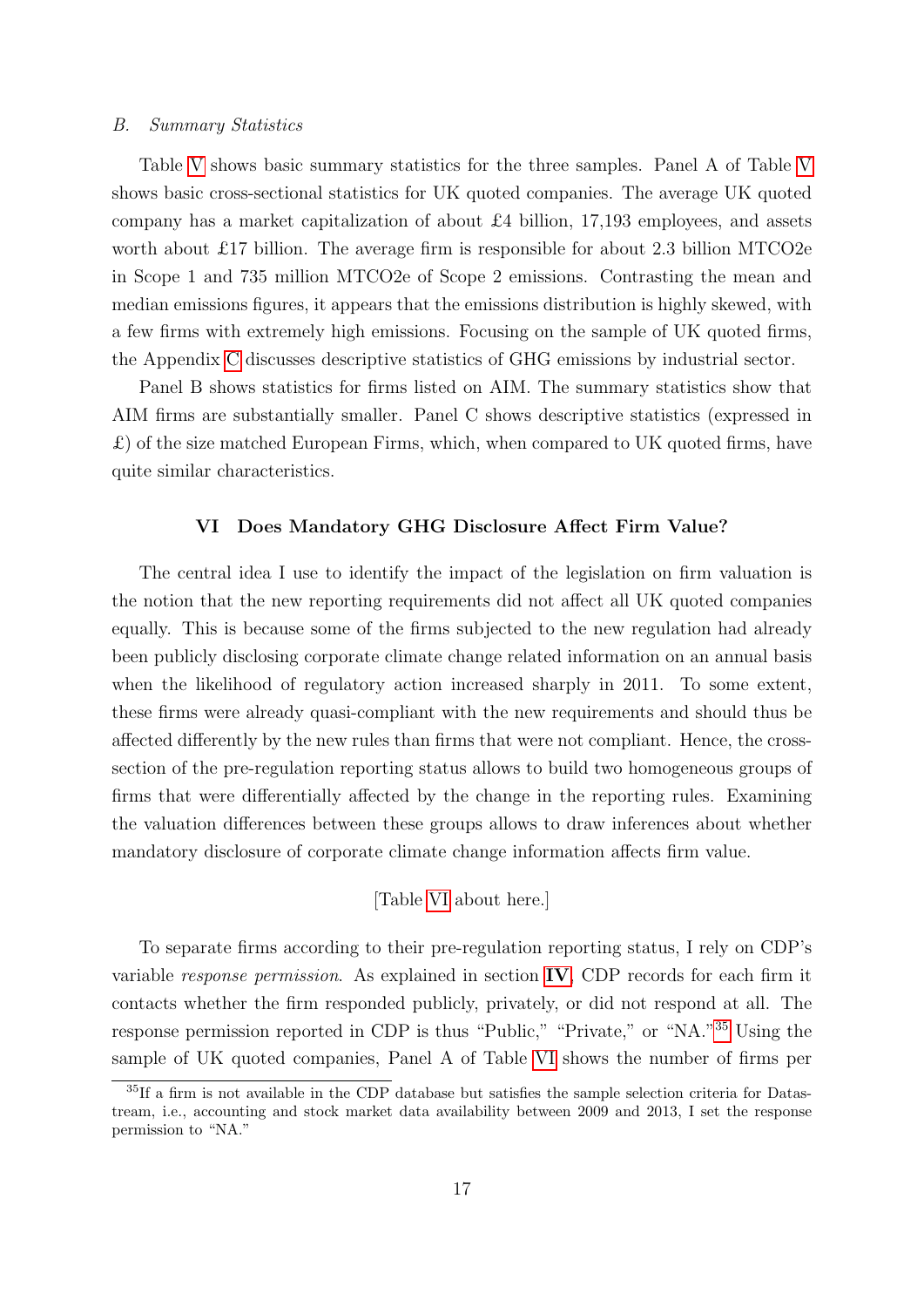CDP response permission for each year between 2009 and 2014. In Panel B, I tabulate the fraction of sample firms per response permission by year. Several observations can be made: First, the number of public responses increases monotonically between 2009 and 2014. In a similar vein, the number of firms not replying to CDP decreases monotonically by about 27 % between 2009 and 2014 (from 232 in 2009 to 169 in 2014). Interestingly, the number of privately submitted responses increases between 2009 and 2010, but starts decreasing from 2011, the year in which the likelihood of mandatory GHG emissions increased sharply. Panel B of Table [VI](#page-40-0) shows that in 2011, 164 (39%) of the sample firms responded publicly to CDP, 72 (17%) privately, and the remaining 182 (44%) firms did not respond at all to the CDP request in 2011. The distribution of response permission in the UK in 2011 is thus different from the distribution of response permission for all firms contacted by CDP in 2013 (see Table [IV\)](#page-38-0) in the sense that UK firms seem more responsive than all firms contacted by CDP, even before the legislation.

# A. Baseline Analysis

I assign firms that did not report publicly to CDP in 2011 (response permission "Private" or "NA") to the treatment group, whereas firms with response permission "Public" are assigned to the control group. The idea is that firms that responded to CDP and made their responses public (response permission "Public") were already quasicompliant with the new regulation and should thus be less or not affected by the new rules. In contrast, firms that chose to disclose their information only to the CDP (response permission "Private") or did not respond to the CDP request at all (permission "NA") should be more heavily affected by the new law. Since the latter firms will have to publicly disclose information that they chose to keep private or did not produce at all prior to the new requirements, these firms make up the treatment group. I code a dummy variable Treat that marks all firm-year observations corresponding to treated firms. Panel A of Table [V](#page-39-0) shows that about 61 percent of all firm-year observations between 2008 and 2014 belong to treated firms.

To analyze whether the law affected the valuation of the two groups of firms differently, I rely on a DID approach. The DID approach gets its name from the fact that it compares the difference between two before-after differences. Essentially, DID analysis consists of comparing the pre-post difference in an outcome between a treatment and a control group. This approach has the advantage over simply comparing the outcome before and after the regulatory shock because there might be before-after differences in the outcome that are due to broader trends. This is why having a comparison group, unexposed (or less exposed) to the law, allows to capture this trend and thus better estimate a counterfactual. For an applied treatment of the DID framework see [Remler and Van Ryzin](#page-30-3) [\(2014\)](#page-30-3).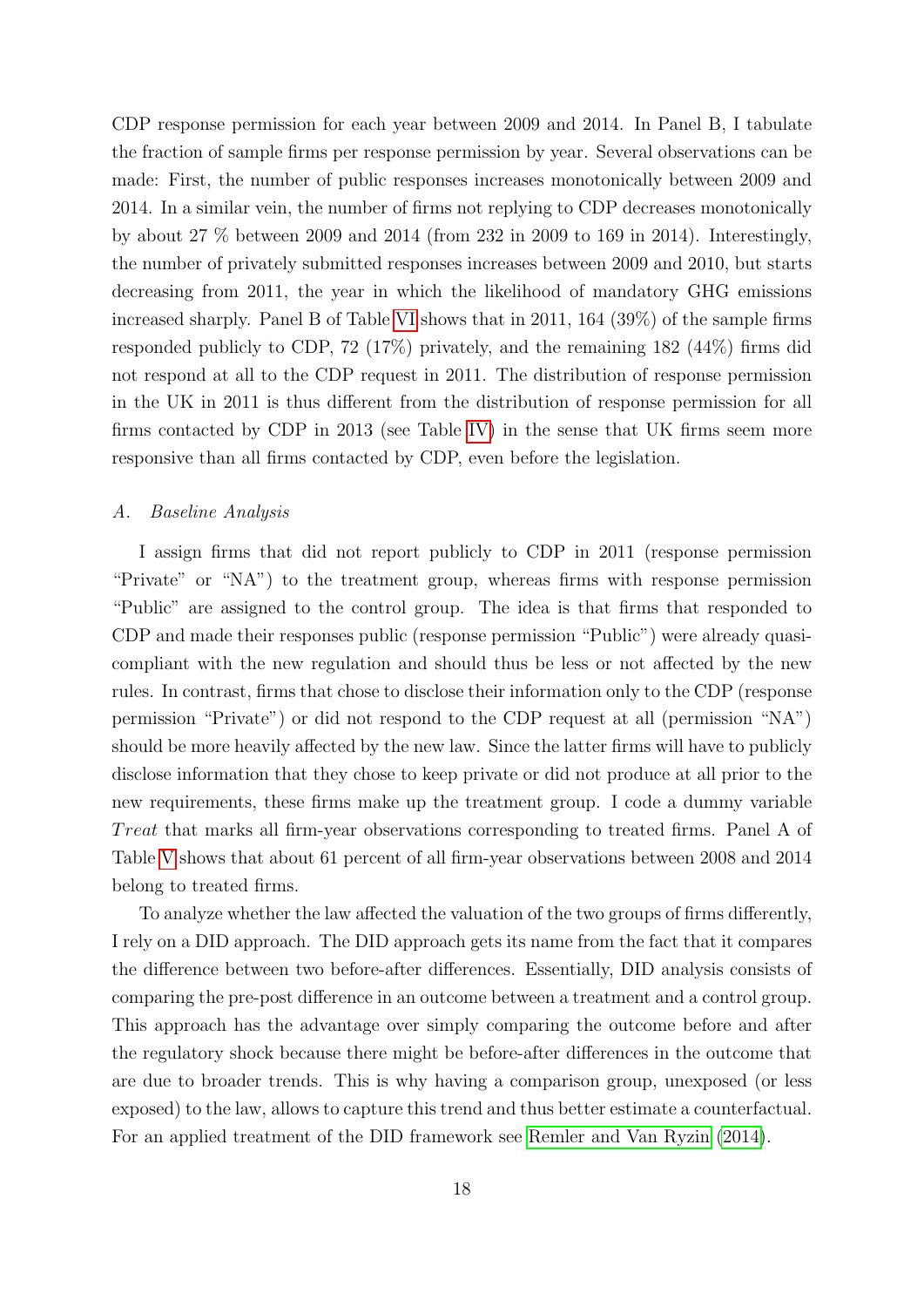I measure corporate value using Tobin's  $q$  and start by estimating the following crosssectional DID equation

<span id="page-19-0"></span>
$$
q_{it} = \alpha_1 + \beta_1 Treat_i + \beta_2 After_t + \beta_3 Treat_i \times After_t + \eta_t + \epsilon_{it},
$$
\n(1)

where  $q_{it}$  is firm i's Tobin's q in year t and  $Treat_i$  is a dummy variable marking all-firm year observations belonging to treated firms, i.e. firms that did not provide a public response to CDP in 2011.  $After<sub>t</sub>$  is a dummy variable marking all years of the postregulation period (i.e., 2011 to 2014),  $\eta_t$  is a set of year dummies, and  $\epsilon_{it}$  is an error term. Even though the law was publicly announced in 2012, I choose the before-treatment (pre-regulation) period to end in 2010, and the after-treatment (post-regulation) period to start in 2011. I do so because information circulated publicly as early as September 2011 that the most likely course of action of the government was to introduce mandatory GHG reporting (see the discussion of major events leading to the legislation in Section [II](#page-5-0) and Table [I](#page-33-0) for more details). In other words, even though no formal announcement was made in 2011, the probability of mandatory disclosure regulation increased sharply in 2011.

The coefficient of interest in equation [\(1\)](#page-19-0) is  $\beta_3$ , which measures the DID, that is the difference in the before-after difference of Tobin's q between the treatment (not reporting publicly) and the control (reporting publicly) group. In contrast,  $\beta_1$  measures the difference in Tobin's q between the treatment and control group during the pre-period and  $\beta_2$  measures the difference in Tobin's q between the post- and pre-periods for the control group. Thus, focusing on the DID coefficient  $\beta_3$  removes biases in post period comparisons between the treatment and control group that could be due to permanent differences between the control and treatment groups, as well as biases resulting from comparisons over time in the treatment group that could be the result of trends.

# [Table [VII](#page-41-0) about here.]

The results from estimating this standard DID equation are reported in column 1, Panel A, Table [VII.](#page-41-0) Standard errors are clustered at the firm level. The coefficient estimate for  $\beta_3$  is positive and statistically significant, suggesting that corporate value of treated firms (i.e., firms that did not respond publicly prior to 2011) increased more strongly than the value of firms that had already been reporting. In other words, a positive and significant coefficient is evidence in favor of the view that investors welcome the public provision of climate change information by firms that had not done so in the first place. To ensure that the the observed differences in Tobin's q reflect a treatment effect rather than underlying differences between the treatment and control groups in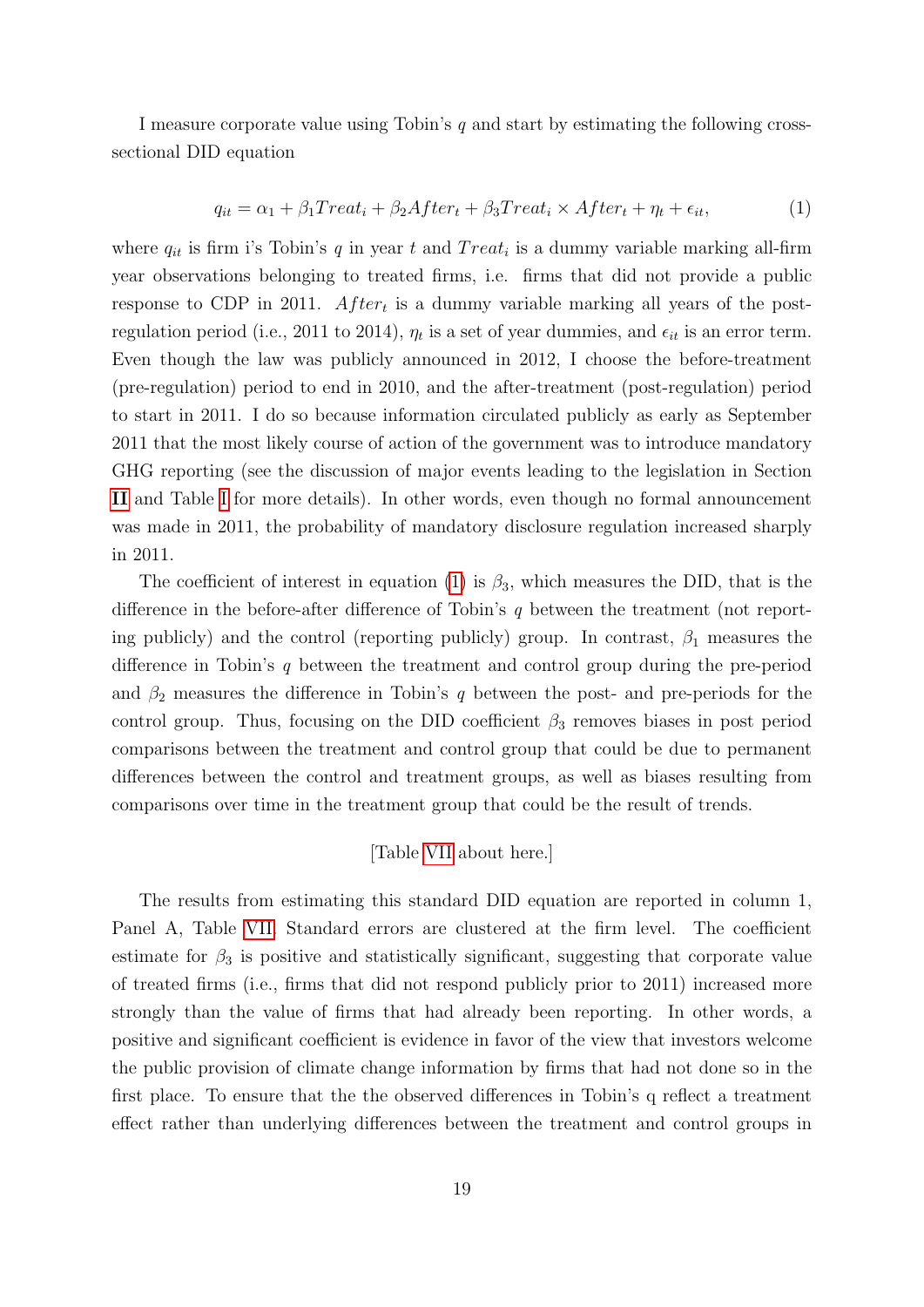terms of company size, I now include  $ln(A \text{ssets})$  as a control variable and estimate the following equation

$$
q_{it} = \alpha_1 + \beta_1 Treat_i + \beta_2 After_t + \beta_3 After_t \times Treat_i + \beta_4 ln (Assets)_{it} + \epsilon_{it}.
$$
 (2)

Controlling for size also allows to account for the possibility that firm size is changing differently for the control and treatment group during the period of study. The results are reported in column 2, Panel A, Table [VII](#page-41-0) and continue to show a significantly positive DID coefficient. Note that even though the size control is strongly statistically significant, neither the magnitude of the DID coefficient, nor the standard error change substantially. I choose not to use further control variables (e.g., capital expenditures, return on assets, profit margin, etc.) because these variables are likely to constitute "bad controls" in the sense of [Angrist and Pischke](#page-28-10) [\(2008\)](#page-28-10):

"Some variables are bad controls and should not be included in a regression model even when their inclusion might be expected to change the short regression coefficients. Bad controls are variables that are themselves outcome variables in the notional experiment at hand. That is, bad controls might just as well be dependent variables too. Good controls are variables that we can think of as having been fixed at the time the regressor of interest was determined."

In column 3, I add industry–year fixed effects  $\delta_{it}$  in the spirit of [Gormley and Matsa](#page-29-12) [\(2014\)](#page-29-12) to the specification and estimate an equation that controls for yearly industry– specific shocks:

$$
q_{ijt} = \alpha_1 + \beta_2 After_t + \beta_3 Treat_t \times After_t + \eta_t + \delta_{jt} + \epsilon_{it}
$$
\n(3)

While the magnitude of the coefficient estimate drops slightly, the coefficient  $\beta_3$  remains economically and statistically significant. In column 4, I include firm fixed-effects  $\alpha_i$  to control for unobservable firm specific heterogeneity. Given that the treatment dummy has no within variation, I drop it from the equation and estimate the within transformation of the following fixed-effects specification

$$
q_{it} = \alpha_i + \beta_2 After_t + \beta_3 Treat_i \times After_t + \eta_t + \epsilon_{it}. \tag{4}
$$

With respect to the model controlling for industry shocks, the DID coefficient hardly changes in terms of size and precision of estimation. Finally, in column 5, I control for both firm- and industry-year fixed effects, that is,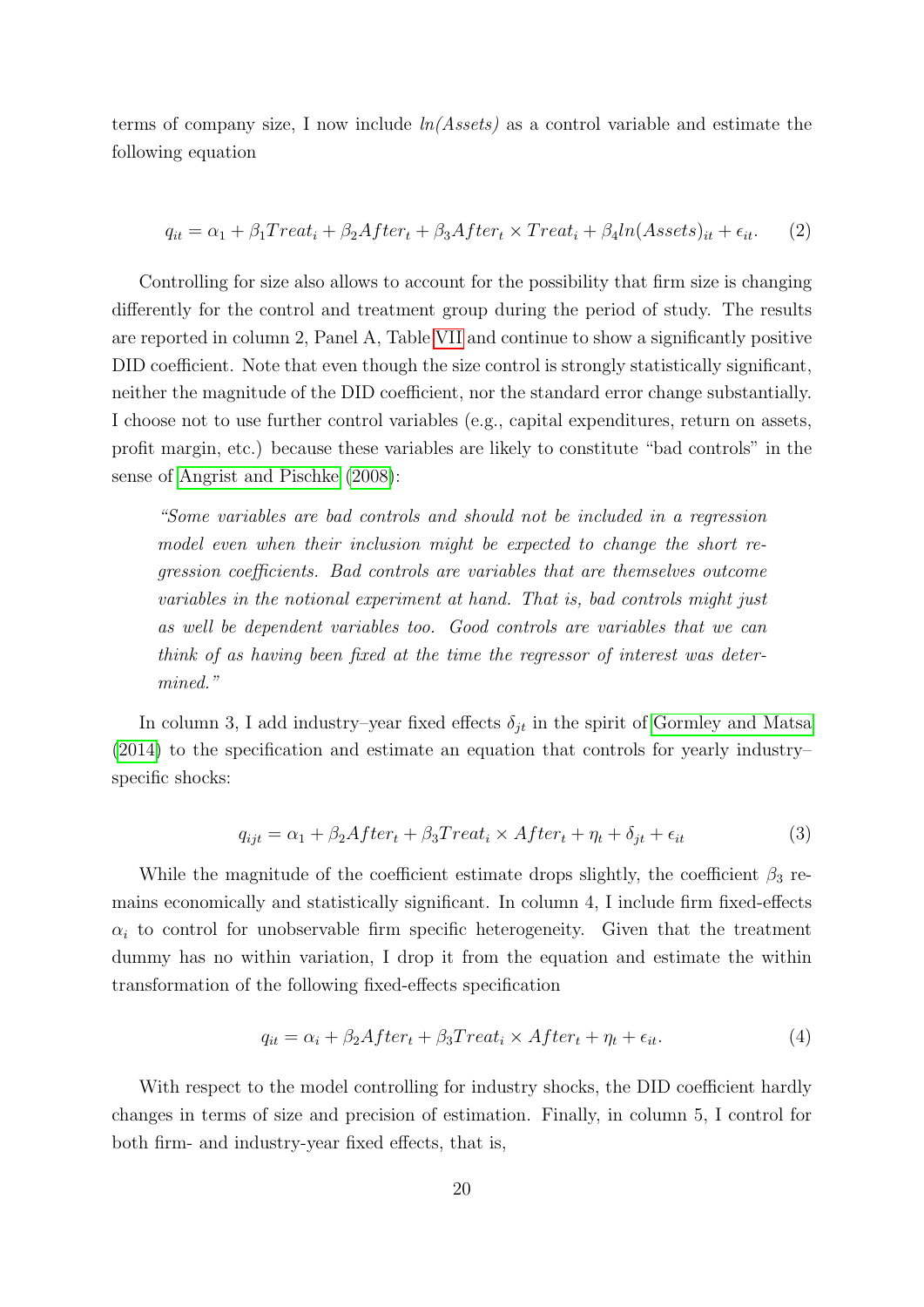$$
q_{ijt} = \alpha_i + \beta_2 After_t + \beta_3 Treat_i \times After_t + \eta_t + \delta_{jt} + \epsilon_{it}.
$$
\n
$$
(5)
$$

In this specification, the DID coefficient estimate is only marginally significant and decreases in magnitude. There are several potential explanations for the marginal significant average treatment effect in model (5). First, it is known that even though fixed effects models are more robust in identifying coefficients consistently, this happens at an efficiency loss resulting in larger and thus more conservative standard errors.<sup>[36](#page-21-0)</sup> Second, and most importantly, it is known that although fixed effects control for omitted variable bias, fixed effects are also notoriously susceptible to attenuation bias from measurement error.[37](#page-21-1) If the treatment status (i.e., the pre-regulation reporting status) is measured with error, such measurement error would imply that fixed effects estimates obtained through within transformation of the model should produce smaller coefficient estimates than coefficients obtained from estimating the model as a pooled cross section.

To provide evidence consistent with this measurement error argument, I now perform the analysis for a subsample for which treatment status is likely to be more precisely measured. In doing so, I reestimate all five models restricting the sample to firms for which CDP reports the response permission in 2011. As explained in section  $V$ , I set the response permission to "NA" whenever a firm that is concerned by the regulation is not available in the CDP database. This is likely to introduce measurement error in the treatment dummy, because such an imputation of the pre-regulation status potentially introduces noise. In practice, this concerns 98 firms and I thus discard about 700 firm-year observations in the restricted estimation. Consistent with this measurement error view, Panel B, Table [VII](#page-41-0) shows that all five DID coefficient estimates are higher compared to estimations using all sample firms.

# B. Cross-sectional Variation in the DID Coefficient

In this section, I explore whether the relationship uncovered in Panel A and B of Table [VII](#page-41-0) varies cross-sectionally along certain observable dimensions.

# B.1. Firm Size

It seems plausible that the effect of the law should be strongest for the largest sample firms. One explanation for a high average treatment effect for the largest firms is closely related to the measurement error argument outlined in the previous section. It seems plausible that the response permission is most precisely measured for the largest sample

<span id="page-21-0"></span><sup>36</sup>See, for instance, the discussion on p771 of [Cameron and Trivedi](#page-28-11) [\(2005\)](#page-28-11).

<span id="page-21-1"></span><sup>37</sup>See, for instance, page 225 of [Angrist and Pischke](#page-28-10) [\(2008\)](#page-28-10).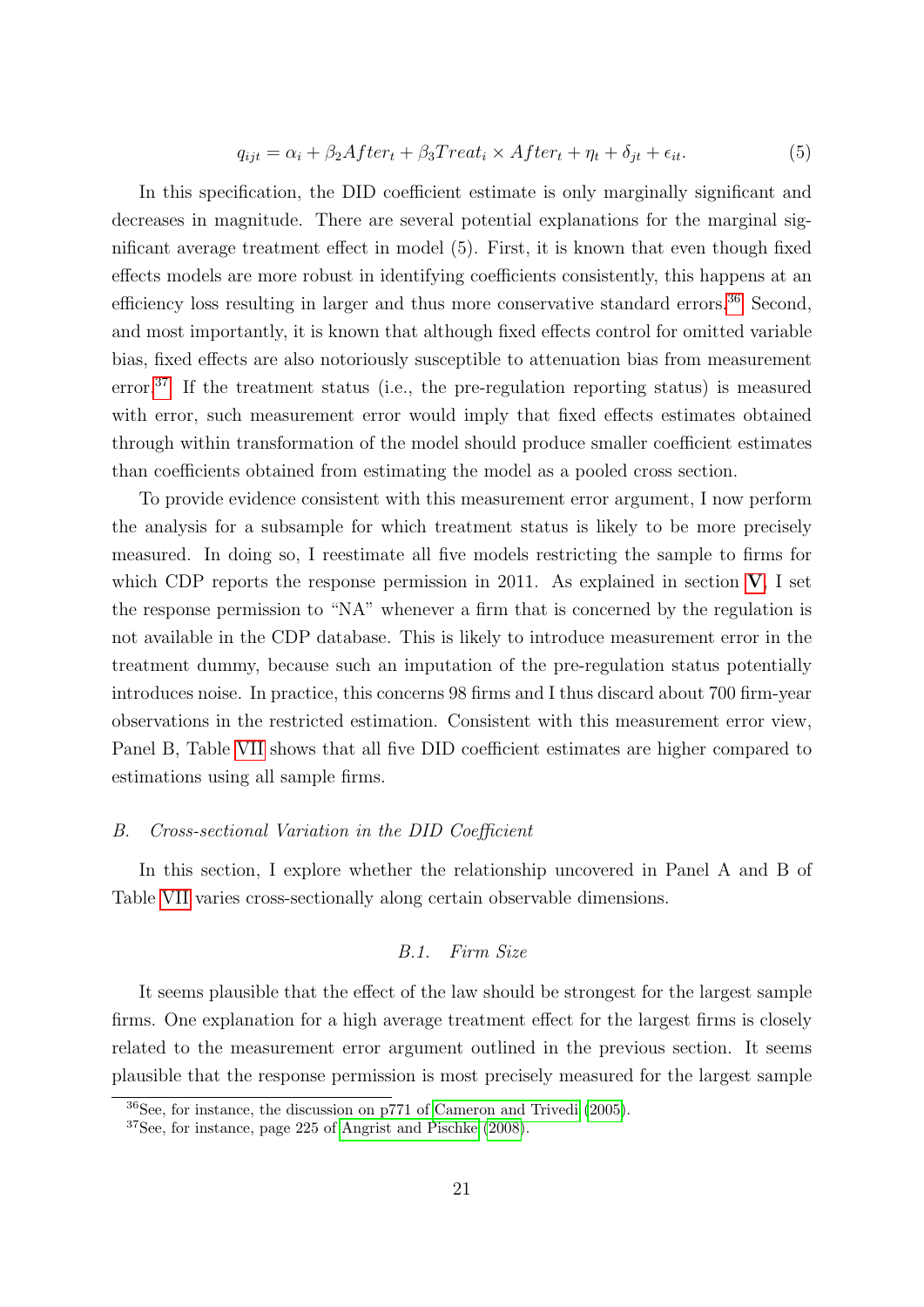firms, which would result in more consistent estimates of the average treatment effect. More importantly, however, the DID coefficient is also expected to be strongest for the largest firms because climate change issues are potentially more relevant for larger firms. One explanation for this is simply that emissions tend to increase with the scale of a firm's operations, making large firms more financially vulnerable to regulation aimed at reducing greenhouse gas emissions. Secondly, larger firms are also more likely to be adversely affected by climate change simply because more assets are exposed to the effects of climate risk (e.g., severe adverse weather events). Hence, I expect the GHG disclosure requirements to matter most for the largest firms (high average treatment effect). In Panel C, Table [VII,](#page-41-0) I thus restrict the sample to the largest 50 percent of firms in each sector. I use market capitalization at the beginning of the year as the size measure and re-estimate all the previous specifications using the sample which contains only the largest firms. All specifications show higher DID coefficient estimates than those resulting from the whole sample (Panel A) and the sample restricted to firms for which CDP reports the response permission in 2011 (Panel B). Overall, this provides support in favor of the view that the valuation implications of the new reporting requirements are strongest for the largest firms.

#### B.2. Carbon Intensive Industries

I now explore another cross-sectional dimension along which the DID estimate could vary. As Appendix [C](#page-46-0) shows, there is strong industry variation in GHG emissions. Hence, some sectors have a stronger climate impact. For instance, both the Oil and Gas and the Basic Materials sectors are subject to higher absolute (i.e., quantity; see Table [C.I\)](#page-49-0) and relative GHG emissions (i.e., intensity, see [C.II\)](#page-50-0) than other sectors. I thus expect that the average treatment effect is strongest in such carbon intensive sectors. To examine this hypothesis, I estimate a difference-in-difference-in-differences (DDD) equation in which the DID term is interacted with industry dummies. I use the ICB (Industry Classification Benchmark)[38](#page-22-0) system to measure a firm's industry affiliation. ICB maintains four levels of granularity, i.e., 10 Industries, 19 Supersectors, 41 Sectors, and 114 Subsectors. Due to the relatively small size of the sample, I opt for the lowest level of granularity, i.e., ICB Industries. In addition, I require at least 50 firm-year observations per industry for the industry to be included in the estimation of the DDD equation. Unfortunately, regulated industries with relatively few firms such as the Utilities or the Telecommunications industries do not fulfill these criteria, and I drop them from the sample. In the case of the Utilities sector this is particularly unfortunate, since this sector is highly carbon intensive. Too low a number of observations, however, would not allow to identify the

<span id="page-22-0"></span><sup>38</sup>See <http://www.icbenchmark.com/>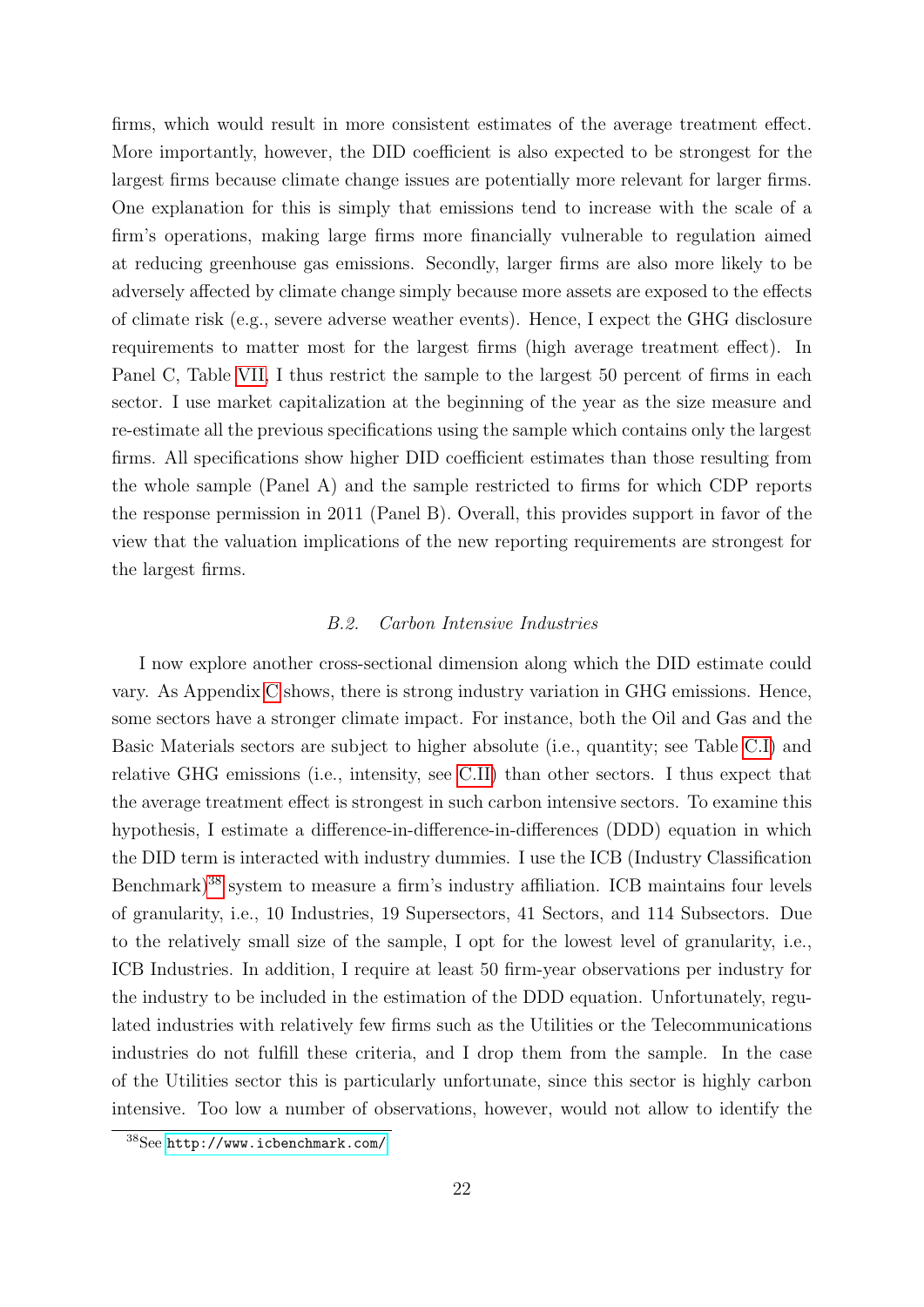average treatment effect per industry in a statistically meaningful way.

# [Figure [2](#page-32-0) about here.]

In estimating the DDD equation, I also restrict myself to a subsample of firms for which the CDP response permission has been only "Private" or "Public" throughout the sample period. I do so because dropping firms for which the response permission is "NA" reduces noise in measuring the reporting status. Figure [2](#page-32-0) shows the DDD coefficient estimates for each industry alongside 95% confidence intervals. The coefficients are obtained from estimating a DDD specification that controls for size, industry-year shocks, firm fixed-effects, and obviously all additional base and interaction effects that result from interacting the treatment dummy, the post-period dummy, and all industry dummies.

Consistent with the view that the value implications of the regulation are stronger in more carbon intensive sectors, the DDD estimates are strongest in the basic materials (i.e., mining) as well as the oil and gas sector. While the point estimate of the average treatment effect is highest for the basic materials sector, it seems as if it is not as precisely estimated as the effect in the oil and gas sector (tighter confidence intervals).

# B.3. Time-series Variation in the DID Coefficient

I now explore the time pattern that is the dynamics of the average treatment effect. This is crucially important for ensuring that the DID approach is valid. Instead of simply interacting the treatment dummy with the post-period dummy, I now interact the treatment dummy with every year dummy. I drop the dummy for 2008 (base year) and focus on the sample consisting of the largest firms.

# [Figure [VIII](#page-42-0) about here.]

The results are reported in Table [VIII.](#page-42-0) In all five specifications, the interaction term between the treatment dummy and the year dummy is insignificant prior to 2011. This shows that there are no significant differences between the control and treatment groups in the pre-treatment period (i.e., 2008 to 2010). Insignificant differences between the treatment and control group in the pre-treatment period confirm that the identifying parallel trends assumption is satisfied in the data, which, in turn, validates the DID approach. In contrast, the yearly average treatment effects are highly significant starting in 2011. In terms of economic magnitude, the strongest effects are observed in the years in which the regulation was officially announced, that is 2012, and in which it was enacted, that is 2013. As outlined in section [II](#page-5-0), the likelihood of mandatory GHG reporting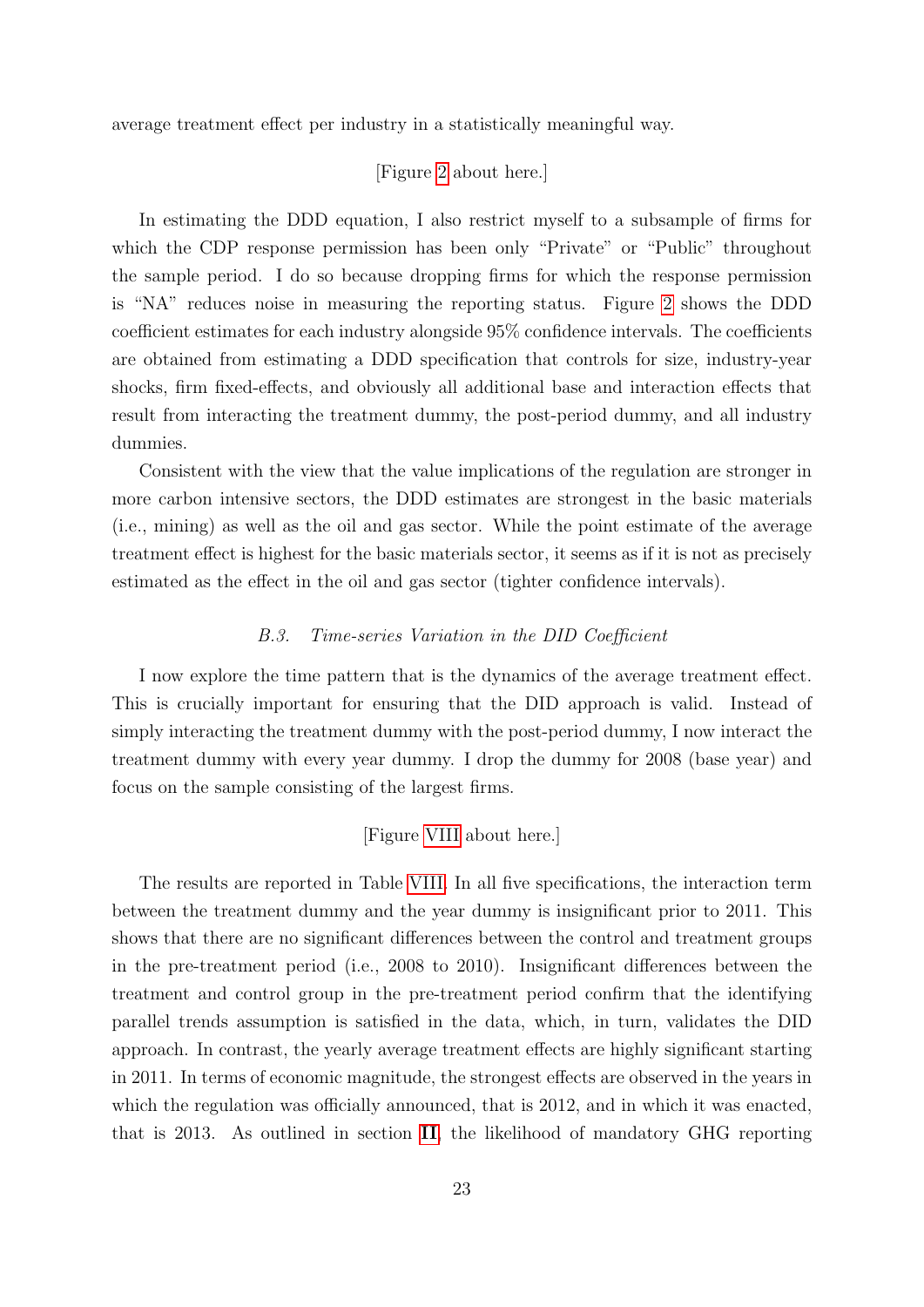regulation increased sharply in 2011, and the evidence suggests that investors anticipated the imminent changes in regulation. The significant average treatment effect in 2011 suggests that some of the valuation effects concerning non-compliant firms happened already before the official announcement, that is starting in 2011.

# VII Robustness Checks

<span id="page-24-0"></span>In this section I perform several robustness checks aimed at validating the results presented in the previous section. I perform a number of placebo tests and examine whether the results are sensitive to using different control groups.

# A. Placebo Tests

# A.1. Placebo Law Change in 2004

In Panel A and B of Table [IX,](#page-43-0) I re-estimate the main specifications for the time period 2001–2007, assuming a change in reporting requirement had taken place in 2004. The dummy *Treat* marks all firms that were not reporting publicly in 2011. Panel A shows DID estimates for all firms and Panel B limits the sample to the largest firms in each industry.

# [Table [IX](#page-43-0) about here.]

The DID coefficients are not significant neither for the whole sample, nor for the sample restricted to the largest firms. In fact, the average treatment effect in this Placebo DID is extremely close to zero in every single specification.

# A.2. Pseudo Treatment

In Panel C, I construct a pseudo-treatment dummy by randomly separating firms into a treatment and control group. Given that about 60 percent of the firms in 2011 are treated firms (i.e., firms that report privately or do not report at all), I code a dummy variable that randomly marks 60 percent of the firms in 2011. I estimate all five specifications for the periods 2007 to 2014. Again, the average treatment effect is zero and insignificant in all five specifications.

# B. Different Control Groups

In this subsection, Iexplore whether the results are sensitive to using alternative control groups.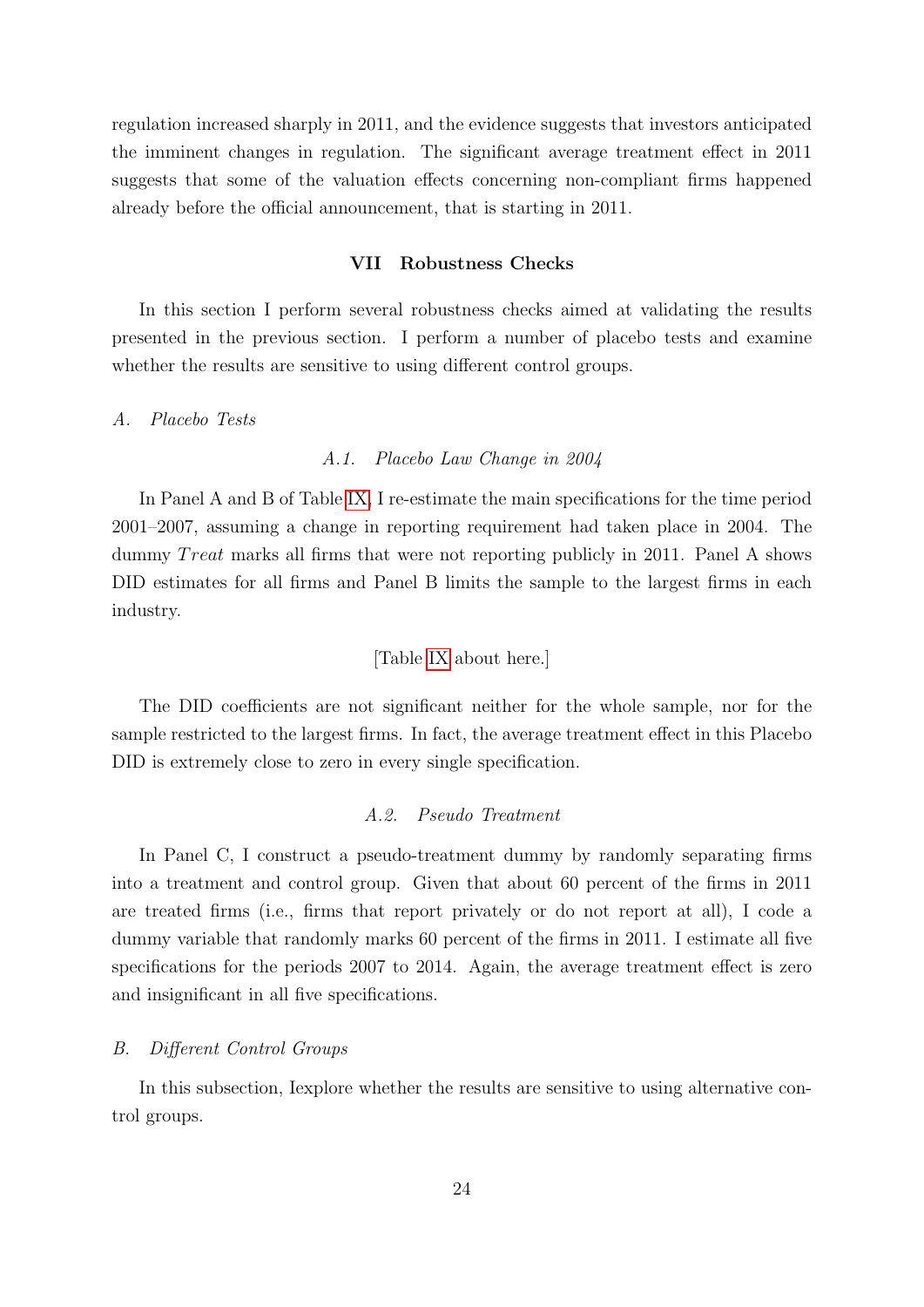# B.1. Firms Listed on LSE's AIM Market Segment

I now exploit an institutional arrangement of the London Stock Exchange to form a second group of control firms. The London Stock Exchange maintains two separate secondary markets, i.e., the Main Market and AIM (formerly Alternative Investment Market). The GHG provisions of the Act apply only to UK quoted companies listed on the Main Market, but not to UK firms listed on AIM. Hence, firms incorporated in the UK and listed on the AIM are exempt from the regulation and can thus serve as a control group.

I start by conducting a "Pseudo-DID" by using firms that already responded publicly to the CDP request prior to the regulation as treated firms (i.e., the firms that served as the control group in the baseline analysis). Since these firms had already been reporting climate change related information in the pre-treatment period, they are less, if not, unaffected by the new requirements. This is why these firms served as the control group in the baseline analysis of the previous section. Conducting a DID analysis in which these firms are regarded as treated firms and compared to UK firms listed on AIM (control group), which are also unaffected by the regulation due to the way the change in law is designed, should not yield a statistically significant average treatment effect. Again, I reestimate all five specifications from the previous section. The results are reported in Panel A, Table [X.](#page-44-0)

# [Table [X](#page-44-0) about here.]

Consistent with the view that firms that were already submitting public responses to the CDP prior to the regulation should not experience valuation effects with respect to AIM firms in the post-treatment period, the DID coefficient is insignificant in all five specification.

I now perform the true DID analysis by using as the treatment group the firms that did not report publicly prior to 2011, i.e., the treatment group from the baseline analysis of section [VI](#page-17-0). These firms differ from the control group (AIM listed firms) in the important respect that they are affected by the new regulation and will have to comply with it at some stage. Consistent with the view that investors value transparency with respect to climate change risks, the estimate of the DID coefficient is significantly positive in all five specifications (see Panel B, Table [X\)](#page-44-0). Statistical and economic significance are very similar to the baseline results.

The fact that magnitude and statistical significance of the average treatment effect in this section differs depending on whether the treatment group is made up of firms that did report (no significant DID coefficient for response permission "Public"; see Panel A, Table [X\)](#page-44-0) or did not report (significant DID coefficient for response permission "Private"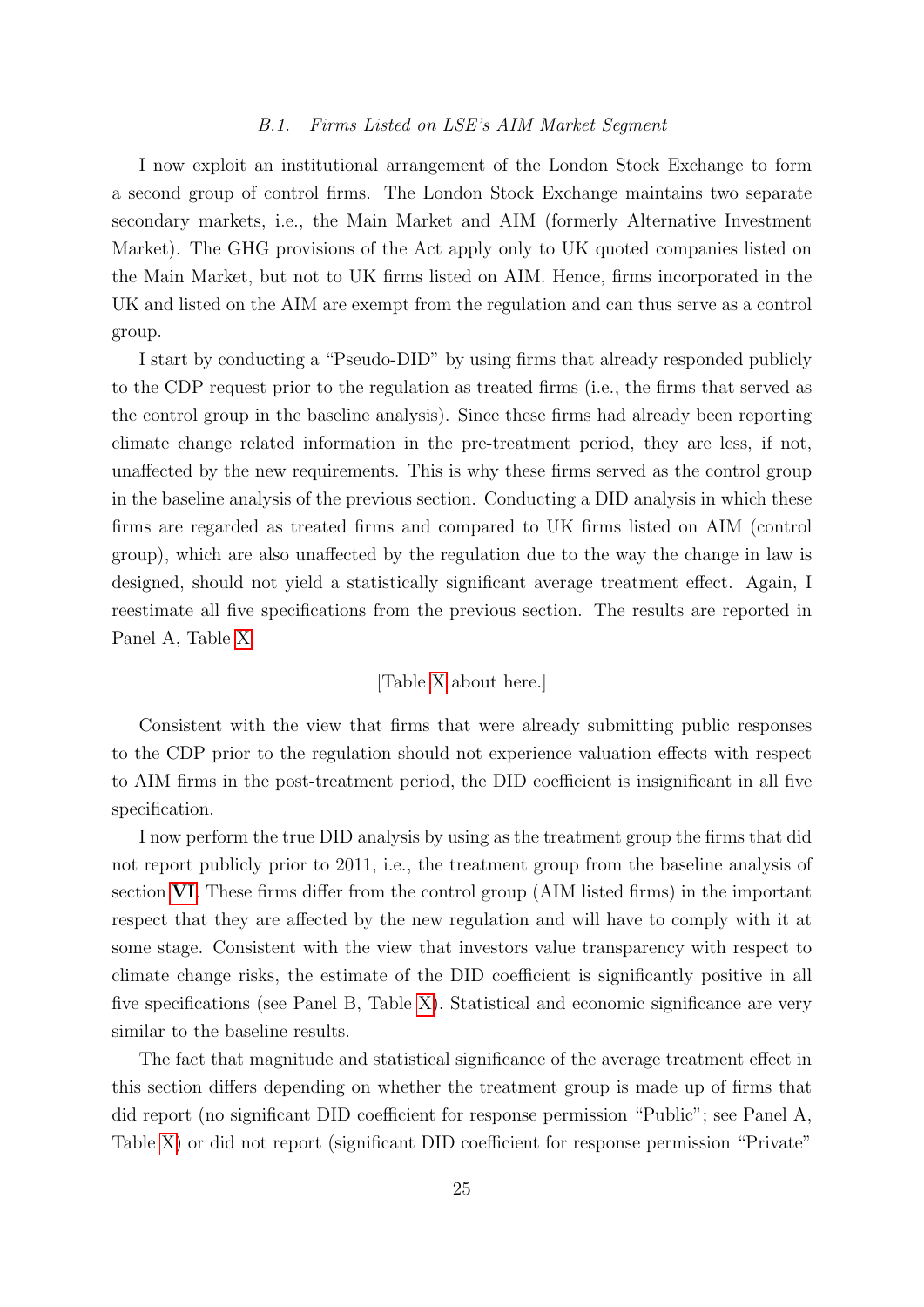and "NA"; see Panel B, Table [X\)](#page-44-0) rules out the view that the statistical significant DID estimate for the analysis where less or not-compliant firms serve as the treatment group (see Panel B, Table [X\)](#page-44-0) is simply due to unobservable or observable differences between firms listed on AIM and LSE's Main Market. If the latter was true, one would expect significant DID estimates irrespective of the response permission, i.e., in both Panel A and B of Table [X.](#page-44-0)

### B.2. Size and Industry Matched Firms Listed on Other European Exchanges

In a final robustness check, I repeat the tests from the preceding subsection using set of firms as a control group, namely size and industry matched firms listed on other European stock exchanges (Ireland, Belgium, Denmark, France, Germany, Italy, Luxembourg, Netherlands, Norway, Sweden, Switzerland, Austria, Portugal, Spain, and Finland). I rely on stratified nearest neighbor matching without replacement, that is, for each UK quoted company, I simply match the European firm belonging to the same industry that is most similar to the UK firm in terms of assets in 2010. Again, I start by running a "placebo DID" in which treated firms are firms that are less or not affected by the regulation (i.e., firms with response permission "Public").

# [Table [XI](#page-45-0) about here.]

Akin to the results from the previous subsection, I find no significant DID coefficient when the treatment group is made up of firms that were already quasi-compliant with the law (see Panel A, Table [XI\)](#page-45-0), and the control group is made up of industry-size matched European firms. In other words, the average treatment effect is again insignificant in all five specifications.

In Panel B, I then move to comparing not-compliant firms (i.e., firms with response permission "Private" or "NA" in 2011) with their size and industry matched European peers. In stark contrast to the results in Panel A, firms that did not report publicly, or did not report to CDP at all in 2011, experience stronger value increases than the control firms (i.e., matched firms listed on other European stock exchanges) in the postregulation period (see Panel B, Table [XI\)](#page-45-0). Estimates of the average treatment effects are highly significant in all specifications and again of very similar magnitude when compared to the baseline results (see Table [VII\)](#page-41-0) or to the results in which firms listed on AIM serve as the control group (see Panel B, Table [X\)](#page-44-0).

# VIII Conclusion

<span id="page-26-0"></span>In this article, I estimate the effect of mandatory GHG emissions disclosure on corporate value in a DID setting. Using the introduction of mandatory GHG emission dis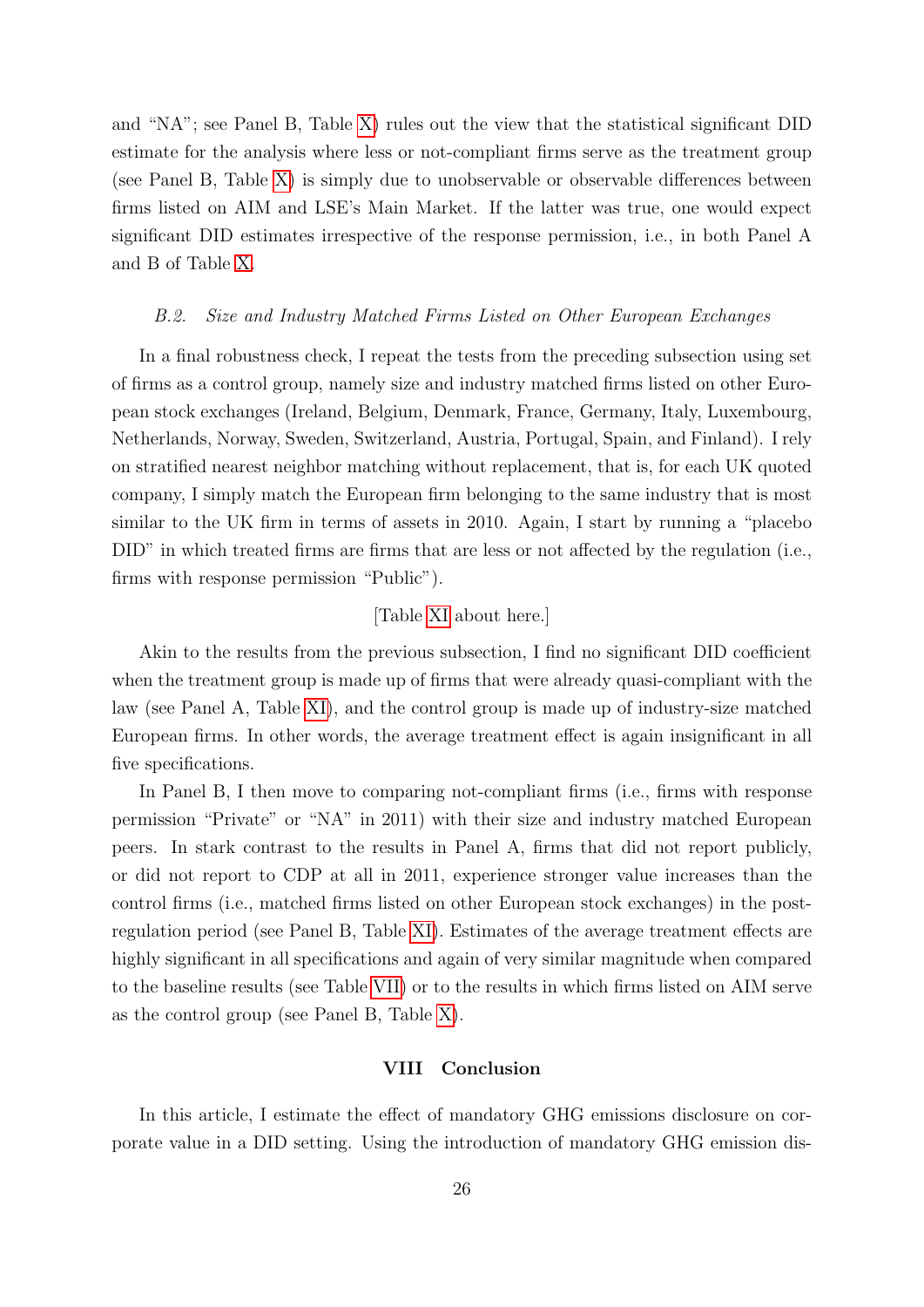closure requirements for firms listed on the Main Market of the London Stock Exchange as a source of exogenous variation in disclosure policies, I find that firms most heavily affected, that is firms not compliant with the new regulation, experience significantly positive valuation effects. The documented positive valuation effect is robust not only to controlling for both unobserved firm heterogeneity and industry-year shocks but also to a variety of placebo tests and to using different control groups such as, for instance, industry-size matched firms from other European countries.

Consistent with the notion that climate change is more relevant to larger firms and to firms belonging to carbon intensive industries, I show that the average treatment effect is highest for the largest sample firms and for firms operating in the oil and gas and the mining industries. Overall, the evidence suggests that investors value increased transparency regarding corporate climate change risks in particular when such increases in transparency concern large firms, or firms operating in carbon intensive sectors.<sup>[39](#page-27-0)</sup>.

The analysis in the paper also provides a direct test and evidence in support of the controversial Porter hypothesis (see [Porter and Van der Linde](#page-29-7) [\(1995\)](#page-29-7)), which states that, if correctly designed, environmental regulation focused on transparency generates economic benefits that more than offset the costs. Overall, the results have important implications for security markets regulation in other jurisdictions, e.g., the United States, since they suggest that there might be case for mandating firms to report on climate risks.[40](#page-27-1)

Finally the appendix of the paper also provides background information on corporate climate change risks by showing and discussing descriptive statistics on (i) GHG emissions by industrial sector and (ii) the beliefs of the corporate sector when it comes to climate change risks and.

<span id="page-27-1"></span><span id="page-27-0"></span><sup>39</sup>See the Appendix D for more information on the carbon intensity by industrial sector

<sup>40</sup>As per 2015, the SEC has only provided guidance as to how existing reporting requirements apply to climate change risks (See [SEC](#page-30-0) [\(2010\)](#page-30-0))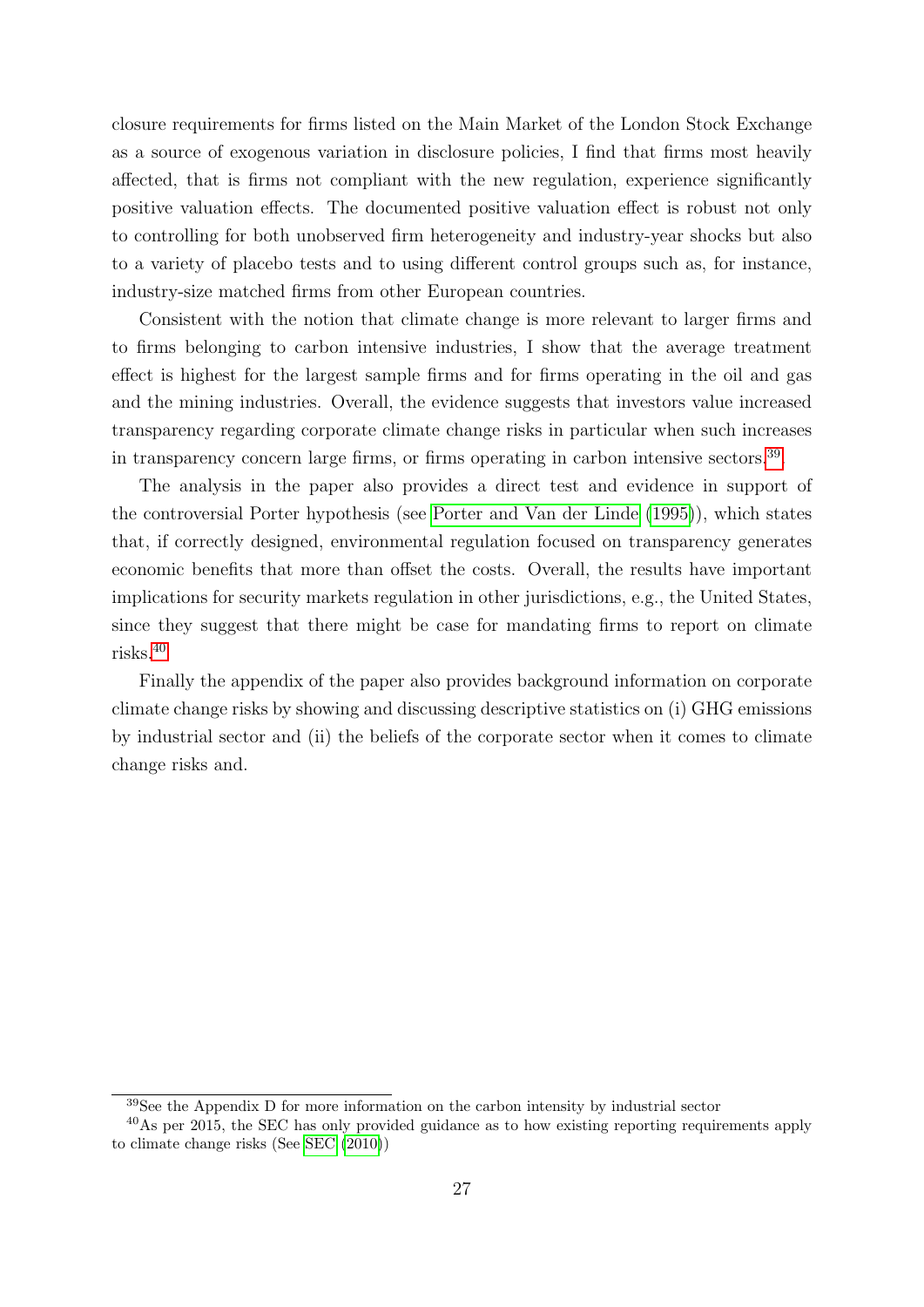# References

- <span id="page-28-4"></span>Ahern, Kenneth R, and Amy K Dittmar, 2012, The changing of the boards: The impact on firm valuation of mandated female board representation, The Quarterly Journal of Economics 127, 137–197.
- <span id="page-28-2"></span>Ambec, Stefan, Mark A Cohen, Stewart Elgie, and Paul Lanoie, 2013, The porter hypothesis at 20: can environmental regulation enhance innovation and competitiveness?, Review of Environmental Economics and Policy p. res016.
- <span id="page-28-0"></span>Andersson, Mats, Patrick Bolton, and Frédéric Samama, 2014, Hedging climate risk, Unpublished working paper. Columbia University.
- <span id="page-28-10"></span>Angrist, Joshua D, and Jörn-Steffen Pischke, 2008, Mostly harmless econometrics: An empiricist's companion (Princeton university press).
- <span id="page-28-9"></span>Bushman, Robert M, and Abbie J Smith, 2001, Financial accounting information and corporate governance, Journal of accounting and Economics 32, 237–333.
- <span id="page-28-11"></span>Cameron, A Colin, and Pravin K Trivedi, 2005, Microeconometrics: methods and applications (Cambridge university press).
- <span id="page-28-3"></span>Chhaochharia, Vidhi, and Yaniv Grinstein, 2007, Corporate governance and firm value: The impact of the 2002 governance rules, the Journal of Finance 62, 1789–1825.
- <span id="page-28-1"></span>Daniel, Kent D, Robert B Litterman, and Gernot Wagner, 2015, Applying asset pricing theory to calibrate the price of climate risk, Discussion paper, Working Paper Columbia University.
- <span id="page-28-6"></span>DEFRA, 2011a, Impact Assessment of options for company GHG reporting, Available at [http://www.legislation.gov.uk/ukia/2011/52/pdfs/ukia\\_20110052\\_en.pdf](http://www.legislation.gov.uk/ukia/2011/52/pdfs/ukia_20110052_en.pdf). Accessed July 11, 2015.

<span id="page-28-7"></span>, 2011b, Impact Assessment of options for company GHG reporting (revised version), Available at <http://goo.gl/pCxQ6y>. Accessed July 11, 2015.

<span id="page-28-5"></span>, 2011c, Measuring and reporting of greenhouse gas emissions by UK companies: a consultation on options, Available at <http://goo.gl/uxhbwA>. Accessed July 11, 2015.

<span id="page-28-8"></span>, 2012a, Company reporting of greenhouse gas emissions, Available at [http:](http://goo.gl/huHn0B) [//goo.gl/huHn0B](http://goo.gl/huHn0B). Accessed July 11, 2015.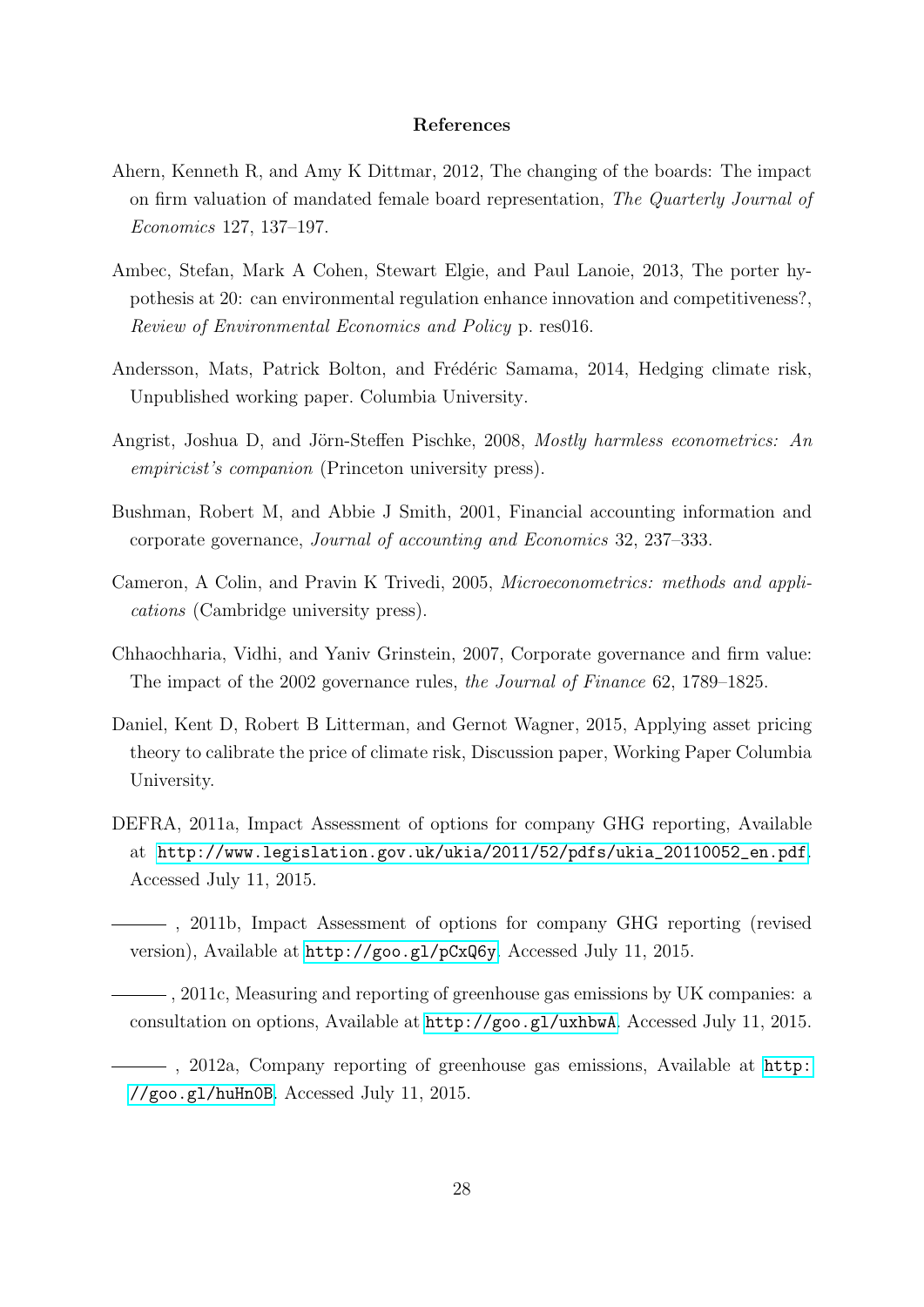<span id="page-29-10"></span>, 2012b, Measuring and reporting of GHG emissions by UK companies', Available at <http://goo.gl/gahYnl>. Accessed July 11, 2015.

- <span id="page-29-3"></span>Dimson, Elroy, Oguzhan Karakas, and Xi Li, 2015, Active ownership, Unpublished working paper. London Business School, Boston College, and Temple University.
- <span id="page-29-1"></span>Ferrell, Allen, 2007, Mandatory disclosure and stock returns: Evidence from the overthe-counter market, The Journal of Legal Studies 36, 213–251.
- <span id="page-29-6"></span>Freeman, Mark C, Gernot Wagner, and Richard J Zeckhauser, 2015, Climate sensitivity uncertainty: When is good news bad?, Discussion paper, National Bureau of Economic Research.
- <span id="page-29-12"></span>Gormley, Todd A, and David A Matsa, 2014, Common errors: How to (and not to) control for unobserved heterogeneity, Review of Financial Studies 27, 617–661.
- <span id="page-29-0"></span>Greenstone, Michael, Paul Oyer, and Annette Vissing-Jorgensen, 2006, Mandated disclosure, stock returns, and the 1964 securities acts amendments, The Quarterly Journal of Economics 121, 399–460.
- <span id="page-29-2"></span>La Porta, Rafael, Florencio Lopez-de Silanes, Andrei Shleifer, and Robert Vishny, 2002, Investor protection and corporate valuation, Journal of finance pp. 1147–1170.
- <span id="page-29-4"></span>Leuz, Christian, and Peter D Wysocki, 2008, Economic consequences of financial reporting and disclosure regulation: A review and suggestions for future research, Available at SSRN 1105398.
- <span id="page-29-5"></span>Litterman, Bob, 2013, What is the right price for carbon emissions, Regulation 36, 38.
- <span id="page-29-9"></span>Matsumura, Ella Mae, Rachna Prakash, and Sandra C Vera-Muñoz, 2013, Firm-value effects of carbon emissions and carbon disclosures, The Accounting Review 89, 695– 724.
- <span id="page-29-11"></span>Merton, Robert C, 1987, A simple model of capital market equilibrium with incomplete information, The journal of finance 42, 483–510.
- <span id="page-29-8"></span>Palmer, Karen, Wallace E Oates, and Paul R Portney, 1995, Tightening environmental standards: The benefit-cost or the no-cost paradigm?, The Journal of Economic Perspectives pp. 119–132.
- <span id="page-29-7"></span>Porter, Michael E, and Claas Van der Linde, 1995, Toward a new conception of the environment-competitiveness relationship, The journal of economic perspectives pp. 97–118.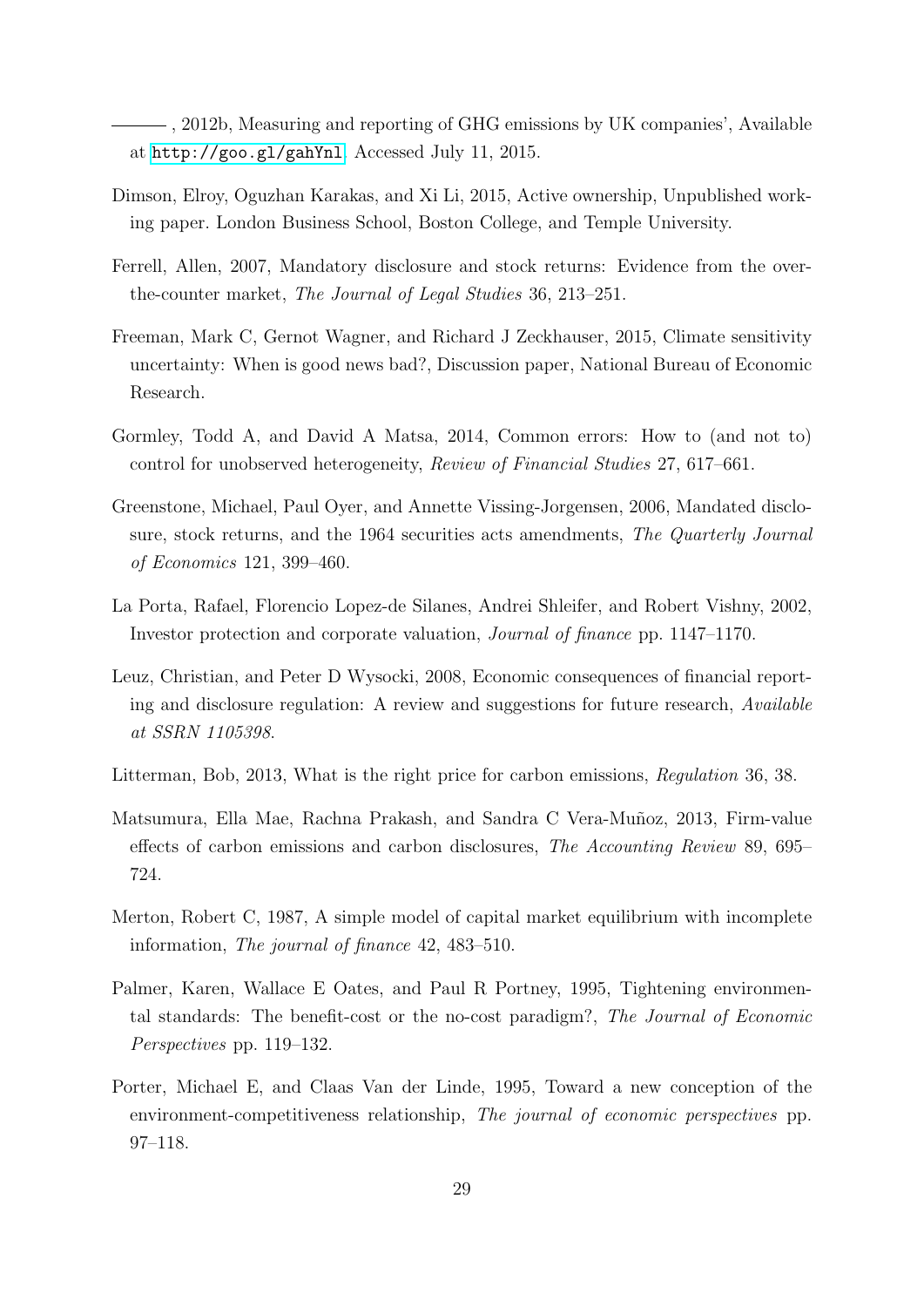- <span id="page-30-3"></span>Remler, Dahlia K, and Gregg G Van Ryzin, 2014, Research methods in practice: Strategies for description and causation (Sage Publications).
- <span id="page-30-0"></span>SEC, 2010, Commission Guidance Regarding Disclosure Related to Climate Change, Available at <http://www.sec.gov/rules/interp/2010/33-9106.pdf>. Accessed July 11, 2015.
- <span id="page-30-2"></span>Shleifer, Andrei, and Daniel Wolfenzon, 2002, Investor protection and equity markets, Journal of Financial Economics 66, 3–27.
- <span id="page-30-1"></span>Verrecchia, Robert E, 2001, Essays on disclosure, Journal of accounting and economics 32, 97–180.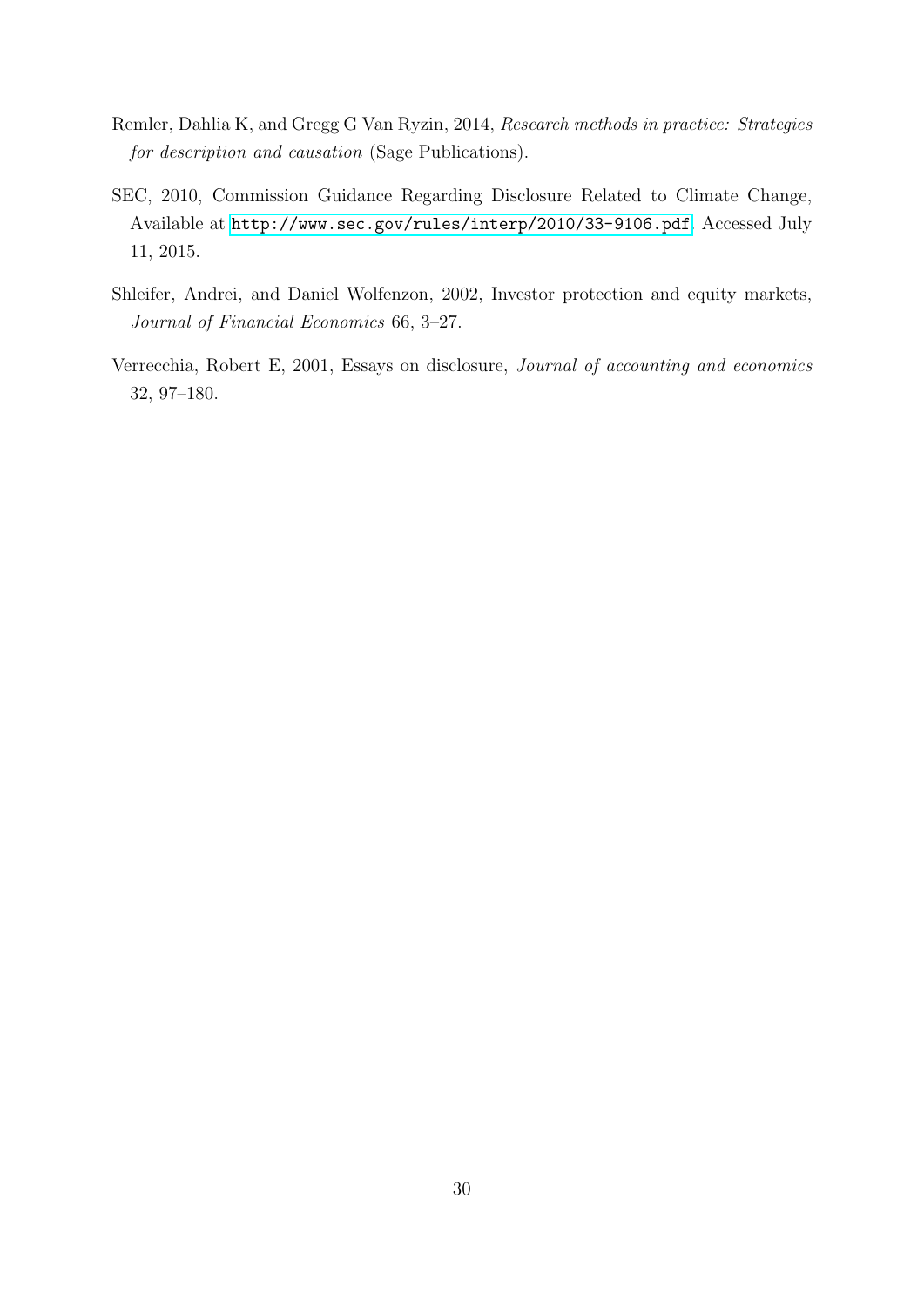# A Figures

<span id="page-31-0"></span>

|                             | TA Investor-CDP-2013-Information-Request (1).pdf - Adobe Reader                                                                                                                                                                                    |                                    |                                              |  |  |  |  |  |
|-----------------------------|----------------------------------------------------------------------------------------------------------------------------------------------------------------------------------------------------------------------------------------------------|------------------------------------|----------------------------------------------|--|--|--|--|--|
|                             | Datei Bearbeiten Anzeige Fenster Hilfe                                                                                                                                                                                                             |                                    | $\star$                                      |  |  |  |  |  |
| $\overrightarrow{C}$ Öffnen | 一群<br>100%<br>2 / 17<br>$\equiv$<br>1X                                                                                                                                                                                                             | Werkzeuge                          | Kommentar<br>Ausfüllen und Unterschreiben    |  |  |  |  |  |
| Ô                           | <b>Management</b>                                                                                                                                                                                                                                  |                                    | A                                            |  |  |  |  |  |
|                             | 1.<br>Governance<br><b>Group and Individual Responsibility</b><br>Where is the highest level of direct responsibility for climate change within your company?<br>1.1                                                                               |                                    | Ξ                                            |  |  |  |  |  |
|                             | If Individual/Sub-set of the Board or other committee appointed by the Board; Senior<br>Manager/Officer; or, Other Manager/Officer:<br>Please identify the position of the individual or name of the committee with this<br>1.1a<br>responsibility |                                    |                                              |  |  |  |  |  |
|                             | <b>Individual Performance</b><br>1.2<br>Do you provide incentives for the management of climate change issues, including the<br>attainment of targets?                                                                                             |                                    |                                              |  |  |  |  |  |
|                             | Please complete the table<br>If yes: 1.2a                                                                                                                                                                                                          |                                    |                                              |  |  |  |  |  |
|                             | Who is entitled to benefit from these<br>incentives?                                                                                                                                                                                               | The type of<br>incentives          | Incentivized performance<br><i>indicator</i> |  |  |  |  |  |
|                             | 2.<br><b>Strategy</b><br><b>Risk Management Approach</b><br>2.1<br>Please select the option that best describes your risk management procedures with regard to<br>climate change risks and opportunities                                           |                                    |                                              |  |  |  |  |  |
|                             | If integrated into multi-disciplinary company wide risk management processes; or a specific climate<br>change risk management process:<br>2.1a Please provide further details                                                                      |                                    |                                              |  |  |  |  |  |
|                             | <b>Business Strategy</b><br>2.2<br>Is climate change integrated into your business strategy?                                                                                                                                                       |                                    |                                              |  |  |  |  |  |
|                             | Please describe the process and outcomes<br>If yes: $2.2a$                                                                                                                                                                                         |                                    |                                              |  |  |  |  |  |
|                             | If no: 2.2b Please explain why not                                                                                                                                                                                                                 |                                    |                                              |  |  |  |  |  |
|                             | Engagement with Policy Makers (CDP 2012 Q2.3, amended)<br>Do you engage in activities that could either directly or indirectly influence policy on<br>2.3<br>climate change through any of the following? (tick all that apply)                    |                                    |                                              |  |  |  |  |  |
|                             | Direct engagement<br>Funding research organizations                                                                                                                                                                                                | <b>Trade associations</b><br>Other | No                                           |  |  |  |  |  |
|                             | If "Direct engagement" is ticked:<br>On what issues have you been engaging directly?<br>2.3a                                                                                                                                                       |                                    |                                              |  |  |  |  |  |
|                             | Focus of legislation<br>Corporate position                                                                                                                                                                                                         | Details of engagement              | Proposed solution                            |  |  |  |  |  |
| 210 x 297 mm                | $\overline{\phantom{a}}$                                                                                                                                                                                                                           | HL.                                |                                              |  |  |  |  |  |

Figure 1. CDP Request This figure shows a screenshot of the first page of the questionnaire of the CDP Climate Change request.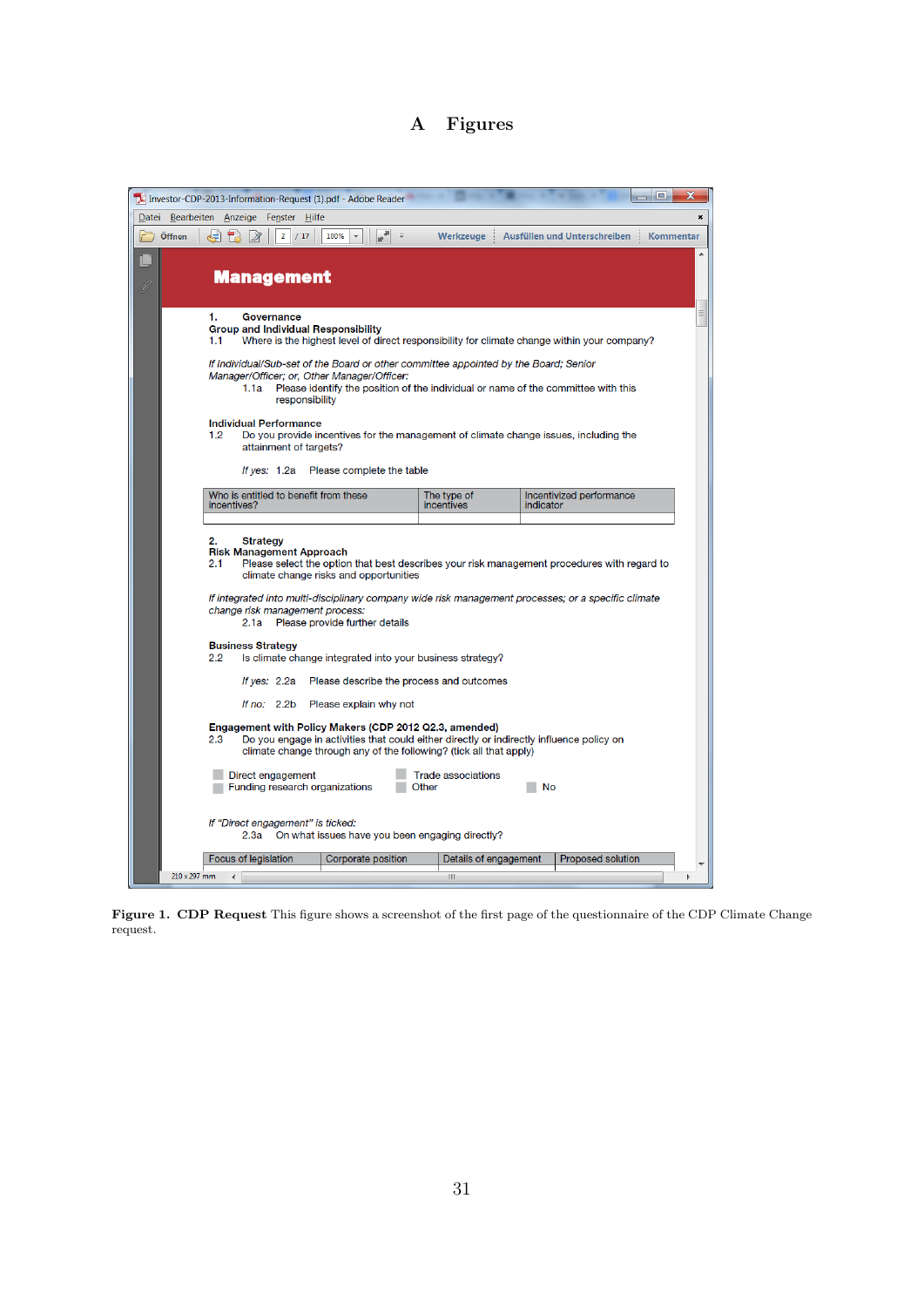<span id="page-32-0"></span>

Figure 2. Difference-in-Difference-in-Differences (DDD) This figure shows DDD estimates alongside 95 percent confidence intervals. DDD estimates are esentially DID estimates by industry. I obtain the DDD coefficients by estimating an equation in which the DID term is interacted with industry dummies. The DDD specification controls for size, industryyear shocks, firm fixed-effects, and obviously all additional base and interaction effects that result from interacting the treatment dummy, the post-period dummy, and the industry dummies. The model estimation is restricted to the 50 percent largest firms.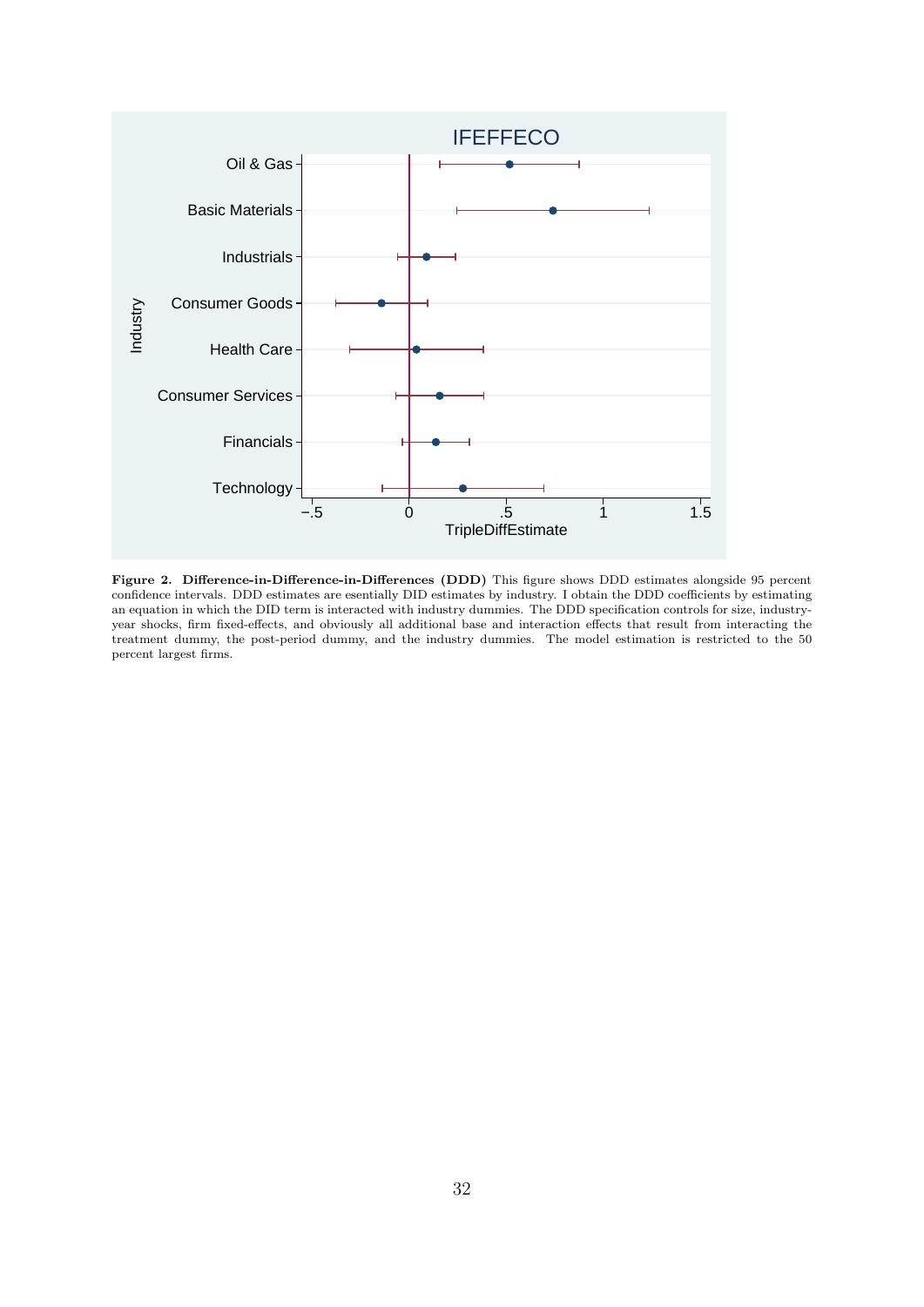# B Tables

#### Table I

<span id="page-33-0"></span>Important Events Leading to The Companies Act 2006 (Strategic Report and Directors Report) Regulations 2013

This table provides dates and descriptions of important events that eventually led to the passage of The Companies Act 2006 (Strategic Report and Directors Report) Regulations 2013.

| The Companies Act 2006<br>Climate Change Act 2008                                                      | November 8, 2006<br>November 26, 2008 | The Companies Act 2006 is an Act of the Par-<br>liament of the United Kingdom which forms the<br>primary source of UK company law.                                                                                                                                                                                                                                                                                                                                                                                                                                                                                                                                                                                                                                                                                                                                                                                                                                                                         |
|--------------------------------------------------------------------------------------------------------|---------------------------------------|------------------------------------------------------------------------------------------------------------------------------------------------------------------------------------------------------------------------------------------------------------------------------------------------------------------------------------------------------------------------------------------------------------------------------------------------------------------------------------------------------------------------------------------------------------------------------------------------------------------------------------------------------------------------------------------------------------------------------------------------------------------------------------------------------------------------------------------------------------------------------------------------------------------------------------------------------------------------------------------------------------|
|                                                                                                        |                                       | The Climate Change Act 2008 (c 27) made it the<br>duty of the Secretary of State to ensure that the<br>net UK carbon account for all six Kyoto green-<br>house gases for the year 2050 is at least $80\%$<br>lower than the 1990 baseline, toward avoiding<br>dangerous climate change. Section 85 of the Cli-<br>mate Change Act 2008 requires the Government<br>to make regulations, under the Companies Act<br>2006, by 6 April 2012 requiring the directors re-<br>port of a company to include information about<br>GHG emissions as is specified in regulations, or<br>to lay a report before Parliament explaining why<br>no such regulations have been made.                                                                                                                                                                                                                                                                                                                                       |
| First version of "Impact"<br>Assessment of Options for<br>Company GHG Reporting<br>(IA No: DEFRA1334)" | January 17, 2011                      | An impact assessment (IA) is a document that<br>helps the policy-maker to fully think through<br>and understand the consequences of possible and<br>actual Government interventions in the public,<br>private and third sectors; and a tool to enable<br>the Government to weigh and present the rele-<br>vant evidence on the positive and negative effects<br>of such interventions. The first version of the IA<br>DEFRA1334 presented cost/benefit analysis and<br>background information on the four possible pol-<br>icy options, i.e., (0) Business as usual (no change<br>to the current policy position), (1) Enhanced vol-<br>untary reporting: increasing awareness of report-<br>ing guidance and outreach; (2) Mandate GHG re-<br>porting under Companies Act for all quoted com-<br>$panies$ ; $(3)$ Mandate GHG reporting under Com-<br>panies Act for all large companies; $(4)$ Mandate<br>GHG reporting for all companies meeting an en-<br>ergy use criteria.<br>Continued on next page |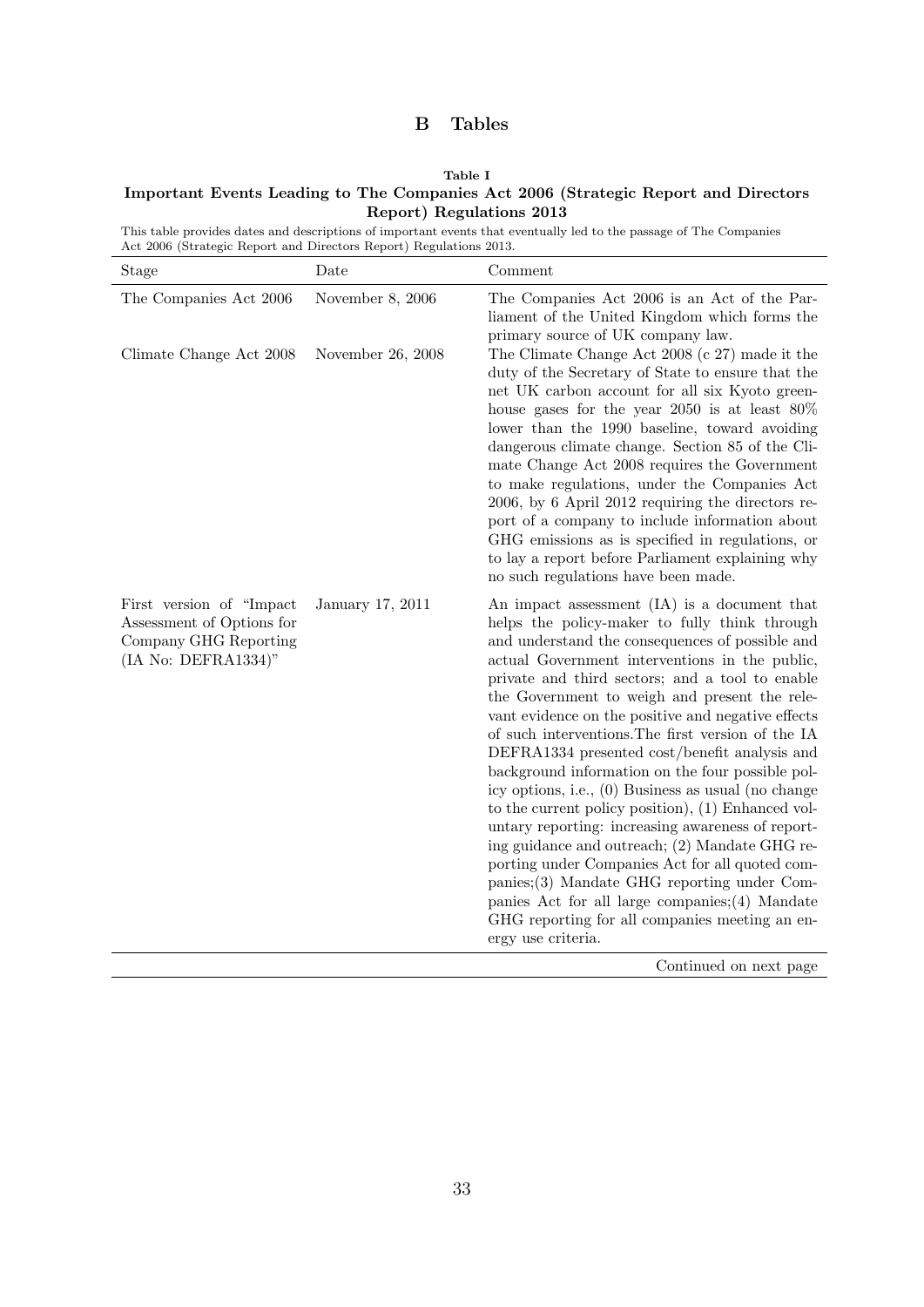| <b>Stage</b>                                                                                         | Date               | Comment                                                                                                                                                                                                                                                                                                                                                                                                                                                                                                                                                                                                                                                                                                                                                                                                                                                                                    |
|------------------------------------------------------------------------------------------------------|--------------------|--------------------------------------------------------------------------------------------------------------------------------------------------------------------------------------------------------------------------------------------------------------------------------------------------------------------------------------------------------------------------------------------------------------------------------------------------------------------------------------------------------------------------------------------------------------------------------------------------------------------------------------------------------------------------------------------------------------------------------------------------------------------------------------------------------------------------------------------------------------------------------------------|
| Start of the consultation<br>by the Department for En-<br>vironment, Food & Rural<br>Affairs (DEFRA) | May 11, 2011       | Public consultation seeking views on whether<br>regulations should be introduced to make it<br>mandatory for some UK companies to report on<br>their GHG emissions or whether the Government<br>should continue to encourage measuring and re-<br>porting of GHG emissions on a voluntary basis. A<br>diverse range of respondents (e.g., NGO's, com-<br>panies, individuals, Investors, regulators, trade<br>associations/professional bodies, etc.) were asked<br>to express their views on the five potential policy<br>options that were outlined in the impact assess-<br>ment and choose their preferred one.                                                                                                                                                                                                                                                                        |
| End of DEFRA consulta-<br>tion                                                                       | July 5, 2011       |                                                                                                                                                                                                                                                                                                                                                                                                                                                                                                                                                                                                                                                                                                                                                                                                                                                                                            |
| Final version of Impact<br>Assessment of Options for<br>Company GHG Reporting<br>(IA No: DEFRA1334)  | August 31, 2011    | The final version of the Impact Assesment is<br>signed off by DEFRA and made available to min-<br>isters and to members of parliament. The final<br>impact assessment includes a reference to the pre-<br>ferred policy $\lq(2)$ Mandate GHG reporting under<br>Companies Act for all quoted companies." Even<br>though the impact assessment is dated 31 August<br>2011, it is unclear when exactly it became pub-<br>licly available                                                                                                                                                                                                                                                                                                                                                                                                                                                     |
| Environmental<br>Audit<br>publishes<br>Committee<br>Seventh Report<br>Carbon<br><b>Budgets</b>       | September 14, 2011 | Environmental Audit Committee publishes Sev-<br>enth Report Carbon Budgets, in which an explicit<br>statement to the preferred option of mandatory<br>GHG reporting: "In order to aid transparency<br>and illustrate the contributions that businesses<br>are making, and need to make, to help tackle<br>climate change, we recommend that the Govern-<br>ment should introduce mandatory reporting by<br>businesses at the earliest opportunity." The En-<br>vironmental Audit Committee is appointed by<br>the House of Commons to consider to what ex-<br>tent the policies and programmes of government<br>departments and non-departmental public bodies<br>contribute to environmental protection and sus-<br>tainable development; to audit their performance<br>against such targets as may be set for them by<br>Her Majesty's Ministers; and to report thereon<br>to the House. |
| parliament<br>Report<br>to<br>"Company reporting of<br>GHG emissions"                                | March 27, 2012     | Report presented to Parliament pursuant to Sec-<br>tion 85 of the Climate Change Act 2008 outlining<br>why no regulations had been introduced so far.                                                                                                                                                                                                                                                                                                                                                                                                                                                                                                                                                                                                                                                                                                                                      |
|                                                                                                      |                    | Continued on next page                                                                                                                                                                                                                                                                                                                                                                                                                                                                                                                                                                                                                                                                                                                                                                                                                                                                     |

Table I – continued from previous page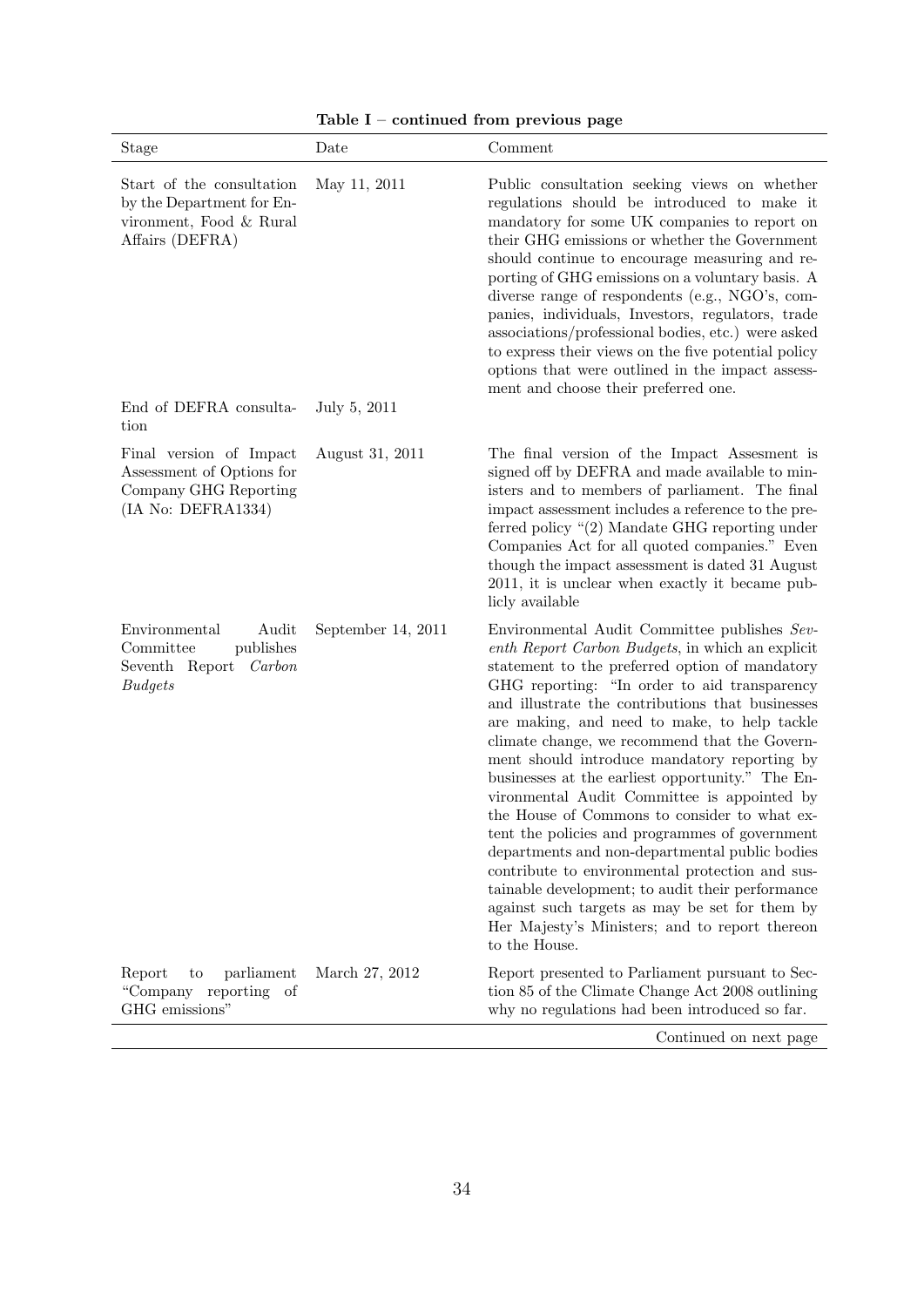| Stage                                                                                                                                                            | Date             | Comment                                                                                                                                                                                                                                                                    |
|------------------------------------------------------------------------------------------------------------------------------------------------------------------|------------------|----------------------------------------------------------------------------------------------------------------------------------------------------------------------------------------------------------------------------------------------------------------------------|
| First announcement that<br>the UK Government will<br>GHG<br>disclosure<br>make<br>mandatory for firms listed<br>the London<br>Stock<br><sub>on</sub><br>Exchange | June 19, 2012    | Writing in The Guardian, Deputy Prime Minis-<br>ter Nick Clegg announce the UK's intent to pass<br>legislation requiring UK quoted companies to dis-<br>close GHG emissions figures in their annual re-<br>ports.                                                          |
| Plenary Adress RIO 20+                                                                                                                                           | June 21, 2012    | The intent of the UK government to make climate<br>change related information disclosure mandatory<br>was is reiterated in a keynote speech by UK's<br>Deputy Prime Minister Nick Clegg at the United<br>Nations Conference on Sustainable Development<br>$\text{Rio+20}.$ |
| Summary report of DE-<br>FRA consultation                                                                                                                        | <b>July 2012</b> | DEFRA publishes the report "Measuring and re-<br>porting of GHG emissions by UK companies"<br>which provides detailed information on the out-<br>come of the public consultation.                                                                                          |
| First draft of the regula-<br>tions are published                                                                                                                | July 25, 2012    | The first draft of the legislative text concern-<br>ing GHG disclosure under The Greenhouse Gas<br>Emissions (Directors Reports) Regulations 2013<br>Act is published for consultation.                                                                                    |
| End of consultation                                                                                                                                              | October 17, 2012 |                                                                                                                                                                                                                                                                            |
| Draft laid before parlia-<br>ment                                                                                                                                | June 10, 2013    |                                                                                                                                                                                                                                                                            |
| Revised draft                                                                                                                                                    | June 11, 2013    |                                                                                                                                                                                                                                                                            |
| Approved by the House of<br>Commons                                                                                                                              | July 16, 2013    |                                                                                                                                                                                                                                                                            |
| The Companies Act 2006<br>(Strategic Report and Di-<br>rectors Report) Regula-<br>tions 2013 takes effect                                                        | October 1, 2013  |                                                                                                                                                                                                                                                                            |

Table I – continued from previous page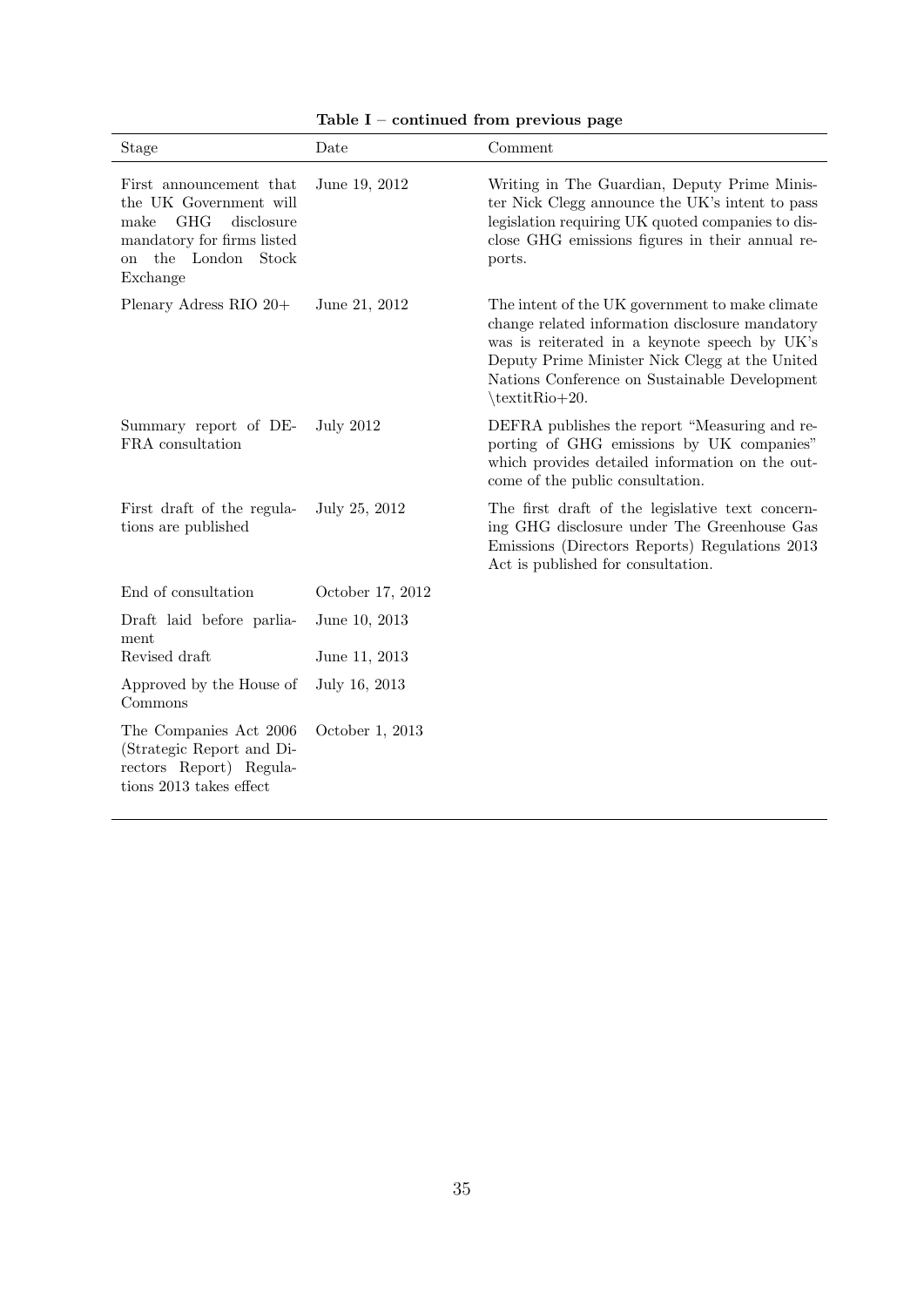#### Table II The CDP Universe in 2013

<span id="page-36-0"></span>This table shows a list of stock market indexes and descriptions of the universe of firms that received an information request from CDP in 2013.

800 of the largest global companies in developed countries based on market capitalization (FTSE All-World Developed - Large Cap)

800 of the largest and mid-sized companies in the Emerging Markets based on market capitalization (S&P/IFCI Large/Mid Emerging Market Index)

725 of the largest companies in the UK based on market capitalization (FTSE All-Share and FTSE Fledgling Index).

500 of the largest companies globally base d on market capitalization (Global 500)

500 of the largest companies in Japan based on market capitalization

500 of the largest companies in the USA based on market capitalization (S&P 500)

300 of the largest companies in Europe base d on market capitalization (FTSEurofirst 300 Eurozone)

260 of the largest companies in the Nordic region based on market capitalization

250 of the largest companies in France based on market capitalization (SBF 250)

250 of the largest companies in Germany an d Austria based on market capitalization

250 of the largest companies in Korea based on market capitalization, in partnership with the Korean Sustainability Investing Forum (KoSIF)

250 of the largest electric utilities globally based on market capitalization

200 of the largest companies in Australia and 50 of the largest companies in New Zealand based on market capitalization (ASX 200 & NZX 50), in cooperation with CDP's Investor Relations Partner -Australia/ New Zealand the Investor Group on Climate Change (IGCC)

200 of the largest companies in Canada based on market capitalization

200 of the largest companies in India based on market capitalization (BSE 200), in partnership with the Bombay Stock Exchange (BSE) and WWF India

180 of the largest companies issuing bonds (S&P CDS U.S. Investment Grade Index and Markit iBoxx USD Liquid Investment Grade Index)

170 of the largest companies in Asia ex-Japan, India, China and Korea (Asia ex-JICK)

150 of the largest companies in the Netherlands, Belgium and Luxembourg based on market capitalization

125 of the largest companies in Spain and Portugal based on market capitalization

100 of the largest companies in Brazil based on market capitalization (BM&FBOVESPA IBrX 100), in partnership with the Brazilian

Association of Pension Funds - ABRAPP

100 of the largest companies in Central & Eastern Europe based on market capitalization

100 of the largest companies in China based on market capitalization

100 of the largest companies in Italy based on market capitalization

80 of the largest companies in Latin America based on market capitalization

100 of the largest companies in South Africa based on market capitalization (FTSE/JSE 100), in partnership with the National Business Initiative (NBI)

100 of the largest companies in Switzerland based on market capitalization (SPI Large & Mid Cap (SOCI))

100 of the largest companies in the transport sector globally based on market capitalization

100 of the largest companies in Turkey based on market capitalization (ISE 100), in partnership with Sabanci University Corporate Governance Forum

50 of the largest companies in Russia based on market capitalization (RTS Index)

30 of the largest companies in Ireland based on market capitalization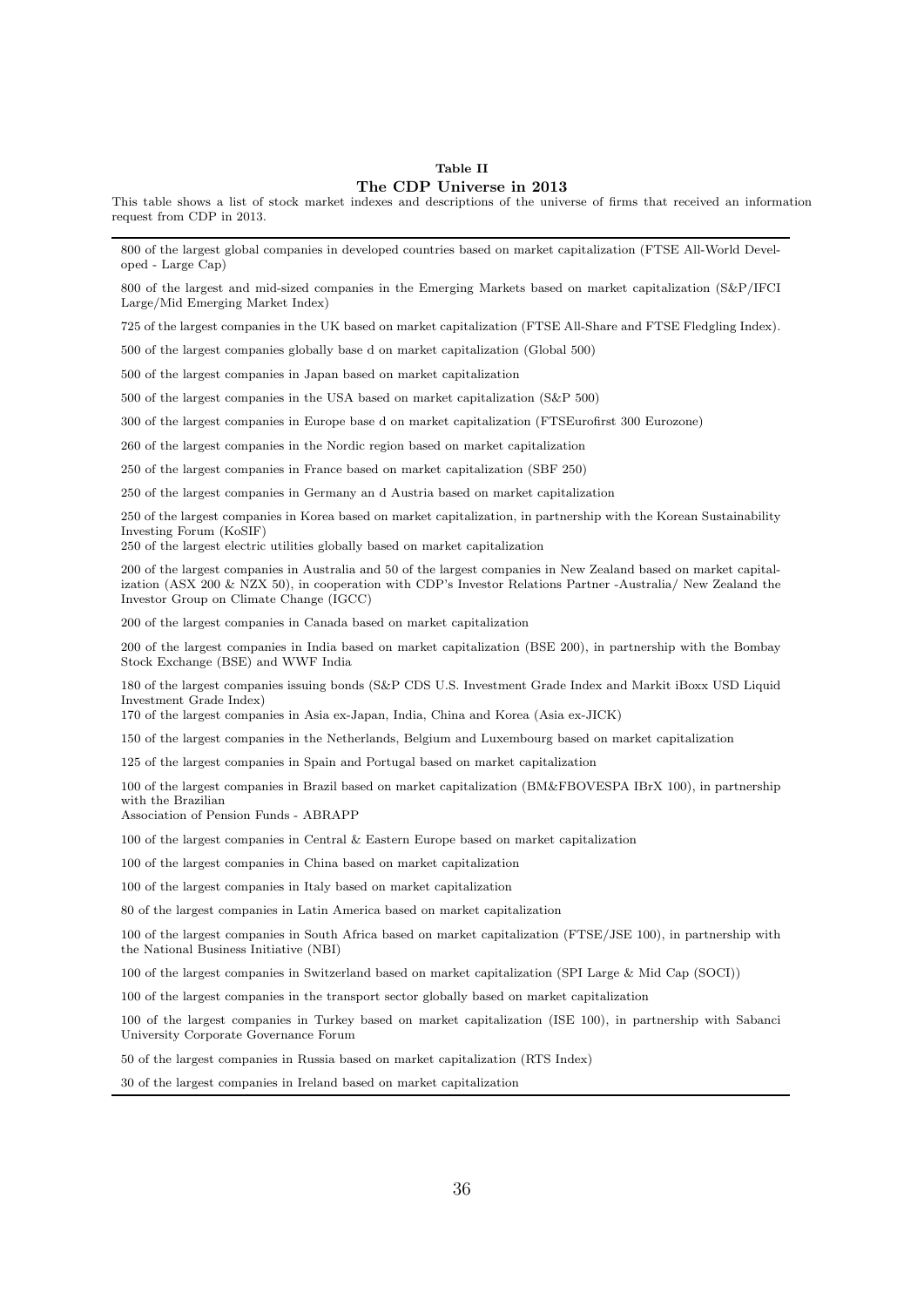Table III Number of Firms Targeted by CDP in 2013

<span id="page-37-0"></span>

|  |  |  | This table reports the number of companies per country that have been contacted by the CDP in 2013. |  |  |  |  |  |  |  |  |
|--|--|--|-----------------------------------------------------------------------------------------------------|--|--|--|--|--|--|--|--|
|--|--|--|-----------------------------------------------------------------------------------------------------|--|--|--|--|--|--|--|--|

| Country        | Firms | Country              | Firms | Country              | Firms          |
|----------------|-------|----------------------|-------|----------------------|----------------|
| <b>USA</b>     | 1075  | Malaysia             | 49    | Slovenia             | $\overline{4}$ |
| United Kingdom | 708   | New Zealand          | 46    | <b>Estonia</b>       | 4              |
| Japan          | 435   | Portugal             | 40    | Lithuania            | 4              |
| France         | 246   | Denmark              | 40    | <b>Romania</b>       | 4              |
| South Korea    | 231   | Thailand             | 38    | Croatia              | 4              |
| Germany        | 225   | Ireland              | 37    | Slovakia             | 3              |
| Canada.        | 211   | Austria.             | 33    | Pakistan             | $\overline{2}$ |
| India.         | 207   | <b>Indonesia</b>     | 31    | Iceland              | $\overline{2}$ |
| Australia      | 184   | Singapore            | 29    | Guernsey             | $\overline{2}$ |
| China.         | 144   | Chile                | 27    | Liechtenstein        | $\overline{2}$ |
| Brazil         | 115   | Philippines          | 25    | Cayman Islands       | $\overline{2}$ |
| Turkey         | 110   | Mexico               | 22    | Vietnam              | 1              |
| Switzerland    | 109   | Hungary              | 14    | Panama               | 1              |
| South Africa   | 102   | Colombia.            | 13    | Argentina            | 1              |
| Italy          | 100   | Peru                 | 11    | Belarus              | 1              |
| Taiwan         | 99    | Luxembourg           | 10    | Mauritius            | 1              |
| Netherlands    | 97    | Czech Republic       | 10    | Sri Lanka            | 1              |
| Sweden         | 95    | <b>Bermuda</b>       | 9     | Netherlands Antilles | $\mathbf{1}$   |
| Spain          | 88    | Channel Islands      | 8     | Serbia               | $\mathbf{1}$   |
| Hong Kong      | 88    | Israel               | 7     | <b>Bahamas</b>       | 1              |
| Norway         | 63    | Morocco              | 7     | Qatar                | 1              |
| <b>Russia</b>  | 59    | Korea.               | 7     | Gibraltar            | 1              |
| Poland         | 52    | Egypt                | 6     | Saudi Arabia         | 1              |
| Belgium        | 52    | Greece               | 5     | Malta.               | 1              |
| Finland        | 50    | United Arab Emirates | 5     | Cyprus               | 1              |
|                |       |                      |       |                      |                |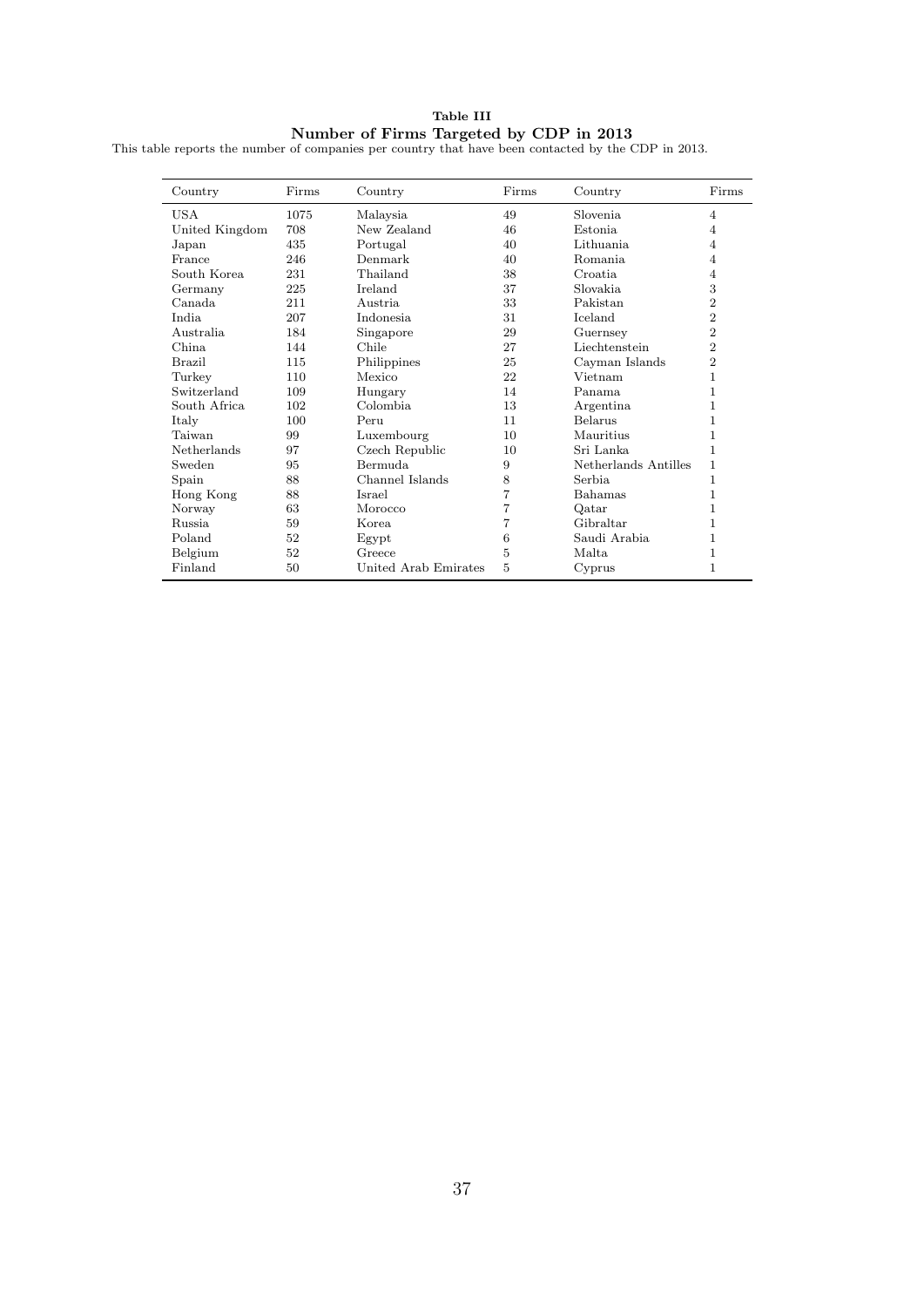# Table IV CDP Response Permission (All Firms Targeted by CDP in 2013)

<span id="page-38-0"></span>When submitting climate change related data to the CDP, firms are asked to mark their response as either "Public" or "Private". "Public" responses are accessible to the general public, while "Private" responses are available only to CDP and the investors on whose behalf CDP requests information from the firms. This status is known as the response permission. "NA" marks firms that did not respond to the CDP request. This table shows the distribution of response permission for all firms that CDP contacted in 2013.

|         | Number | Percent |
|---------|--------|---------|
| Public  | 1,816  | 33      |
| Private | 500    | 9       |
| N A     | 3,207  | 58      |
| Total   | 5,523  | 100     |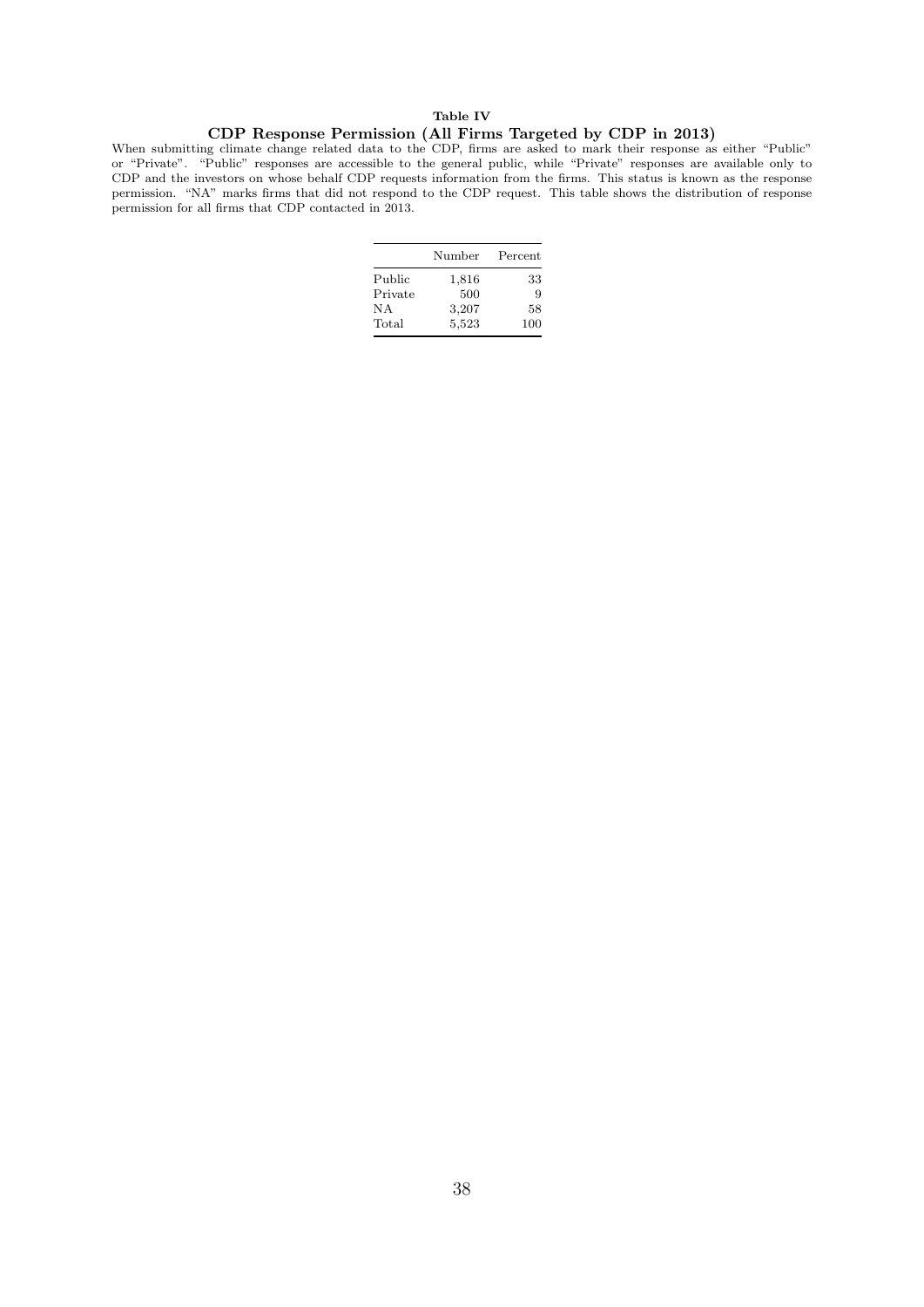#### Table V Summary Statistics

<span id="page-39-0"></span>This table reports summary statistics of firm-level variables. The sample period runs from 2008–2014. Market cap is Worldscope item wc08001. Employees is Worldscope item wc07011. Assets is item wc02999.  $ln()$  is the natural logarithm. Tobin's q is defined as (Market cap+Book value of total liabilities)/(Book value of common equity + Book value of total liabilities)=(wc08001+wc03351)/(wc03501+wc03351) and winsorized at the 95 and 5 percent level. Financial variables are measured in British pounds. Scope 1 and Scope 2 emissions are measured in metric tonnes of CO2 equivalent (MTCO2e). For more information on emissions, see section [IV](#page-13-0) and Appendix [C.](#page-46-0) The variables are expressed in million units. Treat is a dummy variable marking all firm year observations of treated firms, i.e., firms that did not provide a public response to CDP in 2011. LSE stands for London Stock Exchange. SD displays the standard deviation, P25 the first and P75 the third quartile of the respective variable. Panel A shows the statistics for the main sample, i.e., UK quoted companies listed on LSE's Main Market. Panel B shows statistics for firms listed on LSE's other secondary market, i.e. the Alternative Investment Market. Panel C shows statistics for size and industry matched firms from other European countries.

| Panel A: UK Quoted Companies Listed on LSE's Main Market                    |           |          |              |                 |           |       |  |
|-----------------------------------------------------------------------------|-----------|----------|--------------|-----------------|-----------|-------|--|
|                                                                             | Mean      | Median   | <b>SD</b>    | P <sub>25</sub> | P75       | N     |  |
| Market cap                                                                  | 4,172.02  | 467.74   | 13,872.95    | 116.56          | 1,819.18  | 2,918 |  |
| <b>Employees</b>                                                            | 17,193.34 | 2,791.00 | 52,375.92    | 719.00          | 11,441.00 | 2,623 |  |
| Assets                                                                      | 17,155.13 | 586.36   | 118,359.13   | 165.83          | 2,452.10  | 2,710 |  |
| $ln(A{\text{ssets}})$                                                       | 13.42     | 13.28    | 2.28         | 12.02           | 14.71     | 2,710 |  |
| Tobin's q                                                                   | 1.54      | 1.29     | 0.76         | 1.01            | 1.87      | 2,709 |  |
| Scope 1 emissions                                                           | 2,354.91  | 42.37    | 9,366.79     | 5.15            | 317.73    | 904   |  |
| Scope 2 emissions                                                           | 735.76    | 51.02    | 2,853.18     | 8.61            | 254.97    | 897   |  |
| Treat                                                                       | 0.61      | 1.00     | 0.49         | 0.00            | 1.00      | 2,926 |  |
| Panel B: UK Companies Listed on LSE's Alternative Investment Market         |           |          |              |                 |           |       |  |
|                                                                             |           |          | $\mathbf{1}$ |                 |           |       |  |
|                                                                             | Mean      | Median   | SD           | P <sub>25</sub> | P75       | Ν     |  |
| Market cap                                                                  | 120.57    | 15.58    | 1,141.48     | 5.33            | 44.96     | 3,979 |  |
| Employees                                                                   | 326.67    | 80.00    | 820.53       | 24.00           | 269.00    | 3,483 |  |
| Assets                                                                      | 333.76    | 20.55    | 4,159.67     | 6.10            | 61.22     | 3,989 |  |
| $ln(A{\text{ssets}})$                                                       | 9.88      | 9.93     | 1.86         | 8.72            | 11.02     | 3,989 |  |
| Tobin's q                                                                   | 1.72      | 1.20     | 1.31         | 0.84            | 1.99      | 3,979 |  |
| Panel C: Industry and Size Matched Firms Listed on Other European Exchanges |           |          |              |                 |           |       |  |
|                                                                             | Mean      | Median   | <b>SD</b>    | P <sub>25</sub> | P75       | Ν     |  |
| Market cap                                                                  | 3,801.09  | 436.78   | 11,464.95    | 102.37          | 1,818.68  | 2,647 |  |
| <b>Employees</b>                                                            | 18,245.40 | 2,539.50 | 48,362.47    | 602.00          | 11,880.00 | 2,550 |  |
| Assets                                                                      | 17,521.92 | 802.47   | 105,957.43   | 163.77          | 3,852.22  | 2,652 |  |
| $ln(A{\text{ssets}})$                                                       | 13.63     | 13.60    | 2.45         | 12.01           | 15.16     | 2,652 |  |
| Tobin's q                                                                   | 1.41      | 1.14     | 0.69         | 0.98            | 1.58      | 2,646 |  |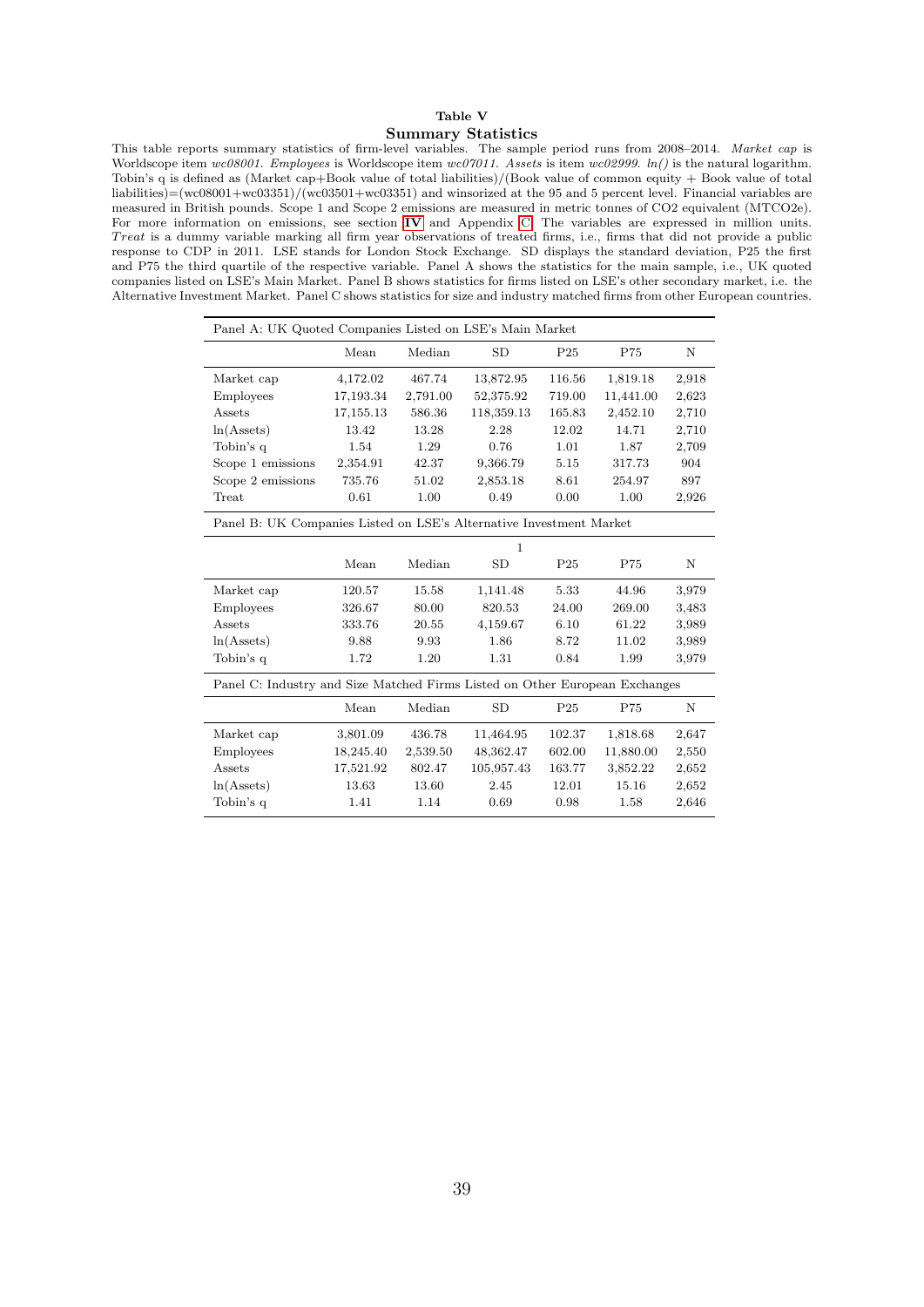### Table VI

#### CDP Response Permission by Year (UK Quoted Companies)

<span id="page-40-0"></span>When submitting climate change related data/information to the CDP, the firms are asked to mark the response either as either "Public" or "Private". This status is known as the response permission. "Private" responses are made available only to the CDP and the institutions on whose behalf CDP is requesting information, while "Public" responses are also made available to the general public. "NA" marks firms that did not respond to the request of the CDP. Whenever a sample firm is not contacted by CDP, I set the response permission to "NA." Panel A tabulates the number of sample firms per response status against years. Panel B shows the relative distribution of response status by year.

| Panel A: Number of Firms per Response Permission |        |        |        |                                                    |        |        |        |  |
|--------------------------------------------------|--------|--------|--------|----------------------------------------------------|--------|--------|--------|--|
|                                                  | 2009   | 2010   | 2011   | 2012                                               | 2013   | 2014   | Total  |  |
| Public                                           | 130    | 159    | 164    | 174                                                | 181    | 206    | 1,014  |  |
| Private                                          | 56     | 75     | 72     | 64                                                 | 65     | 43     | 375    |  |
| NА                                               | 232    | 184    | 182    | 180                                                | 172    | 169    | 1,119  |  |
| Total                                            | 418    | 418    | 418    | 418                                                | 418    | 418    | 2,508  |  |
|                                                  |        |        |        | Panel B: Fraction of Firms per Response Permission |        |        |        |  |
|                                                  | 2009   | 2010   | 2011   | 2012                                               | 2013   | 2014   | Total  |  |
| Public                                           | 31.10  | 38.04  | 39.23  | 41.63                                              | 43.30  | 49.28  | 40.43  |  |
| Private                                          | 13.40  | 17.94  | 17.22  | 15.31                                              | 15.55  | 10.29  | 14.95  |  |
| NА                                               | 55.50  | 44.02  | 43.54  | 43.06                                              | 41.15  | 40.43  | 44.62  |  |
| Total                                            | 100.00 | 100.00 | 100.00 | 100.00                                             | 100.00 | 100.00 | 100.00 |  |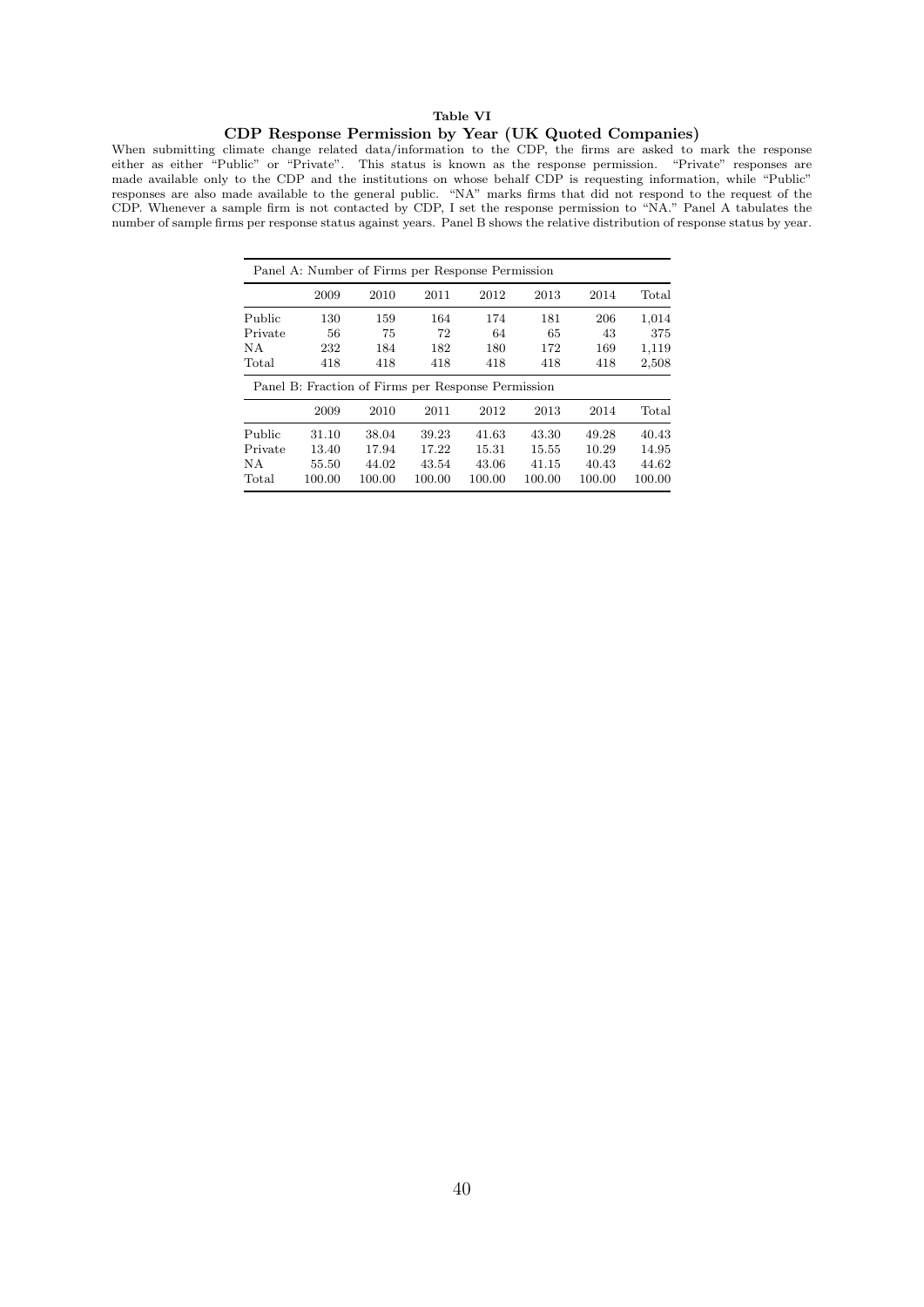### Table VII

#### <span id="page-41-0"></span>Effect of The Companies Act 2006 (Strategic Report and Directors Report) Regulations 2013 on Tobin's q

This table shows DID estimates of the effect of The Companies Act 2006 (Strategic Report and Directors Report) Regulations 2013 on Tobin's q. The dependent variable is Tobin's q. The sample period is 2008 to 2014. Treat is a dummy variable marking all firm year observations of treated firms, i.e., firms that did not provide a public response to CDP in 2011. Accordingly, the control group is composed of all firms that did provide a public response to CDP in 2011. After is a dummy variable marking the post-regulation period, i.e., years 2011 to 2014. Panel A uses the whole sample. In Panel B, I restrict the regressions to a sample of firms for which the response permission in 2011 is either "Private" or "Public." Panel C estimates the relationship using only the 50 percent largest firms in each sector. The standard errors (in parentheses) are clustered at the firm level. (\*  $p < 0.10$ , \*\*  $p < 0.05$ , \*\*\*  $p < 0.01$ )

| Panel A: All UK Quoted Companies Listed on LSE's Main Market in June 2012         |                       |                        |                        |                        |                        |  |  |  |
|-----------------------------------------------------------------------------------|-----------------------|------------------------|------------------------|------------------------|------------------------|--|--|--|
|                                                                                   | (1)                   | (2)                    | (3)                    | (4)                    | (5)                    |  |  |  |
| $ln(A{\text{ssets}})$                                                             |                       | $-0.056***$<br>(0.016) | $-0.041**$<br>(0.019)  | $-0.203***$<br>(0.065) | $-0.188***$<br>(0.061) |  |  |  |
| Treat                                                                             | $-0.152**$<br>(0.064) | $-0.295***$<br>(0.076) | $-0.265***$<br>(0.077) |                        |                        |  |  |  |
| After                                                                             | $0.374***$            | $0.376***$             | $0.513**$              | $0.301***$             | 0.008                  |  |  |  |
|                                                                                   | (0.057)               | (0.057)                | (0.237)                | (0.041)                | (0.119)                |  |  |  |
| $Treat \times After$                                                              | $0.120***$            | $0.115***$             | $0.095***$             | $0.091**$              | $0.070*$               |  |  |  |
|                                                                                   | (0.045)               | (0.044)                | (0.045)                | (0.043)                | (0.042)                |  |  |  |
| Observations                                                                      | 2,709                 | 2,709                  | 2,709                  | 2,709                  | 2,709                  |  |  |  |
| $R^2$                                                                             | 0.034                 | 0.053                  | 0.104                  | 0.149                  | 0.232                  |  |  |  |
| Year Fixed Effects                                                                | YES                   | YES                    | YES                    | YES                    | YES                    |  |  |  |
| Industry*Year Fixed Effects                                                       | NΟ                    | NΟ                     | YES                    | NΟ                     | YES                    |  |  |  |
| Firm Fixed Effects                                                                | NO                    | NΟ                     | NΟ                     | YES                    | YES                    |  |  |  |
| Panel B: UK Quoted Firms with Response Permission "Public" or "Private" in 2011   |                       |                        |                        |                        |                        |  |  |  |
|                                                                                   | (1)                   | (2)                    | (3)                    | (4)                    | (5)                    |  |  |  |
| $ln(A{\text{ssets}})$                                                             |                       | $-0.118***$<br>(0.018) | $-0.097***$<br>(0.022) | $-0.241***$<br>(0.074) | $-0.199***$<br>(0.070) |  |  |  |
| Treat                                                                             | $-0.042$<br>(0.074)   | $-0.242***$<br>(0.075) | $-0.205***$<br>(0.076) |                        |                        |  |  |  |
| After                                                                             | $0.422***$            | $0.430***$             | 0.006                  | $0.346***$             | 0.063                  |  |  |  |
|                                                                                   | (0.063)               | (0.062)                | (0.107)                | (0.043)                | (0.118)                |  |  |  |
| Treat $\times$ After                                                              | $0.147***$            | $0.146***$             | $0.117**$              | $0.122***$             | $0.092*$               |  |  |  |
|                                                                                   | (0.049)               | (0.048)                | (0.049)                | (0.047)                | (0.047)                |  |  |  |
| Observations                                                                      | 2,068                 | 2,068                  | 2,068                  | 2,068                  | 2,068                  |  |  |  |
| $R^2$                                                                             | 0.038                 | 0.106                  | 0.154                  | 0.173                  | 0.267                  |  |  |  |
| Year Fixed Effects                                                                | <b>YES</b>            | YES                    | <b>YES</b>             | YES                    | YES                    |  |  |  |
| Industry*Year Fixed Effects                                                       | NΟ                    | NΟ                     | YES                    | NΟ                     | YES                    |  |  |  |
| Firm Fixed Effects                                                                | NΟ                    | NΟ                     | NΟ                     | YES                    | YES                    |  |  |  |
| Panel C: Sample Restricted to 50 Percent Largest UK Quoted Firms in Each Industry |                       |                        |                        |                        |                        |  |  |  |
|                                                                                   | (1)                   | (2)                    | (3)                    | (4)                    | (5)                    |  |  |  |
| $ln(A{\text{ssets}})$                                                             |                       | $-0.186***$<br>(0.023) | $-0.183***$<br>(0.031) | $-0.274***$<br>(0.083) | $-0.249***$<br>(0.083) |  |  |  |
| Treat                                                                             | 0.114<br>(0.107)      | $-0.178*$<br>(0.098)   | $-0.122$<br>(0.101)    |                        |                        |  |  |  |
| After                                                                             | $0.390***$            | $0.423***$             | 0.373                  | $0.386***$             | 0.018                  |  |  |  |
|                                                                                   | (0.081)               | (0.078)                | (0.399)                | (0.055)                | (0.161)                |  |  |  |
| Treat $\times$ After                                                              | $0.217***$            | $0.225***$             | $0.180***$             | $0.220***$             | $0.176***$             |  |  |  |
|                                                                                   | (0.064)               | (0.062)                | (0.061)                | (0.062)                | (0.060)                |  |  |  |
| Observations                                                                      | 1,335                 | 1,335                  | 1,335                  | 1,335                  | 1,335                  |  |  |  |
| $R^2$                                                                             | 0.056                 | 0.214                  | 0.256                  | 0.197                  | 0.307                  |  |  |  |
| Year Fixed Effects                                                                | YES                   | YES                    | YES                    | YES                    | <b>YES</b>             |  |  |  |
| Industry*Year Fixed Effects                                                       | NΟ                    | NΟ                     | YES                    | NΟ                     | YES                    |  |  |  |
| Firm Fixed Effects                                                                | NO                    | NΟ                     | NO                     | YES                    | YES                    |  |  |  |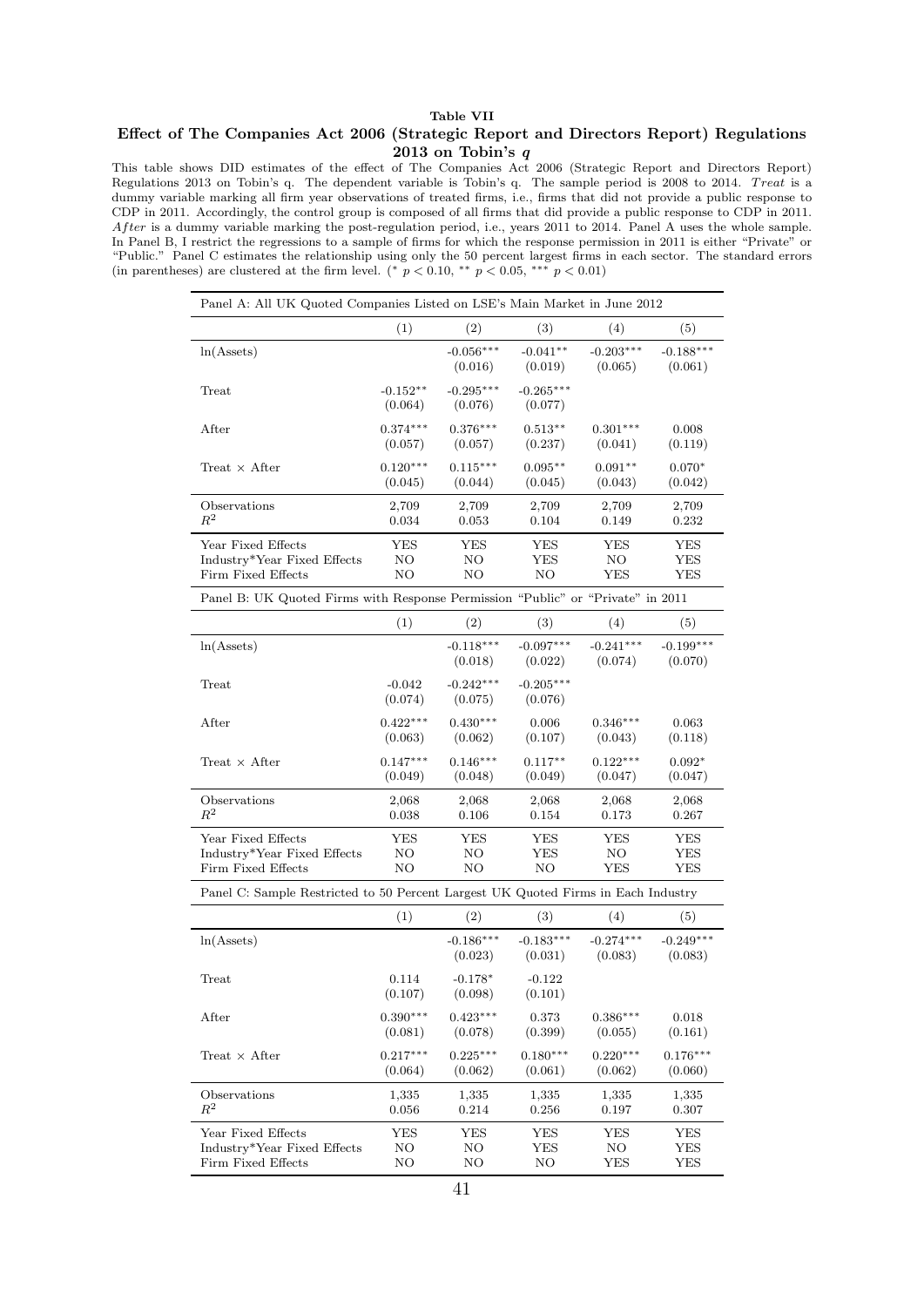#### Table VIII

#### <span id="page-42-0"></span>Dynamics of the Effect of The Companies Act 2006 (Strategic Report and Directors Report) Regulations 2013 on Tobin's q

This table shows DID estimates of the effect of The Companies Act 2006 (Strategic Report and Directors Report) Regulations 2013 on Tobin's  $q$  for each year of the sample period. The dependent variable is Tobin's  $q$ . Treat is a dummy variable marking all firm year observations of treated firms, i.e., firms that did not provide a public response to CDP in 2011. Accordingly, the control group is composed of all firms that did provide a public response to the CDP in 2011. Year = t are year dummies. Treat  $\times$  Year = t are interaction terms between the treatment dummy and the respective year dummies. The base category is 2008, which is why the year dummy and the interaction term for this year are dropped. Standard errors (in parentheses) are clustered at the firm level. (\*  $p < 0.10$ , \*\*  $p < 0.05$ , \*\*\*  $p < 0.01$ )

|                             | (1)              | (2)                    | (3)                    | (4)                    | (5)                    |
|-----------------------------|------------------|------------------------|------------------------|------------------------|------------------------|
| $ln(A{\text{ssets}})$       |                  | $-0.186***$<br>(0.023) | $-0.183***$<br>(0.031) | $-0.273***$<br>(0.084) | $-0.249***$<br>(0.083) |
| Treat                       | 0.061<br>(0.111) | $-0.226**$<br>(0.101)  | $-0.168$<br>(0.105)    |                        |                        |
| $Year = 2009$               | $0.078*$         | $0.086**$              | 0.211                  | $0.089**$              | 0.118                  |
|                             | (0.041)          | (0.040)                | (0.255)                | (0.039)                | (0.228)                |
| $Year = 2010$               | $0.203***$       | $0.227***$             | 0.246                  | $0.238***$             | 0.154                  |
|                             | (0.046)          | (0.046)                | (0.186)                | (0.047)                | (0.125)                |
| $Year = 2011$               | $0.091*$         | $0.127***$             | 0.065                  | $0.144***$             | $-0.028$               |
|                             | (0.047)          | (0.048)                | (0.185)                | (0.048)                | (0.078)                |
| $Year = 2012$               | $0.145***$       | $0.187***$             | 0.238                  | $0.206***$             | $0.144***$             |
|                             | (0.052)          | (0.052)                | (0.168)                | (0.053)                | (0.043)                |
| $Year = 2013$               | $0.281***$       | $0.328***$             | $0.470**$              | $0.350***$             | $0.635**$              |
|                             | (0.059)          | (0.059)                | (0.188)                | (0.060)                | (0.268)                |
| $Year = 2014$               | $0.361***$       | $0.395***$             | 0.158                  | $0.481***$             | 0.084                  |
|                             | (0.100)          | (0.095)                | (0.465)                | (0.077)                | (0.349)                |
| Treat $\times$ Year = 2009  | 0.034            | 0.030                  | 0.035                  | 0.027                  | 0.034                  |
|                             | (0.073)          | (0.072)                | (0.071)                | (0.072)                | (0.070)                |
| Treat $\times$ Year = 2010  | 0.124            | 0.116                  | 0.104                  | 0.112                  | 0.101                  |
|                             | (0.079)          | (0.080)                | (0.081)                | (0.081)                | (0.081)                |
| Treat $\times$ Year = 2011  | $0.195***$       | $0.194***$             | $0.161**$              | $0.194***$             | $0.161**$              |
|                             | (0.073)          | (0.073)                | (0.079)                | (0.074)                | (0.079)                |
| Treat $\times$ Year = 2012  | $0.298***$       | $0.301***$             | $0.256***$             | $0.302***$             | $0.257***$             |
|                             | (0.085)          | (0.085)                | (0.088)                | (0.086)                | (0.088)                |
| Treat $\times$ Year = 2013  | $0.306***$       | $0.314***$             | $0.240**$              | $0.317***$             | $0.243**$              |
|                             | (0.102)          | (0.101)                | (0.102)                | (0.101)                | (0.102)                |
| Treat $\times$ Year = 2014  | $0.292*$         | $0.298**$              | 0.279                  | $0.229*$               | $0.228*$               |
|                             | (0.154)          | (0.146)                | (0.170)                | (0.124)                | (0.132)                |
| Observations                | 1,335            | 1,335                  | 1,335                  | 1,335                  | 1,335                  |
| $R^2$                       | 0.057            | 0.215                  | 0.256                  | 0.201                  | 0.310                  |
| Year Fixed Effects          | YES              | YES                    | YES                    | YES                    | YES                    |
| Industry*Year Fixed Effects | NO               | NO                     | YES                    | N <sub>O</sub>         | <b>YES</b>             |
| Firm Fixed Effects          | NO               | NO                     | NO                     | <b>YES</b>             | <b>YES</b>             |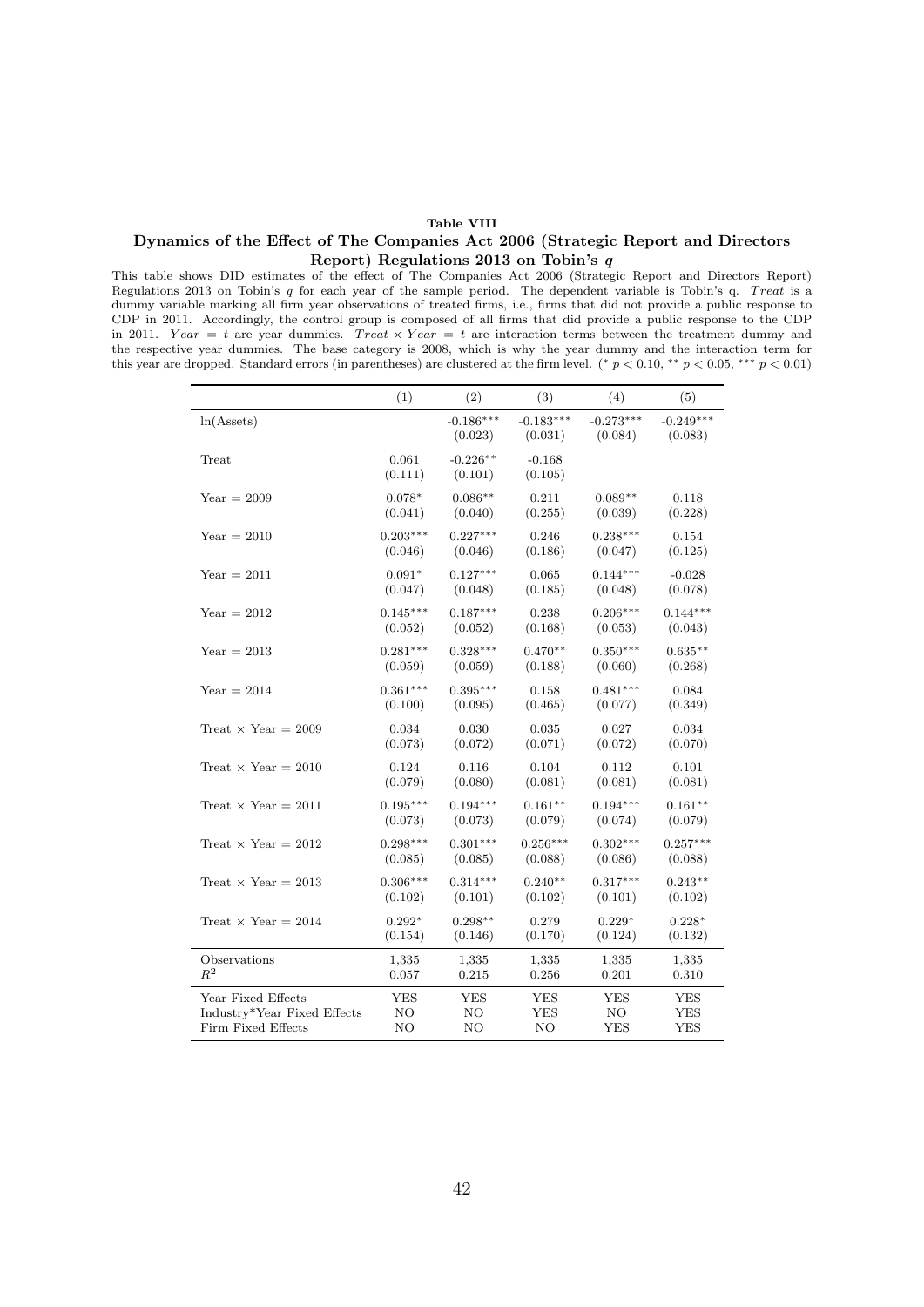# Table IX

#### Placebo Tests

<span id="page-43-0"></span>This table shows several placebo tests. In Panel A and B, I reestimate the main specifications for the time period 2001–2007, assuming that a change in reporting requirement had taken place in 2004. Panel A shows DID estimates for all firms and Panel B limits the sample to the largest 50 percent of firms in each industry. In Panel C, I reestimate the main specifications for the time period 2008–2014 but instead of using CDP's pre-regulation response permission to assign firms to the control and treatment group, I use a pseudo treatment dummy which randomly assigns 60 percent of the sample firms in 2011 to the control group. The dependent variable in all regressions is Tobin's q. In Panels A and B, Treat is a dummy variable marking all firm year observations of treated firms, i.e., firms that did not provide a public response to CDP in 2011. Accordingly, the control group is composed of all firms that did provide a public response to the CDP in 2011. In Panel C, Treat is a dummy variable randomly marking 60 percent of the firms in 2011. In Panels A and B, After is a dummy variable marking years 2004–2007 and in Panel C years 2011–2014. The standard errors (in parentheses) are clustered at the firm level. (\*  $p < 0.10$ , \*\*  $p < 0.05$ , \*\*\*  $p < 0.01$ )

| Panel A: Placebo Law Change in 2004 (All Firms)                         |                        |                       |                       |                        |                        |
|-------------------------------------------------------------------------|------------------------|-----------------------|-----------------------|------------------------|------------------------|
|                                                                         | (1)                    | (2)                   | (3)                   | (4)                    | (5)                    |
| $ln(A{\text{ssets}})$                                                   |                        | $0.050***$<br>(0.005) | $0.046***$<br>(0.005) | 0.002<br>(0.016)       | 0.005<br>(0.017)       |
| Treat                                                                   | $-0.095***$<br>(0.022) | $0.037*$<br>(0.022)   | 0.022<br>(0.021)      |                        |                        |
| After                                                                   | $0.037***$<br>(0.010)  | 0.012<br>(0.011)      | $-0.026$<br>(0.035)   | 0.015<br>(0.010)       | $-0.023$<br>(0.032)    |
| Treat $\times$ After                                                    | 0.002<br>(0.011)       | 0.003<br>(0.012)      | 0.001<br>(0.011)      | $-0.001$<br>(0.011)    | $-0.003$<br>(0.011)    |
| Observations<br>$\mathbb{R}^2$                                          | 2,571<br>0.049         | 2,571<br>0.241        | 2,571<br>0.328        | 2,571<br>0.021         | $^{2,571}$<br>0.071    |
| Year Fixed Effects<br>Industry*Year Fixed Effects<br>Firm Fixed Effects | YES<br>NΟ<br>NΟ        | YES<br>NO<br>NΟ       | YES<br>YES<br>NΟ      | YES<br>NO<br>YES       | YES<br>YES<br>YES      |
| Panel B: Placebo Law Change in 2004 (Largest Firms)                     |                        |                       |                       |                        |                        |
|                                                                         | (1)                    | (2)                   | (3)                   | (4)                    | (5)                    |
| $ln(A{\text{ssets}})$                                                   |                        | $0.042***$<br>(0.007) | $0.033***$<br>(0.005) | $-0.010$<br>(0.019)    | $-0.007$<br>(0.020)    |
| Treat                                                                   | $-0.053*$<br>(0.030)   | 0.032<br>(0.029)      | 0.011<br>(0.026)      |                        |                        |
| After                                                                   | $0.036***$<br>(0.011)  | 0.015<br>(0.013)      | $-0.005$<br>(0.070)   | $0.021**$<br>(0.010)   | 0.019<br>(0.039)       |
| Treat $\times$ After                                                    | 0.002<br>(0.015)       | 0.003<br>(0.016)      | 0.005<br>(0.016)      | $-0.002$<br>(0.014)    | $-0.001$<br>(0.015)    |
| Observations<br>$\,R^2$                                                 | 1,351<br>0.019         | 1,351<br>0.173        | 1,351<br>0.382        | 1,351<br>0.024         | 1,351<br>0.077         |
| Year Fixed Effects<br>Industry*Year Fixed Effects<br>Firm Fixed Effects | YES<br>NΟ<br>NO        | YES<br>NΟ<br>NΟ       | YES<br>YES<br>NΟ      | YES<br>NO.<br>YES      | YES<br>YES<br>YES      |
| Panel C: Random Treatment Dummy                                         |                        |                       |                       |                        |                        |
|                                                                         | (1)                    | (2)                   | (3)                   | (4)                    | (5)                    |
| $ln(A{\text{ssets}})$                                                   |                        | $-0.028**$<br>(0.014) | $-0.016$<br>(0.016)   | $-0.210***$<br>(0.064) | $-0.193***$<br>(0.060) |
| Treat                                                                   | 0.061<br>(0.065)       | 0.064<br>(0.065)      | 0.041<br>(0.064)      |                        |                        |
| After                                                                   | $0.444***$<br>(0.054)  | $0.440***$<br>(0.053) | $0.525***$<br>(0.241) | $0.354***$<br>(0.039)  | $\,0.038\,$<br>(0.120) |
| $Treat \times After$                                                    | $-0.000$<br>(0.047)    | 0.000<br>(0.046)      | $-0.004$<br>(0.043)   | 0.009<br>(0.044)       | 0.004<br>(0.041)       |
| Observations<br>$\mathbb{R}^2$                                          | 2,709<br>0.031         | 2,709<br>0.038        | 2,709<br>$\,0.091\,$  | 2,709<br>0.145         | 2,709<br>0.230         |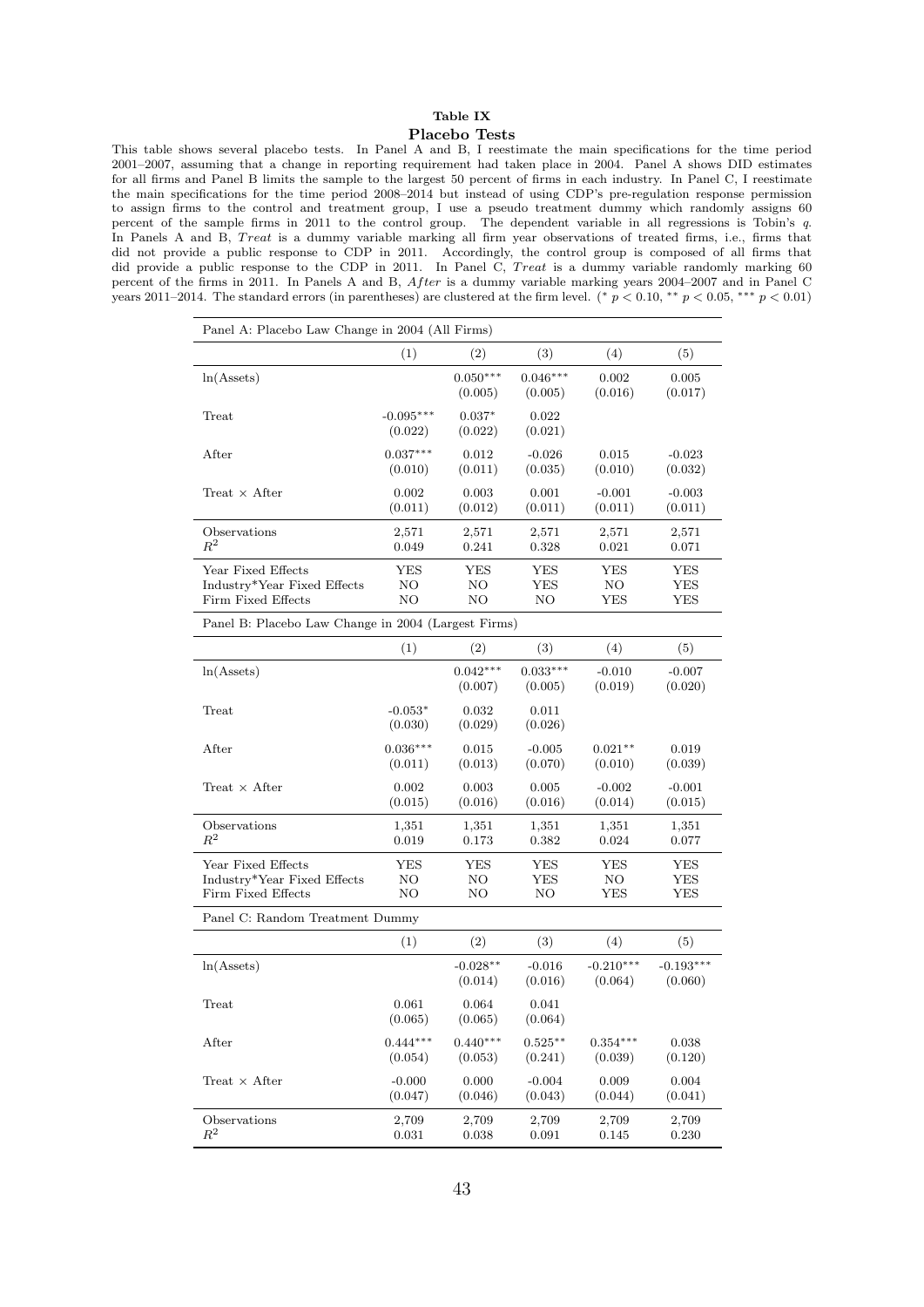#### Table X

#### <span id="page-44-0"></span>Effect of the The Companies Act 2006 (Strategic Report and Directors Report) Regulations 2013 on Tobin's q: Relative to AIM Listed UK firms

This table shows DID estimates of the effect of the The Companies Act 2006 (Strategic Report and Directors Report) Regulations 2013 on Tobin's q using an alternative control group. The control group in both Panel A and B is composed of firms listed on LSE's AIM market segment. Firms from this market segment are exempt from the disclosure regulation. The dependent variable is Tobin's q. In Panel A, Treat is a dummy variable marking all firm-year observations of firms that provided a public response to CDP in 2011 ("Placebo DID"). These regressions are estimated using exclusively firm-year observations of firms with response permission "Public" in 2011 and firm-year observations of firms from the control group. In Panel B, Treat is a dummy variable marking all firm-year observations of firms that did not provide a public response to CDP in 2011. These regressions are estimated using exclusively firm-year observations of firms with response permission "Private" or "NA" in 2011 and firm-year observations of firms belonging to the control group. Af ter is a dummy variable marking the post-treatment (2011–2014) period. Standard errors (in parentheses) are clustered at the firm level. (\*  $p < 0.10$ , \*\*  $p < 0.05$ , \*\*\*  $p < 0.01$ )

| Panel A: CDP Response Permission - "Public"                             |                       |                        |                         |                        |                        |
|-------------------------------------------------------------------------|-----------------------|------------------------|-------------------------|------------------------|------------------------|
|                                                                         | (1)                   | (2)                    | (3)                     | (4)                    | (5)                    |
| $ln(A{\text{ssets}})$                                                   |                       | $-0.242***$<br>(0.019) | $-0.230***$<br>(0.019)  | $-0.374***$<br>(0.042) | $-0.385***$<br>(0.043) |
| Treat                                                                   | $-0.093$<br>(0.072)   | $1.160***$<br>(0.117)  | $1.175***$<br>(0.120)   |                        |                        |
| After                                                                   | $0.359***$<br>(0.078) | $0.420***$<br>(0.076)  | $0.680*$<br>(0.366)     | $0.290***$<br>(0.049)  | $0.516***$<br>(0.174)  |
| After $\times$ Treat                                                    | 0.024<br>(0.054)      | 0.004<br>(0.052)       | 0.014<br>(0.054)        | 0.029<br>(0.050)       | 0.051<br>(0.053)       |
| Observations<br>$R^2$                                                   | 5,035<br>0.007        | 5,035<br>0.143         | 5,035<br>0.208          | 5,035<br>0.104         | 5,035<br>0.138         |
| Year Fixed Effects<br>Industry*Year Fixed Effects<br>Firm Fixed Effects | YES<br>NO<br>NO       | YES<br>NO<br>NO        | <b>YES</b><br>YES<br>NO | YES<br>NO<br>YES       | YES<br>YES             |

Panel B: CDP Response Permission - "Private" or "NA"

|                             | (1)                    | (2)                    | (3)                    | (4)                    | (5)                    |
|-----------------------------|------------------------|------------------------|------------------------|------------------------|------------------------|
| $ln(A{\text{ssets}})$       |                        | $-0.214***$<br>(0.018) | $-0.199***$<br>(0.019) | $-0.369***$<br>(0.041) | $-0.383***$<br>(0.041) |
| Treat                       | $-0.243***$<br>(0.069) | $0.315***$<br>(0.082)  | $0.357***$<br>(0.084)  |                        |                        |
| After                       | $0.373***$             | $0.417***$             | $0.687*$               | $0.280***$             | $0.580***$             |
|                             | (0.073)                | (0.071)                | (0.370)                | (0.048)                | (0.182)                |
| After $\times$ Treat        | $0.157***$             | $0.119**$              | $0.126**$              | $0.113**$              | $0.128***$             |
|                             | (0.055)                | (0.053)                | (0.050)                | (0.050)                | (0.048)                |
| Observations                | 5,624                  | 5,624                  | 5,624                  | 5,624                  | 5,624                  |
| $R^2$                       | 0.013                  | 0.118                  | 0.171                  | 0.106                  | 0.145                  |
| Year Fixed Effects          | YES                    | YES                    | YES                    | YES                    | <b>YES</b>             |
| Industry*Year Fixed Effects | NO.                    | NO                     | YES                    | NO.                    | YES                    |
| Firm Fixed Effects          | NO                     | NO                     | NΟ                     | YES                    | YES                    |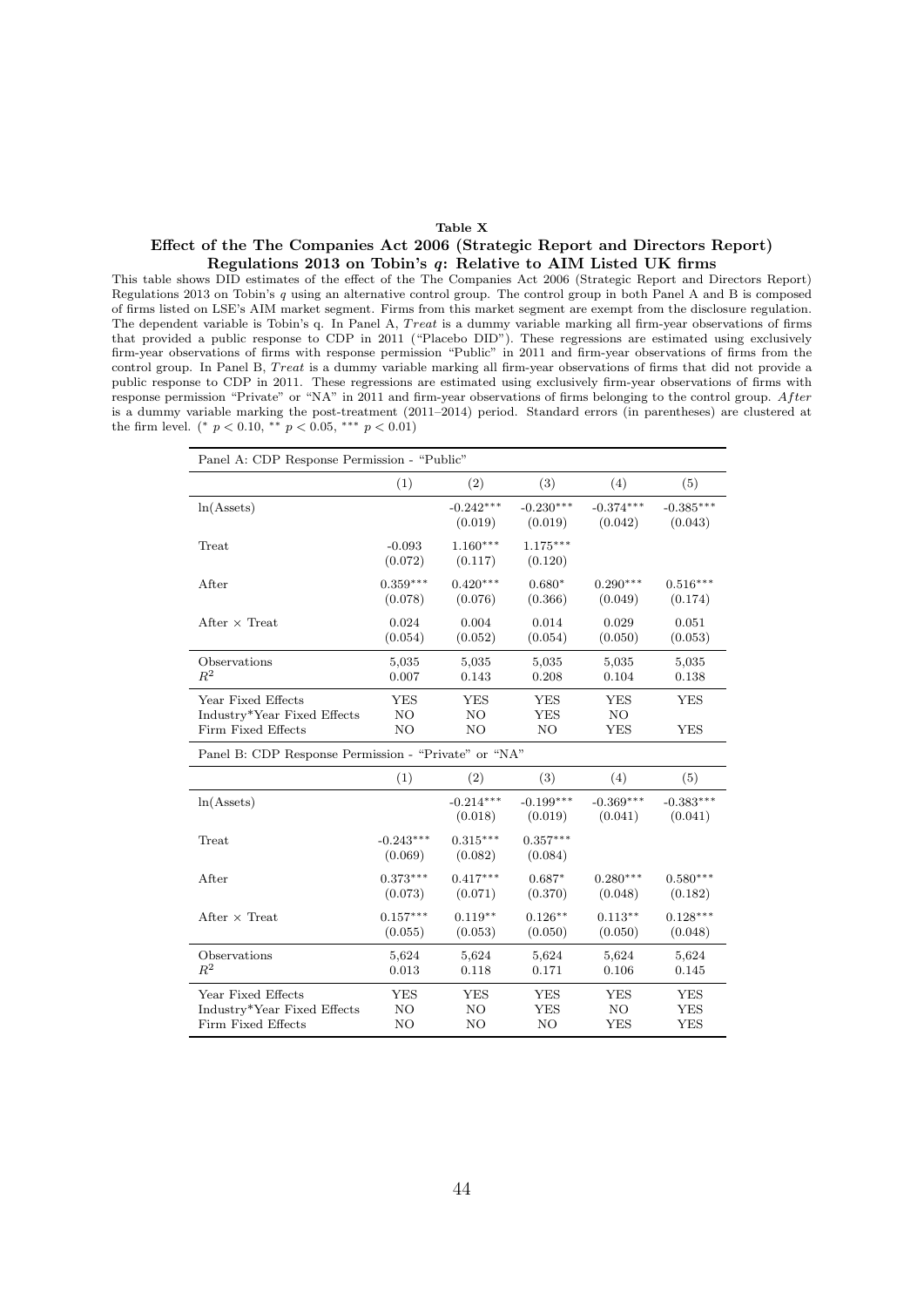#### Table XI

# <span id="page-45-0"></span>Effect of the The Companies Act 2006 (Strategic Report and Directors Report)

Regulations 2013 on Tobin's q: Relative to European Size and Industry Matched Firms This table shows DID estimates of the effect of the The Companies Act 2006 (Strategic Report and Directors Report) Regulations 2013 on Tobin's q using another alternative control group. The control group in both Panel A and B is composed of size and industry matched firms listed on other European exchanges. Matched firms from other European countries are obviously exempt from the UK disclosure regulation. The dependent variable is Tobin's q. In Panel A, Treat is a dummy variable marking all firm-year observations of firms that provided a public response to CDP in 2011 ("Placebo DID"). These regressions are estimated using exclusively firm-year observations of firms with reporting permission "Public" in 2011 and their size-industry matched European peers. In Panel B, Treat is a dummy variable marking all firm-year observations of firms that did not provide a public response to CDP in 2011. Again, these regressions are estimated using exclusively firm-year observations of firms with response permission "Private" or "NA" in 2011 and their size-industry matched European peers. After is a dummy variable marking the post-treatment (2011–2014) period. Standard errors (in parentheses) are clustered at the firm level. (\*  $p < 0.10$ , \*\*  $p < 0.05$ , \*\*\*  $p < 0.01$ )

| Panel A: CDP Response Permission - "Public"          |            |             |             |             |             |
|------------------------------------------------------|------------|-------------|-------------|-------------|-------------|
|                                                      | (1)        | (2)         | (3)         | (4)         | (5)         |
| $ln(A{\text{ssets}})$                                |            | $-0.093***$ | $-0.075***$ | $-0.186***$ | $-0.196***$ |
|                                                      |            | (0.016)     | (0.017)     | (0.065)     | (0.069)     |
| Treat                                                | $0.118*$   | 0.094       | 0.100       |             |             |
|                                                      | (0.068)    | (0.066)     | (0.064)     |             |             |
| After                                                | $0.333***$ | $0.326***$  | $-0.425***$ | $0.268***$  | 0.136       |
|                                                      | (0.071)    | (0.072)     | (0.154)     | (0.036)     | (0.129)     |
| After $\times$ Treat                                 | 0.044      | 0.049       | 0.049       | 0.057       | 0.056       |
|                                                      | (0.039)    | (0.040)     | (0.039)     | (0.038)     | (0.037)     |
| Observations                                         | 2,094      | 2,094       | 2,094       | 2,094       | 2,094       |
| $R^2$                                                | 0.031      | 0.099       | 0.175       | 0.120       | 0.199       |
| Year Fixed Effects                                   | <b>YES</b> | <b>YES</b>  | <b>YES</b>  | <b>YES</b>  | <b>YES</b>  |
| Industry*Year Fixed Effects                          | NO         | NO.         | <b>YES</b>  | NO.         | <b>YES</b>  |
| Firm Fixed Effects                                   | NO         | NO          | NO.         | YES         | <b>YES</b>  |
| Panel B: CDP Response Permission - "Private" or "NA" |            |             |             |             |             |
|                                                      | (1)        | (2)         | (3)         | (4)         | (5)         |
| $ln(A{\text{ssets}})$                                |            | $-0.080***$ | $-0.061***$ | $-0.147***$ | $-0.160***$ |
|                                                      |            | (0.014)     | (0.015)     | (0.047)     | (0.045)     |
| Treat                                                | $-0.021$   | $-0.039$    | $-0.035$    |             |             |
|                                                      | (0.056)    | (0.055)     | (0.054)     |             |             |
| After                                                | $0.318***$ | $0.320***$  | $-0.047$    | $0.237***$  | 0.017       |

| After                       | $0.318***$ | $0.320***$ | $-0.047$   | $0.237***$ | 0.017      |
|-----------------------------|------------|------------|------------|------------|------------|
|                             | (0.057)    | (0.058)    | (0.152)    | (0.029)    | (0.130)    |
| After $\times$ Treat        | $0.182***$ | $0.176***$ | $0.177***$ | $0.144***$ | $0.142***$ |
|                             | (0.036)    | (0.035)    | (0.035)    | (0.034)    | (0.033)    |
| Observations                | 3,394      | 3,394      | 3,394      | 3,394      | 3,394      |
| $R^2$                       | 0.029      | 0.077      | 0.130      | 0.126      | 0.180      |
| Year Fixed Effects          | YES        | YES        | YES        | YES        | YES        |
| Industry*Year Fixed Effects | NO         | NO         | YES        | NO         | YES        |
| Firm Fixed Effects          | NO.        | NO.        | NO.        | <b>YES</b> | <b>YES</b> |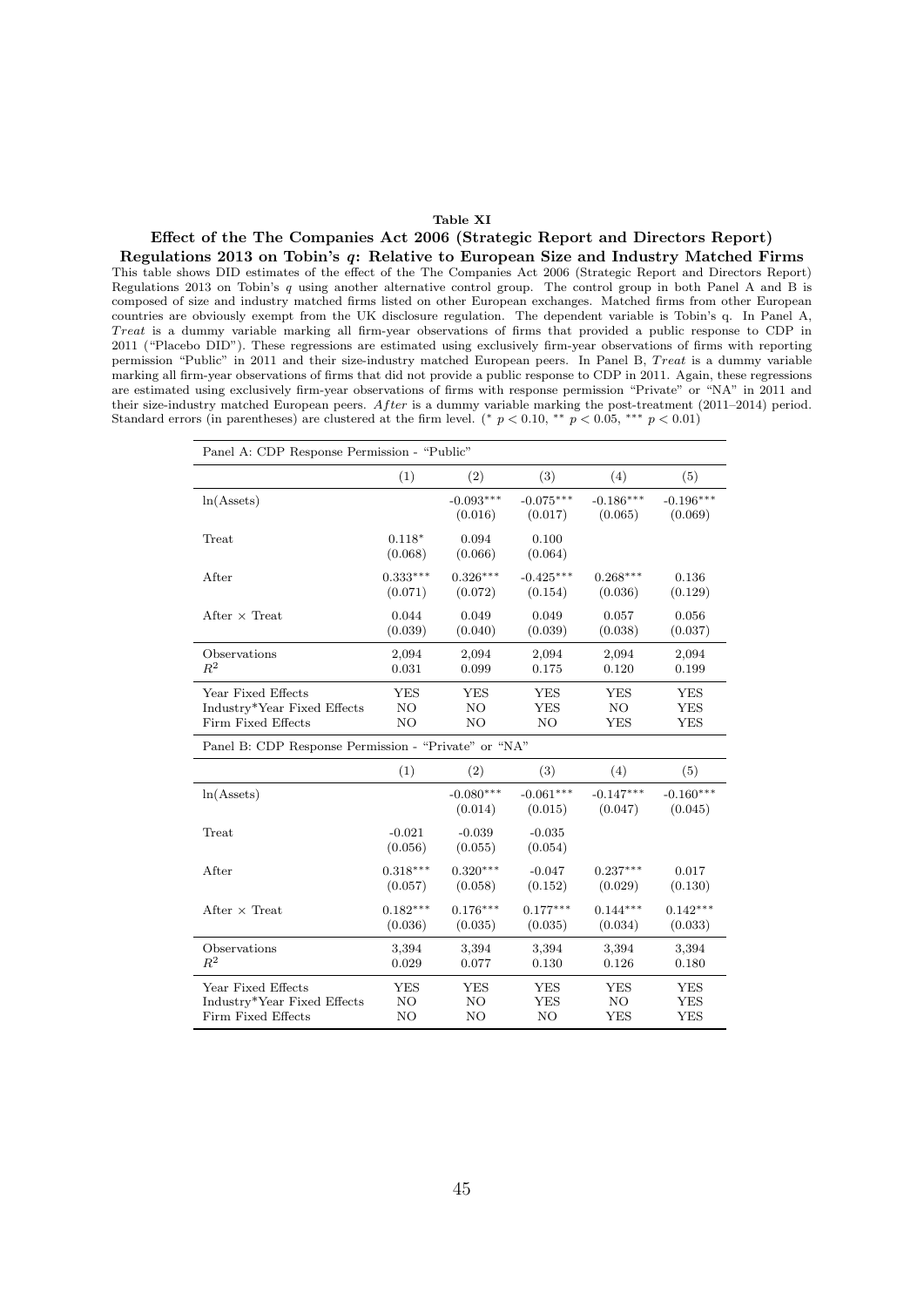# C Appendix: GHG Emissions by Industry

# <span id="page-46-0"></span>A. Absolute GHG Emissions by Industrial Sector

Using the sample of all UK firms that reported to CDP at least once between between 2009 and 2014, this Appendix provides information on absolute GHG emissions by industrial sector. Absolute emissions are simply the total amount (in metric tons of CO2e) of emissions. In table [C.I,](#page-49-0) I report summary statistics of absolute emissions broken down by industrial sector. Panel A reports total sum of emissions by industry, Panel B reports average emissions by industry, and Panel C reports median emissions. The unit of measurement is thousand metric tons of CO2e.

# [Table [C.I](#page-49-0) about here.]

Panel A in table [C.I](#page-49-0) shows that the sector with the highest Scope 1 (i.e., direct) emissions between 2009 and 2013 is the oil and gas industry. In total, sample firms belonging to this sector were responsible for Scope 1 emissions corresponding to about 587 million metric tons of CO2e. Panel B shows that with mean firm-level emissions of 13 million metric tons of CO2e, firms from the oil and gas industry also reported the highest Scope 1 emissions on average. In contrast, median Scope 1 emissions are not the highest in the oil and gas sector (see Panel C). In fact, when looking at the median, both the basic materials and utilities sectors appear to generate higher Scope 1 emissions through their operations: 201 thousand metric tons of CO2e (MTCO2e) for Oil and Gas firms, versus 2.487 million MTCO2e for firms belonging to the basic materials sector and 7.739 million MTCO2e for firms belonging to the utilities sector. There several potential explanations for this pattern: it seems as if the absolute emissions distribution is skewed with a few, probably large firms in the oil and gas industry, being responsible for the majority of the GHG emissions. A second reason for this big difference between mean and median emissions is likely to be due to the granularity of the industry classification. While integrated oil and gas firms are responsible for extremely high emissions, firms offering oil equipment and services are likely to cause much lower emissions. Since both kinds of firms are subsumed in the oil and gas industry, high intra-industry variation is likely to be a result.

After the Oil and Gas sector, the Basic Materials and Utilities sectors reported second and third highest total Scope 1 emissions (345, respectively 260 million MTCO2e). When looking at mean firm-level Scope 1 emissions, the Utilities sector recorded slightly higher emissions than the Basic Materials sector (9.3 versus 9.1 million metric tons of CO2e). Within the basic materials sector, above all mining firms are responsible for the high Scope 1 emissions, whereas conventional electricity, gas distribution and multi-utility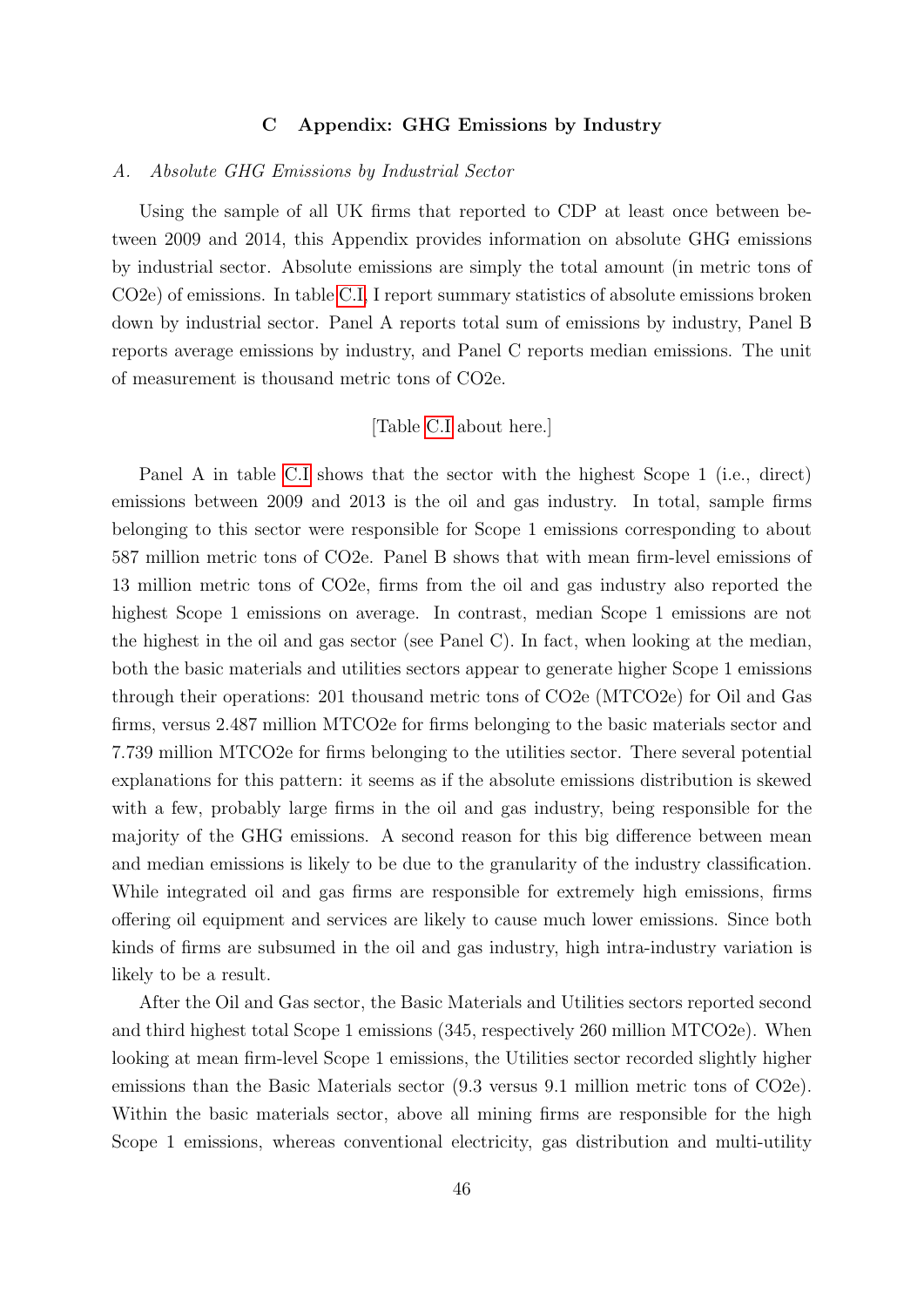firms are most responsible for emissions in the utility sector. Interestingly, the divergence of median and mean firm-level Scope 1 emissions for the basic materials and the utility sector is much lower than for the oil and gas sector. This suggests that there is less intra-industry variation in terms of absolute emissions in these sectors. In other words, it appears that utility and basic materials are much more homogeneous in terms of their carbon emissions.

When it comes to Scope 2 or indirect emissions, often due to energy use, the basic materials sector stands out as being responsible for the highest Scope 2 emissions no matter if total, mean, or median emissions are considered. This is due to the fact that mining activities are quite energy intensive. Second and third regarding mean Scope 2 or indirect emissions are the oil and gas and the telecommunications sector. The latter is a heavy consumer of energy explaining the relatively high average Scope 2 emissions.

When looking at total emissions (sum of Scope 1 and Scope 2), firms from the oil and gas and basic materials sectors appear to be responsible for the largest amount of carbon emissions (652 and 567 million MTCO2e), followed by the utilities sector (277 million MTCO2e). When the measure is average total firm-level emissions, a similar ordering ensues: the average oil and gas firm reports about 16 million MTCO2e, the average basic materials firm about 15 million MTCO2e and the average utilities firm about 9 million MTCO2e.

It can also be seen in table [C.I](#page-49-0) that the financial sector was responsible for relatively low Scope 1 and Scope 2 emissions. This is not surprising, since Scope 1 and 2 emissions do not include what is often referred to as "financed emissions", i.e., carbon that results from financing and investment decisions. It seems quite obvious that the relevant emission metric for financial firms is Scope 3, since the financial sector has an impact on climate change primarily through its financing and investment decisions.

# B. Relative Emissions: Intensity

Absolute emissions, such as those discussed in the previous subsection do not account for scale issues, that is to say that carbon emissions tend to increase with the size of the operations of a company. This is why I also calculate relative emissions, or emissions intensity for the sample of UK firms. The idea behind measuring relative emissions is to calculate a ratio which expresses the company's annual emissions in relation to a quantifiable factor associated with the company's activities. In other words, emission intensity allows to make statements as to whether a firm's assets are used carbon efficiently.

Table [C.II](#page-50-0) shows median relative carbon emission or carbon intensity by industrial sector.

[Table [C.II](#page-50-0) about here.]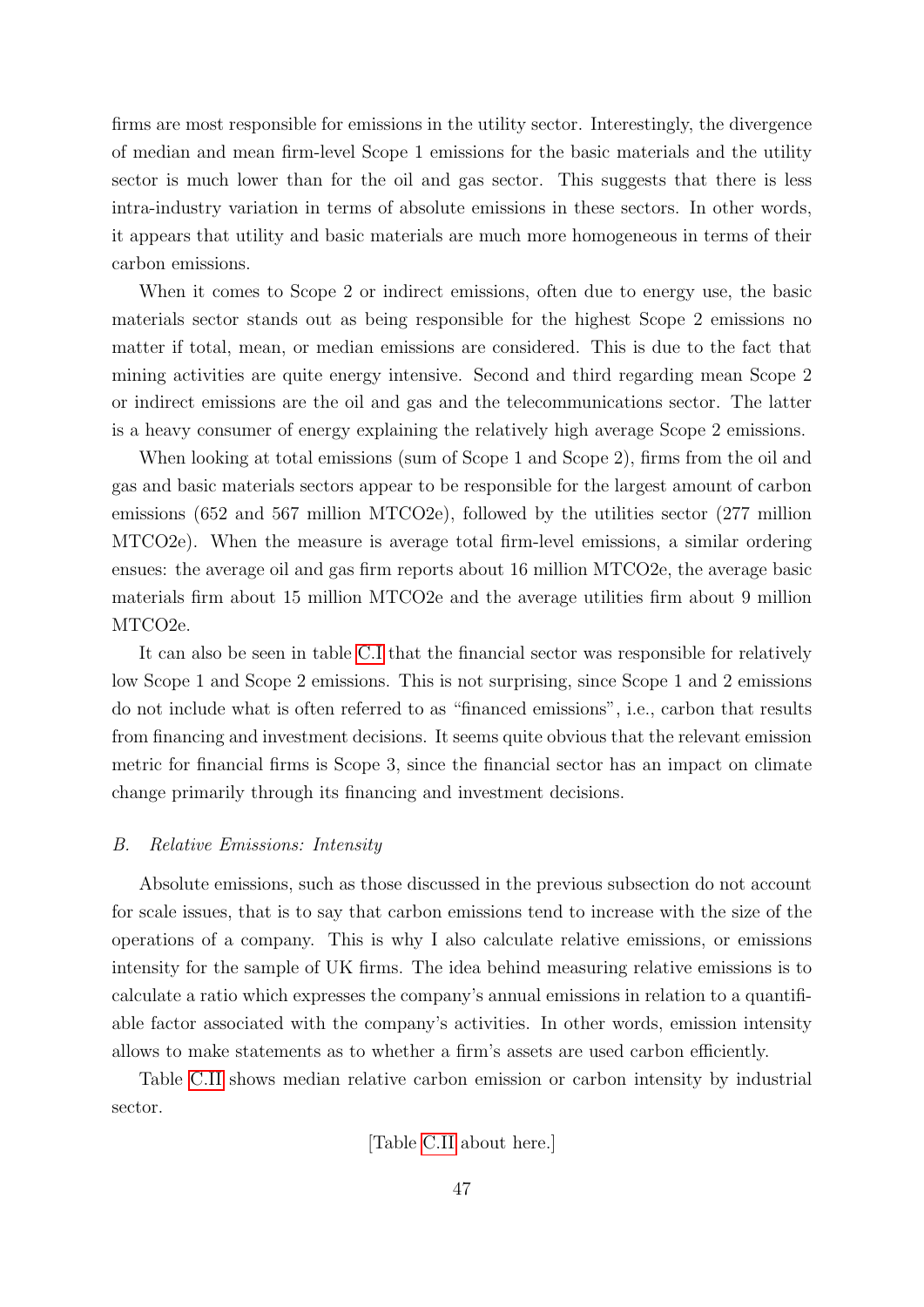I report three different relative emissions measures, namely emissions normalized by total assets (Panel A), total sales (Panel B), and tangible assets (Panel C). All three measures show that the Utilities sector is the most carbon intensive sector when Scope 1 emissions are considered. The second and third most emission intensive sectors are the Basic Materials sector and the Oil and gas sector.

When considering Scope 2, the Basic Materials sector is the most carbon intensive sector, which is due to the high energy use of mining activities. When looking at total emissions (Scope 1 and Scope 2 combined), the sectors with the highest carbon intensities are basic materials, utilities, and oil and gas. In conclusion, both absolute and relative emissions highlight the same sectors as being carbon intensive.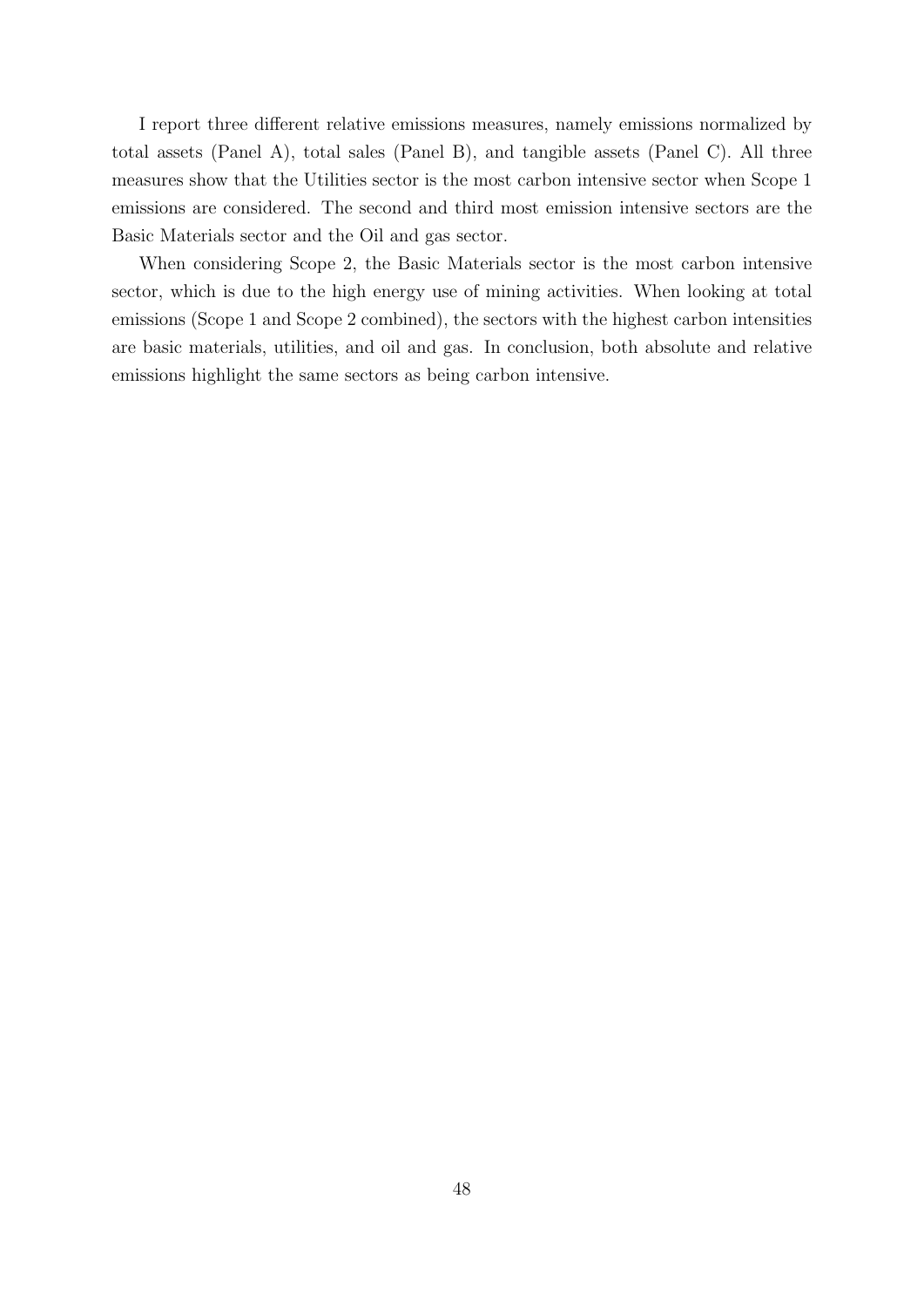# Table C.I

#### Absolute Emissions by Industrial Sector

<span id="page-49-0"></span>This table reports descriptive statistics of annual absolute GHG emissions by industrial sector. The unit of measurement is thousand Metric Tons of CO2e (MTCO2e). CO2e stands for Carbon dioxide equivalent and allows to take into consideration that some greenhouse gases have higher global warming potential (GWP) than others. Rescaling greenhouse gases in CO2e makes them comparable in terms of their impact on climate change. Scope 1 are direct emissions from sources that are owned or controlled by the reporting firm. Scope 2 emissions are indirect emissions which result as a consequence of the activities of the reporting firm, but occur at sources owned or controlled by another entity (e.g., energy use). Combined is simply the sum of the two. Panel A reports the sum of emissions, Panel B reports the emissions of the average firm, and Panel C reports the median emissions by industrial sector.

| Industry                     | Scope 1      | Scope 2     | Combined    |
|------------------------------|--------------|-------------|-------------|
| Panel A: Total Sum Emissions |              |             |             |
| Oil and Gas                  | 587,704.334  | 75,352.642  | 652,566.392 |
| Basic Materials              | 345,283.959  | 222,502.438 | 567,603.531 |
| Industrials                  | 127,792.332  | 31,512.452  | 159,114.596 |
| Consumer Goods               | 34, 267. 252 | 27,121.276  | 61,388.527  |
| Health Care                  | 5,813.456    | 5,398.883   | 11,212.338  |
| Consumer Service             | 129,074.403  | 45,184.939  | 168,813.556 |
| Telecommunications           | 2,291.706    | 12,488.350  | 14,771.400  |
| Utilities                    | 260,606.765  | 16,747.982  | 277,354.751 |
| Financials                   | 1,305.887    | 12,240.207  | 13,539.718  |
| Technology                   | 15.578       | 224.713     | 240.291     |
| Total                        | 1494155.671  | 448,773.881 | 1926605.101 |
| Panel B: Mean Emissions      |              |             |             |
| Oil and Gas                  | 13,356.917   | 1,883.816   | 16,314.160  |
| <b>Basic Materials</b>       | 9,086.420    | 6,013.579   | 15,340.636  |
| Industrials                  | 779.222      | 190.985     | 976.163     |
| Consumer Goods               | 496.627      | 393.062     | 889.689     |
| Health Care                  | 252.759      | 234.734     | 487.493     |
| Consumer Service             | 963.242      | 342.310     | 1,278.891   |
| Telecommunications           | 134.806      | 657.282     | 868.906     |
| Utilities                    | 9,307.384    | 598.142     | 9,905.527   |
| Financials                   | 14.673       | 136.002     | 152.132     |
| Technology                   | 0.974        | 14.045      | 15.018      |
| $_{\rm Total}$               | 2,402.180    | 724.998     | 3,137.793   |
| Panel C: Median Emissions    |              |             |             |
| Oil and Gas                  | 201.106      | 18.221      | 211.111     |
| <b>Basic Materials</b>       | 2,487.478    | 1,447.991   | 5,596.809   |
| Industrials                  | 35.029       | 32.861      | 66.590      |
| Consumer Goods               | 31.774       | 49.312      | 75.911      |
| Health Care                  | 26.123       | 37.890      | 70.843      |
| Consumer Service             | 53.279       | 118.778     | 179.423     |
| Telecommunications           | 19.547       | 126.689     | 188.267     |
| Utilities                    | 7,739.463    | 354.589     | 8,172.049   |
| Financials                   | 2.944        | 8.224       | 14.480      |
| Technology                   | 0.545        | 10.595      | 11.089      |
| $_{\rm Total}$               | 41.837       | 51.016      | 130.406     |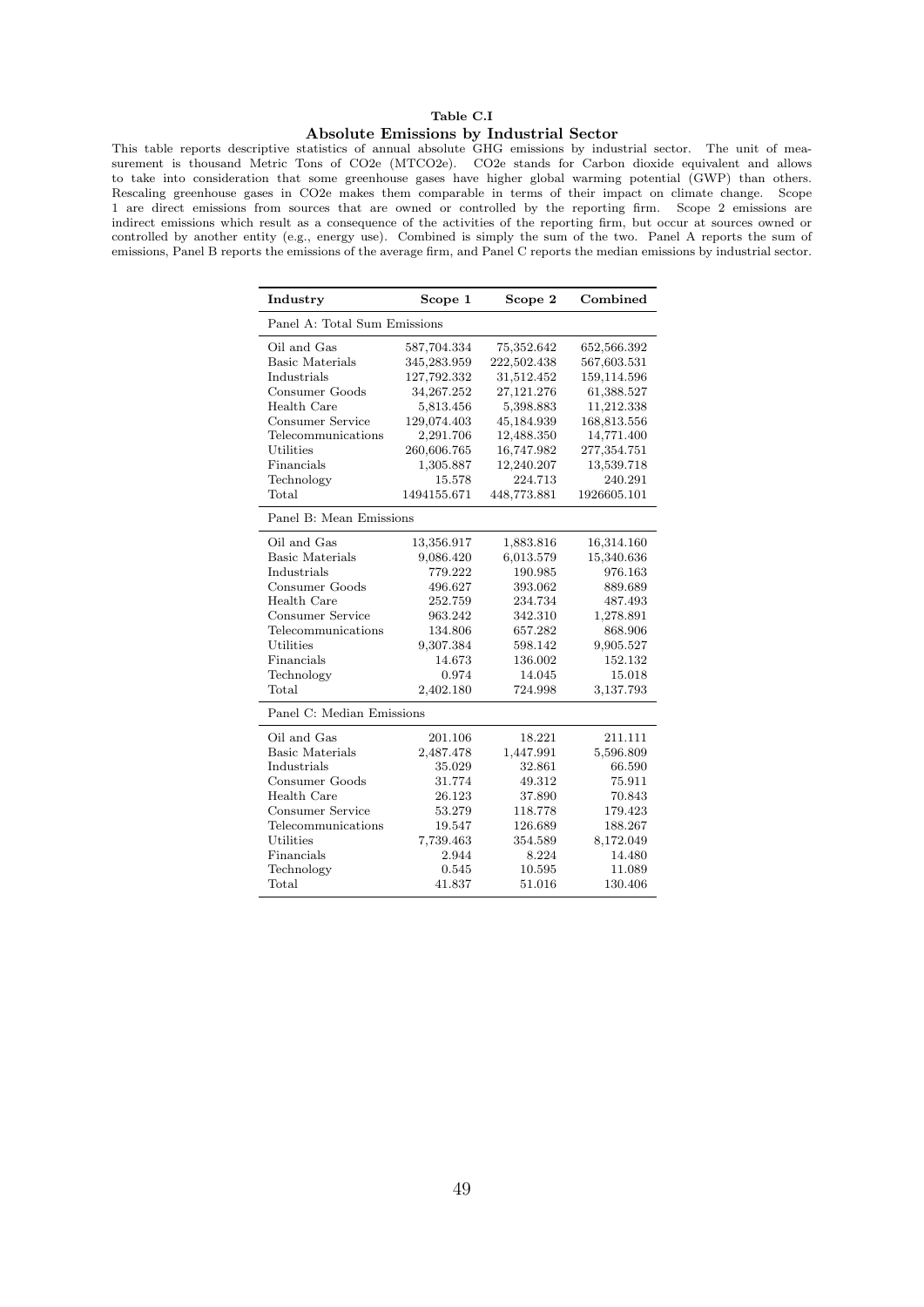#### Table C.II

#### Median Emission Intensity by Industrial Sector

<span id="page-50-0"></span>This table reports industry specific medians of three different emission intensity measures. Emission intensities are calculated as the ratio between GHG emissions and a quantifiable factor associated with the company's activities. I use assets (Panel A), sales (Panel B), and tangible assets (Panel C) to scale GHG emissions. The unit of carbon intensity is thousand metric tons CO2e per Million GBP of assets. Direct emissions (Scope 1) are emissions from sources that are owned or controlled by the reporting entity. In contrast, Indirect emissions (Scope 2) are emissions that are a consequence of the activities of the reporting entity, but occur at sources owned or controlled by another entity. Indirect emissions are often due to energy use.)

> $\overline{a}$  $\overline{a}$  $\overline{a}$

> $\overline{a}$

| Industry                                         | Scope 1 | Scope 2 | Combined |
|--------------------------------------------------|---------|---------|----------|
| Panel A: Scaled By Total Assets                  |         |         |          |
| Oil and Gas                                      | 0.141   | 0.007   | 0.167    |
| Basic Materials                                  | 0.198   | 0.220   | 0.464    |
| Industrials                                      | 0.027   | 0.023   | 0.052    |
| Consumer Goods                                   | 0.014   | 0.023   | 0.030    |
| Health Care                                      | 0.006   | 0.010   | 0.020    |
| Consumer Service                                 | 0.019   | 0.036   | 0.079    |
| Telecommunications                               | 0.008   | 0.054   | 0.062    |
| Utilities                                        | 0.255   | 0.038   | 0.272    |
| Financials                                       | 0.000   | 0.001   | 0.001    |
| Technology                                       | 0.001   | 0.009   | 0.009    |
| Total                                            | 0.016   | 0.019   | 0.049    |
| Panel B: Scaled by Total Sales                   |         |         |          |
| Oil and Gas                                      | 0.259   | 0.007   | 0.296    |
| Basic Materials                                  | 0.335   | 0.310   | 1.012    |
| Industrials                                      | 0.019   | 0.018   | 0.042    |
| Consumer Goods                                   | 0.016   | 0.021   | 0.048    |
| Health Care                                      | 0.010   | 0.021   | 0.031    |
| Consumer Service                                 | 0.022   | 0.032   | 0.068    |
| Telecommunications                               | 0.008   | 0.046   | 0.058    |
| Utilities                                        | 0.583   | 0.101   | 0.665    |
| Financials                                       | 0.001   | 0.004   | 0.006    |
| Technology                                       | 0.001   | 0.017   | 0.018    |
| $_{\rm Total}$                                   | 0.016   | 0.021   | 0.046    |
| Panel C: Scaled by Plant, Property and Equipment |         |         |          |
| Oil and Gas                                      | 0.433   | 0.055   | 0.485    |
| Basic Materials                                  | 0.343   | 0.344   | 0.766    |
| Industrials                                      | 0.207   | 0.206   | 0.466    |
| Consumer Goods                                   | 0.220   | 0.226   | 0.412    |
| Health Care                                      | 0.066   | 0.091   | 0.166    |
| Consumer Service                                 | 0.061   | 0.140   | 0.225    |
| Telecommunications                               | 0.014   | 0.107   | 0.131    |
| Utilities                                        | 0.441   | 0.048   | 0.490    |
| Financials                                       | 0.014   | 0.135   | 0.180    |
| Technology                                       | 0.015   | 0.180   | 0.192    |
| Total                                            | 0.109   | 0.157   | 0.350    |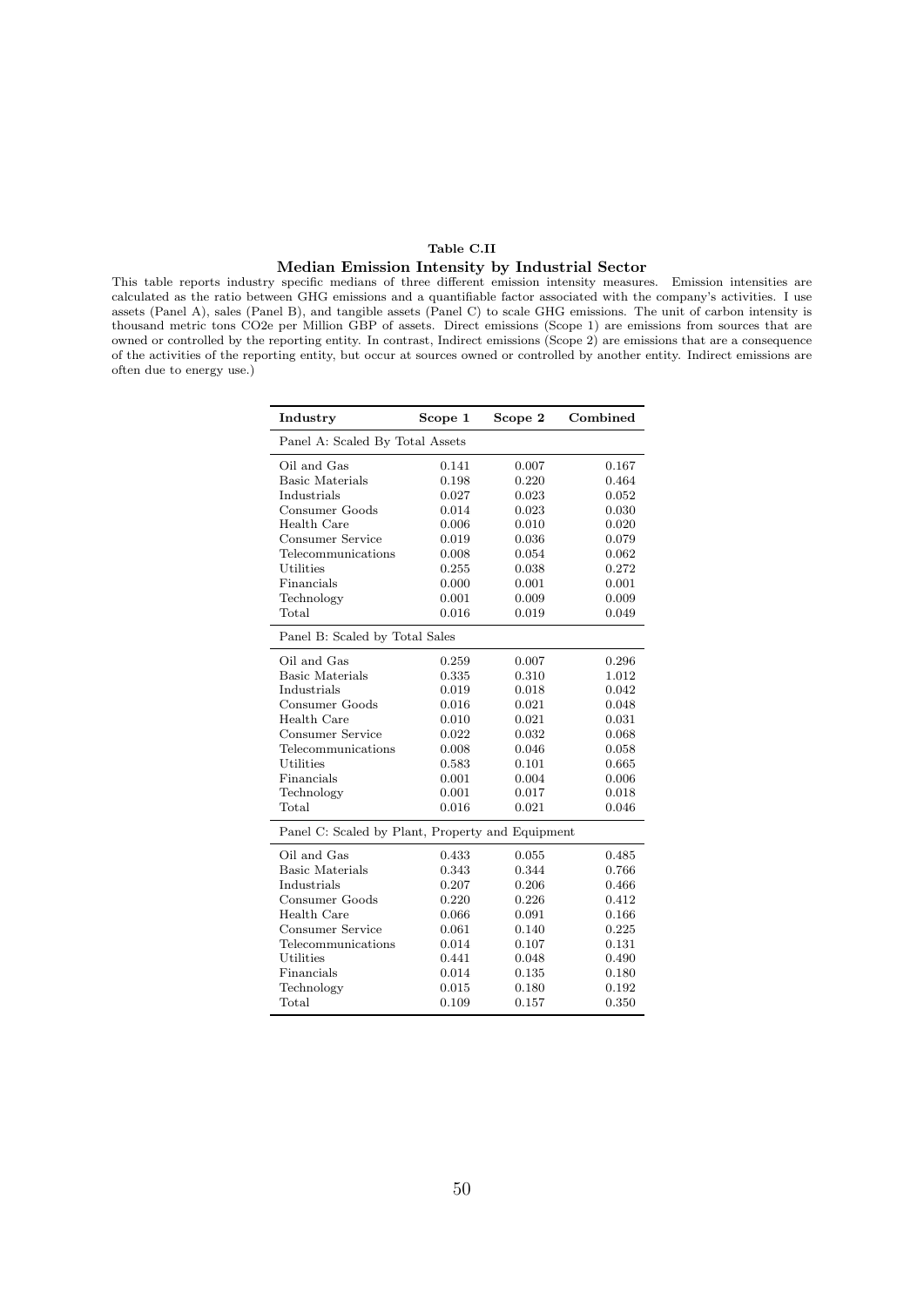# <span id="page-51-0"></span>D Appendix: CDP Information Request and Corporate Beliefs of Climate Change Risks

This appendix provides further background information on the questionnaire CDP uses to request climate change related information from publicly listed firms. The section also shows and discusses descriptive statistics on the beliefs of the corporate sector when it comes to climate change risks

# A. Structure of the Information Request

The information requested through the CDP questionnaire<sup>[41](#page-51-1)</sup> can be roughly grouped into the following three blocks:

- 1. Management
	- (a) Governance
	- (b) Strategy
	- (c) Targets and Initiatives
	- (d) Communications
- 2. Risks & Opportunities
- 3. Emissions
	- (a) Emissions Methodology
	- (b) Emissions Data
	- (c) Energy

#### A.1. Management

The first block of questions is mainly concerned with how firms manage climate change related issues. For instance, questions in this block regard governance issues such as the highest hierarchical level at which climate change is discussed within an organization. Strategic aspects such as whether climate change concerns are anchored in the firm's strategy or whether the firm engages with policy makers on climate change are also considered in this block.

The targets and initiatives subsection asks questions related to whether firms have absolute (total quantity of emissions) or relative (intensity, e.g., emissions per sales)

<span id="page-51-1"></span><sup>41</sup>The questionnaire CDP used in 2013 can be downloaded here: <http://goo.gl/tf2oKN>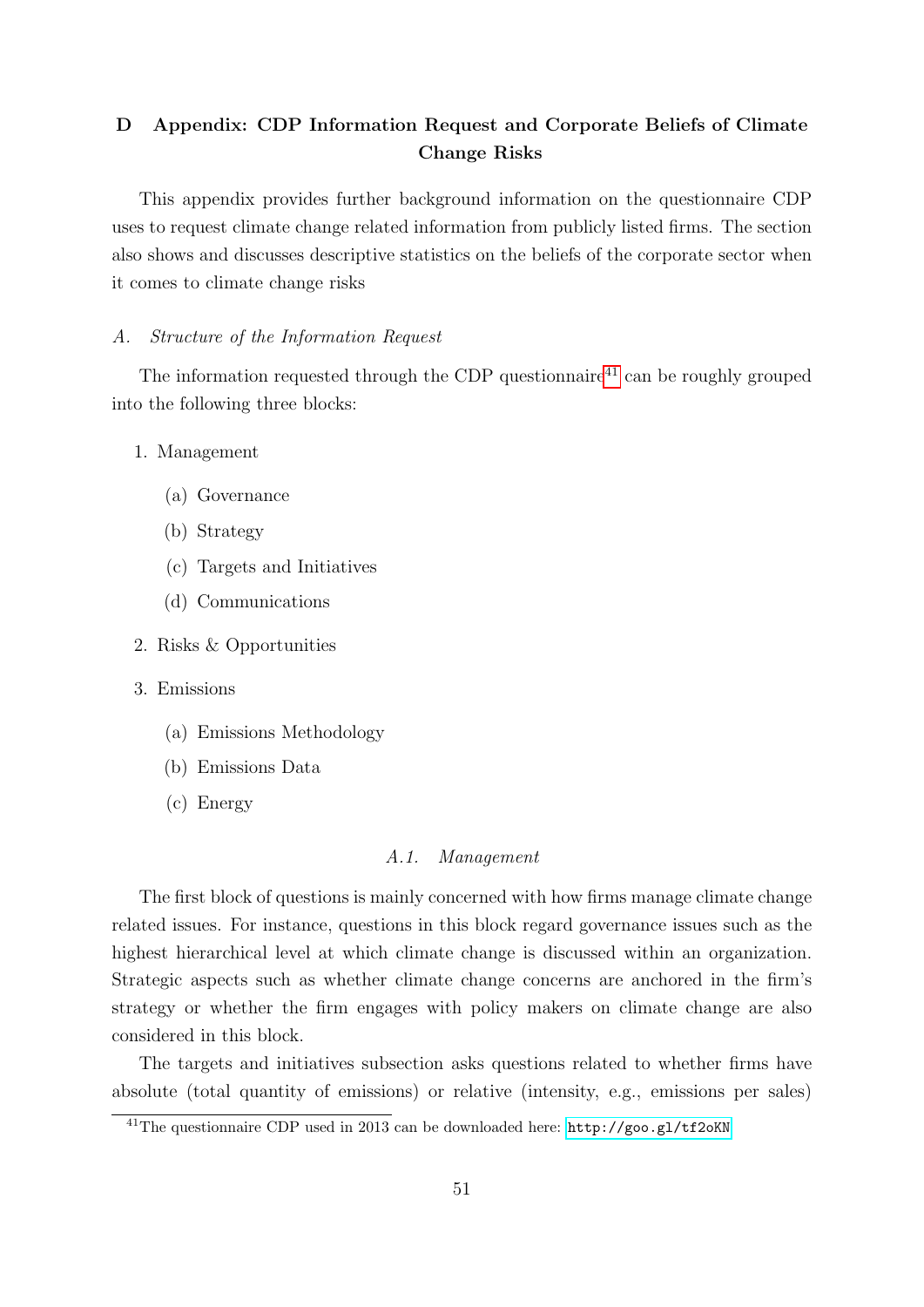targets. Finally, the communications subsection gives information about whether the firm has published information on the company's response to climate change in places other than the CDP questionnaire.

# A.2. Risks & Opportunities

The risks and opportunities block of the questionnaire tries to elicit the corporate sector's beliefs about corporate climate change risks and opportunities. In other words, questions in this section try to map out the beliefs of the corporate sector when it comes to corporate climate risks and opportunities. In the questionnaire, responding companies are asked to indicate whether they see corporate climate change related risks and opportunities mainly due to changes in one or more of the following three aspects:

- 1. Regulation
- 2. Physical climate parameters
- 3. Other climate-related developments

Respondents are further asked to qualify their responses within these three risk and opportunity classes with respect to the following dimensions:

# 1. Driver

- (a) Risks driven by changes in regulation: e.g., Cap and trade schemes; Carbon taxes; Emission reporting obligations; Fuel/energy taxes and regulations; General environmental regulations; International agreements; Lack of regulation; Product efficiency regulations and standards.
- (b) Risks driven by changes in physical climate parameters: e.g., Change in temperature extremes; change in precipitation extremes and drought; Tropical cyclones
- (c) Risks driven by changes in other climate-related developments: e.g., changing consumer behavior, Reputation, Uncertainty in market signals
- 2. Potential Impact, e.g., Inability to do business; Increased capital cost; Increased operational cost; Reduced demand for goods/services; Reduced stock price (market valuation); Reduction in capital availability; Reduction/disruption in production capability
- 3. Time frame, e.g.,  $1-5$  years;  $6-10$  years;  $>10$  years; Current
- 4. Nature of impact, e.g., Direct; Indirect (Client); Indirect (Supply chain)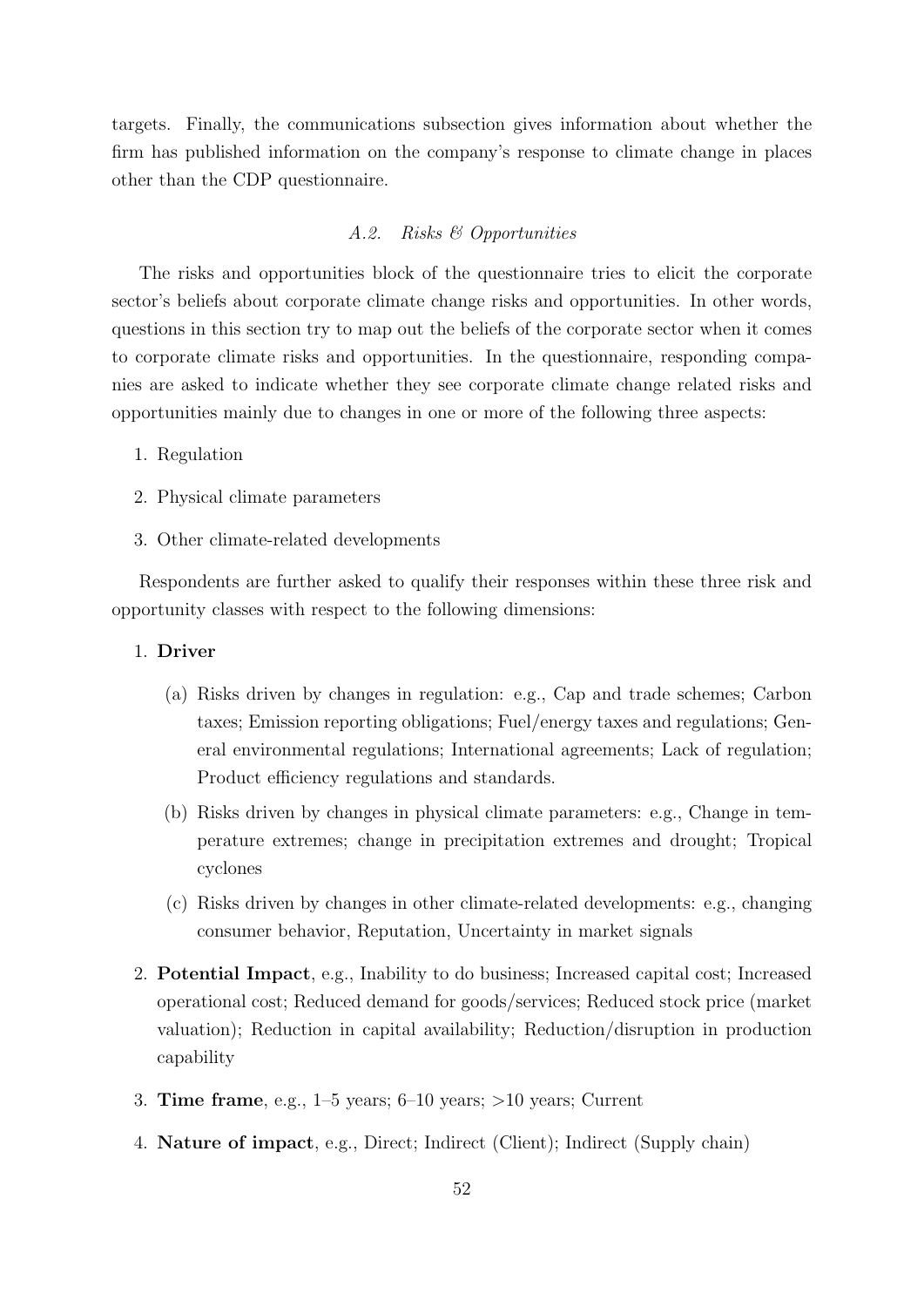5. Likelihood, e.g., Exceptionally unlikely; Very unlikely; Unlikely; About as likely as not; More likely than not; Likely; Very likely; Virtually certain

6. Magnitude of impact, e.g., High; Medium-high; Medium; Low-medium; Low

[Table [D.I](#page-56-0) about here.]

In Table [D.I,](#page-56-0) I tabulate the regulatory risks that the respondents to CDP identified in 2013. Panel A shows the distribution of the main regulatory risk drivers. The most commonly identified regulatory risk were carbon taxes (14.1 percent), while fuel/energy taxes and regulations (13 percent) came second, followed by cap and trade schemes (12.7 percent). When asked about the potential impact such changes in climate change regulation might have on the firms, almost 65 percent of the responses identified increased operational costs as the most likely impact (see Panel B, Table [D.I\)](#page-56-0). The second most common reply regarding the impact of changes in climate change related regulation was increased capital cost (9.95 percent) or reduced demand for goods/services (9.73 percent). The majority of corporations regard the impact of risks related to climate change regulation as being direct (81.61 percent), as opposed to being indirect through supply chains or clients (see Panel C). Regarding the time frame after which these risks are thought to become material, there seems to be the view that regulatory climate change risks are already relevant today, or will become so in the near future: 46 percent of the reported regulatory risk drivers were identified as materializing within the next 1-5 years and 33 percent of the risks were seen as being relevant already today (see Panel D). The majority of the corporate sector regards regulatory climate change risks as either Virtually certain (26.75 percent), Likely (18.5 percent) or Very likely (17.22 percent). Hence, almost two thirds of the regulatory climate change risks are regarded as being highly certain to impact corporations in one way or another. Quite interestingly, the magnitude of the identified regulatory climate change related risks were perceived as being of only Medium (25 percent), Low (25.08 percent), or Medium-low (19.7 percent) impact. It seems thus as if corporate sector sees climate change related regulation as a virtual certainty, but regards the real financial impact of such regulation as being only of limited nature.

# [Table [D.II](#page-57-0) about here.]

Table [D.II](#page-57-0) repeats the previous exercise for risks due to changes in physical climate parameters. Interestingly, physical risks related to climate change were identified less often by the corporate sector than regulatory risks: while regulatory risk drivers got mentioned 5,417 times by CDP respondents, only 4,079 risks related to changes in physical parameters were identified. In other words, firms with public response permission identified on average 2.9 regulatory risk drivers (i.e. number of regulatory risk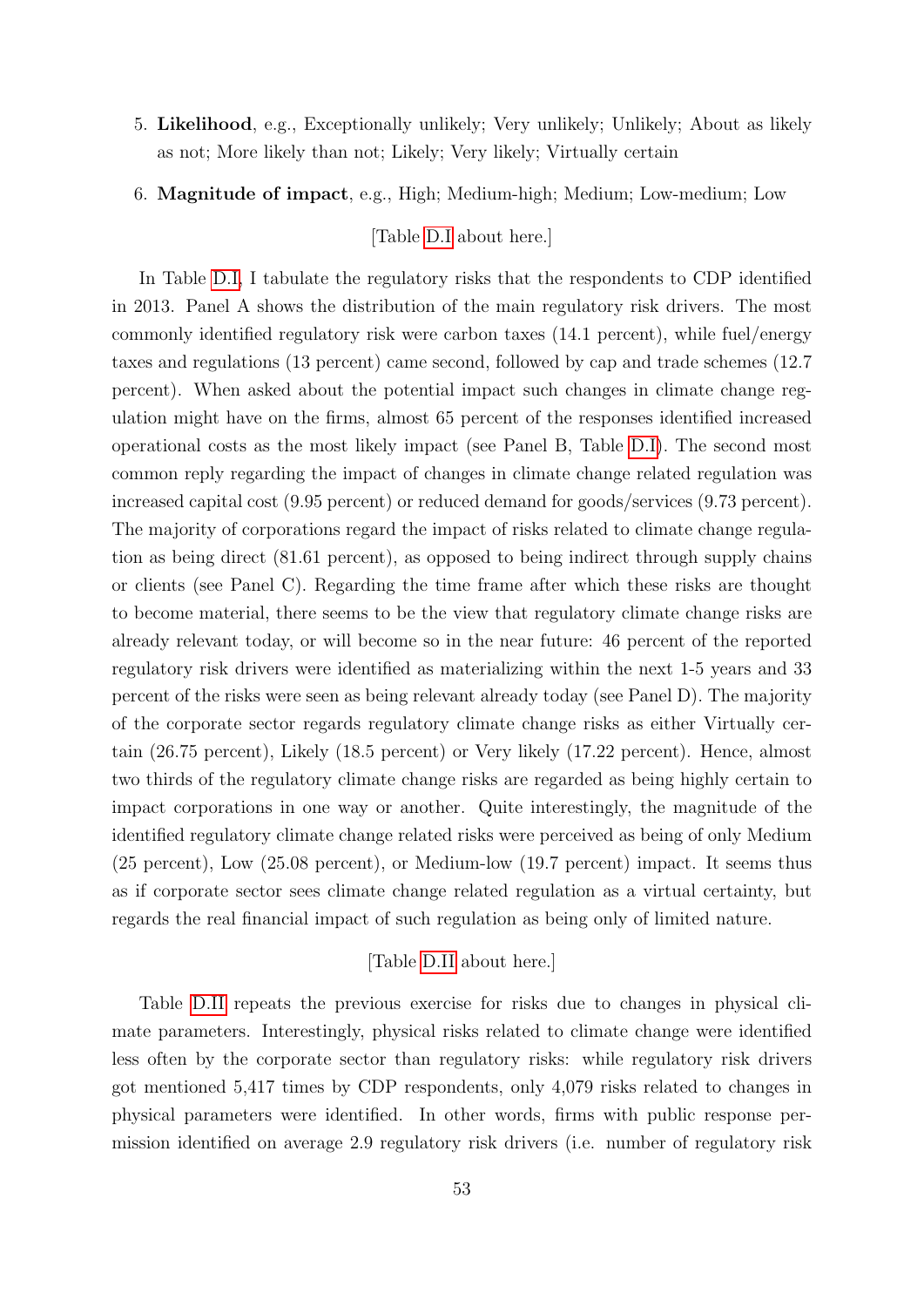drivers/number of firms with public response permission= $5,417/1,816=2.9$ , while the same respondents identified only 2.25 risk drivers related to changes in physical climate parameters (4,079/1,816=2.25).

Respondents mentioned change in precipitation extremes and droughts (18 percent), change in temperature extremes (10.69 percent) and tropical cyclones, e.g., hurricanes and typhoons (10 percent), as the most common physical climate change risk drivers. Hence, almost half of the responses acknowledge that severe weather events are going to have the potential to generate a substantive change in the respondent's business operations, revenue, or expenditure.

Akin to regulatory risks, respondents expect changes in physical climate parameters to impact the operations of business through increased operational cost (34.98 percent) alongside reduction/disruption in production capacity (30.82 percent). Again, the nature of these physical risk drivers are mostly regarded as being direct (73.6 percent) and the time frame is current (30.91 percent) or unknown (21.65 percent). The latter finding is quite interesting, as it suggests that the corporate sector sees much greater uncertainty as to when exactly changes in physical climate parameters will start having an economic impact on the bottom line of firms. Also, in contrast to regulatory risks, there is more disagreement regarding the likelihood of physical climate change risks to materialize: for instance, 21.72 percent of the responses suggest that risks resulting from changes in physical climate parameters are Likely to materialize, whereas a large fraction of the reported risks are also regarded as being More likely than not (21.28 percent) or About as likely as not (16.5 percent) to materialize. Similar to regulatory risk drivers, however, physical risks are mostly regarded as having Medium (23.29 percent), Low-medium (20.86 percent), or Low (16.89 percent) impact.

# [Table [D.III](#page-58-0) about here.]

Finally, respondents are also asked to qualify Risks driven by changes in other climaterelated developments. Risk drivers from these categories receive the fewest responses: only 2,369 risk drivers related to other climate-related developments have been identified. As Panel A shows, the two risk drivers that stick out in this category are concerns about (i) Reputation (35.58 percent) and (ii) Changing consumer behavior (28.24 percent). The most commonly chosen impact through which these other risk drivers are likely to manifest is Reduced demand for goods/services (50.44 percent) and increased operational costs (13.93 percent). Similar to regulatory risks, risk drivers related to other climaterelated developments are seen as being mainly direct (74.42 percent) and to be relevant already today or in the near future: more than 60 percent of the risk drivers are likely to manifest within the next 1–5 years or today. The likelihood of these risks is regarded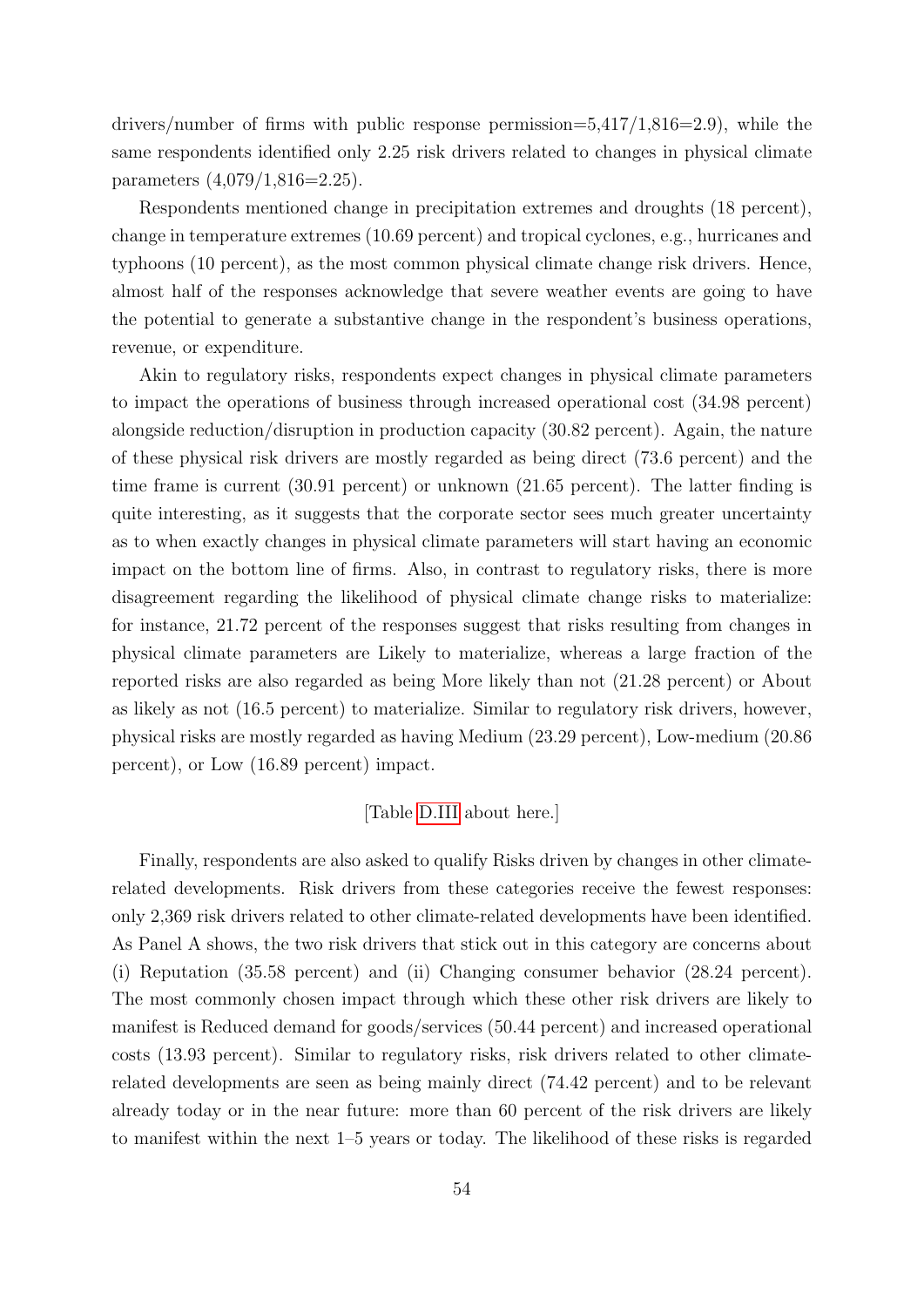as Likely (20.18 percent), About as likely as not (18.11), or More likely than not (17.35 percent). Risks driven by changes in other climate-related appear to be regarded more relevant than the risks with respect to changes in physical climate parameters: 27.14 percent of the risks are medium, 17.9 percent medium-high, and 16.88 percent low.

Concluding, it seems as if the main climate change related risks seen by the corporate sector are regarded as being of regulatory nature.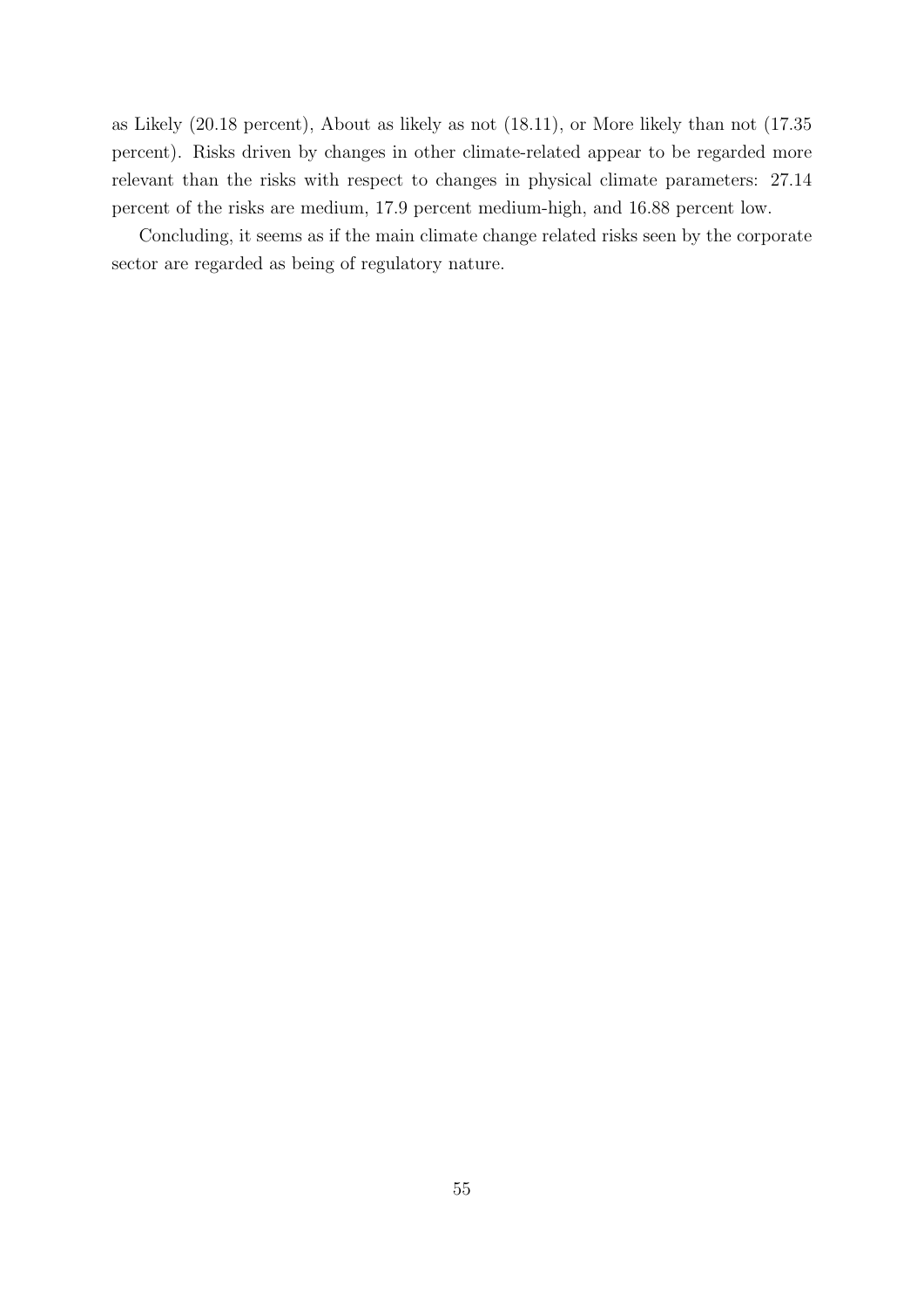#### Table D.I

#### Risks Driven by Changes in Regulation (All CDP Respondents in 2013)

<span id="page-56-0"></span>This table reports the main regulatory climate change risks respondents to the CDP identified in 2013. Count gives the raw count of the number of times the answer was chosen. Percent shows the relative frequency of the response. In their replies, firms can choose as many risk drivers as they like.

|                                                       | Count | Percent      |
|-------------------------------------------------------|-------|--------------|
| Panel A: Risk Driver                                  |       |              |
| Carbon taxes                                          | 764   | 14.1         |
| Fuel/energy taxes and regulations                     | 704   | 13           |
| Cap and trade schemes                                 | 688   | 12.7         |
| Emission reporting obligations                        | 577   | 10.65        |
| Uncertainty surrounding new regulation                | 488   | 9.01         |
| General environmental regulations, including planning | 421   | 7.77         |
| International agreements                              | 382   | 7.05         |
| Product efficiency regulations and standards          | 364   | 6.72         |
|                                                       | 260   | 4.8          |
| Air pollution limits                                  |       |              |
| Product labeling regulations and standards            | 238   | 4.39<br>4.15 |
| Other regulatory drivers                              | 225   |              |
| Renewable energy regulation                           | 109   | 2.01         |
| Voluntary agreements                                  | 103   | 1.9          |
| Lack of regulation                                    | 94    | 1.74         |
| Panel B: Potential Impact                             |       |              |
| Increased operational cost                            | 3513  | 64.85        |
| Increased capital cost                                | 539   | 9.95         |
| Reduced demand for goods/services                     | 527   | 9.73         |
| Other                                                 | 420   | 7.75         |
| Inability to do business                              | 136   | $2.51\,$     |
| Reduction/disruption in production capacity           | 131   | 2.42         |
| Reduced stock price (market valuation)                | 69    | 1.27         |
| Reduction in capital availability                     | 45    | 0.83         |
| Wider social disadvantages                            | 37    | 0.68         |
|                                                       |       |              |
| Panel C: Nature of Impact                             |       |              |
| Direct                                                | 4421  | 81.61        |
| Indirect (Supply chain)                               | 521   | 9.62         |
| Indirect (Client)                                     | 475   | 8.77         |
| Panel D: Time Frame                                   |       |              |
| $1-5$ years                                           | 2488  | 45.93        |
| Current                                               | 1794  | 33.12        |
| $6-10$ years                                          | 572   | 10.56        |
| Unknown                                               | 413   | 7.62         |
| $>10$ years                                           | 150   | 2.77         |
| Panel E: Likelihood                                   |       |              |
|                                                       |       |              |
| Virtually certain                                     | 1449  | 26.75        |
| Likely                                                | 1002  | 18.5         |
| Very likely                                           | 933   | 17.22        |
| More likely than not                                  | 763   | 14.09        |
| About as likely as not                                | 639   | 11.8         |
| Unlikely                                              | 294   | 5.43         |
| Unknown                                               | 218   | 4.02         |
| Very unlikely                                         | 92    | $1.7\,$      |
| Exceptionally unlikely                                | 27    | $0.5\,$      |
| Panel F: Magnitude of Impact                          |       |              |
| Medium                                                | 1356  | 25.03        |
| $_{\text{Low}}$                                       | 1250  | 23.08        |
| Low-medium                                            | 1064  | 19.64        |
| Medium-high                                           | 777   | 14.34        |
| High                                                  | 639   | 11.8         |
| Unknown                                               | 331   | 6.11         |
|                                                       |       |              |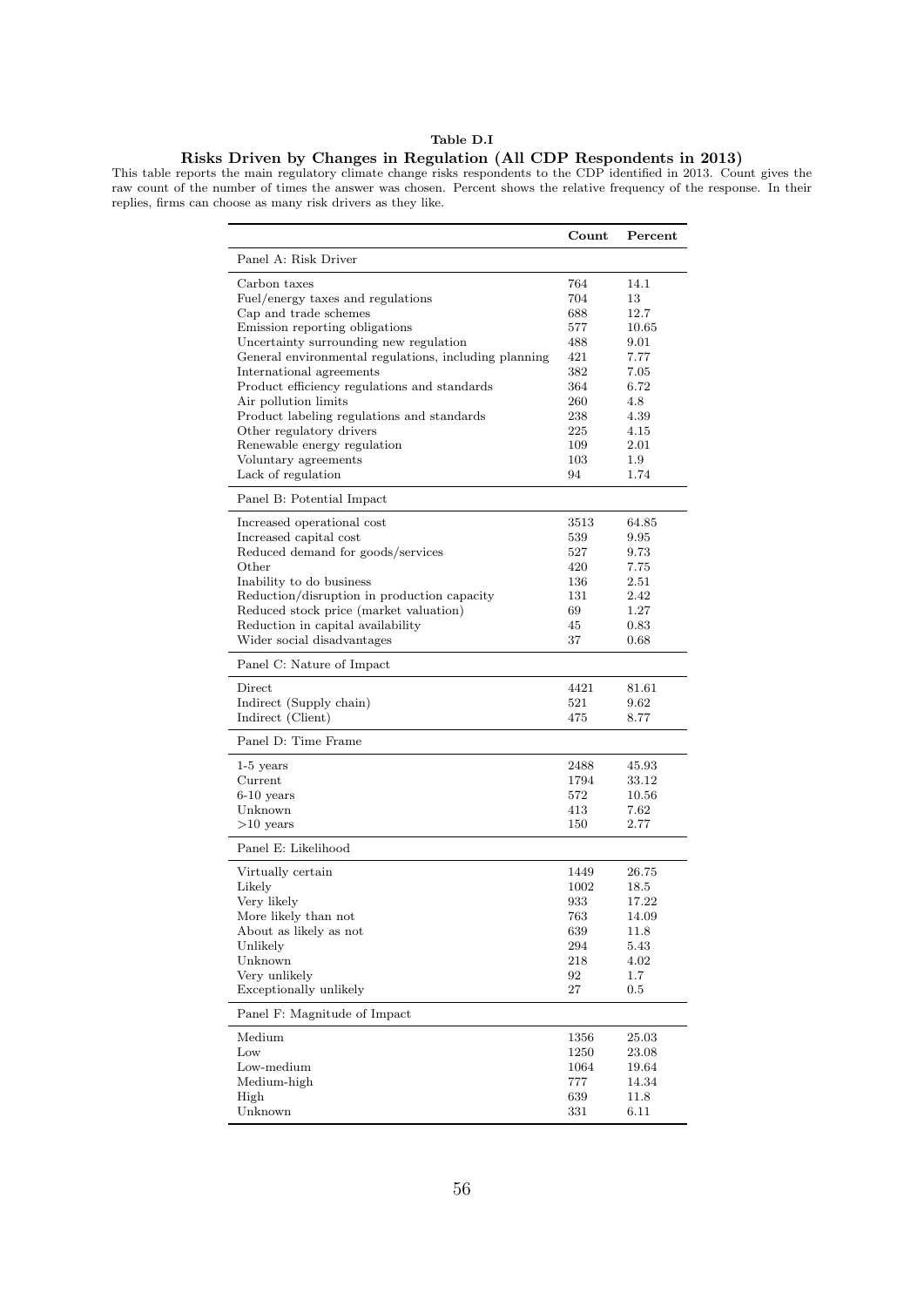# Table D.II

<span id="page-57-0"></span>Risks Driven by Changes in Physical Climate Parameters (All CDP Respondents in 2013) This table reports the main physical climate change risks respondents to the CDP identified in 2013. Count gives the raw count of the number of times the answer was chosen. Percent shows the relative frequency of the response. In their replies, firms can choose as many risk drivers as they like.

|                                                                                 | Count      | Percent        |
|---------------------------------------------------------------------------------|------------|----------------|
| Panel A: Risk Driver                                                            |            |                |
| Change in precipitation extremes and droughts<br>Change in temperature extremes | 751<br>436 | 18.41<br>10.69 |
| Tropical cyclones (hurricanes and typhoons)                                     | 410        | 10.05          |
| Change in mean (average) temperature                                            | 394        | 9.66           |
| Change in precipitation pattern                                                 | 376        | 9.22           |
| Other physical climate drivers                                                  | 345        | 8.46           |
| Induced changes in natural resources                                            | 342        | 8.38           |
| Sea level rise                                                                  | 316        | 7.75           |
| Uncertainty of physical risks                                                   | 294        | 7.21           |
| Change in mean (average) precipitation                                          | 226        | 5.54           |
| Snow and ice                                                                    | 189        | 4.63           |
| Panel B: Potential Impact                                                       |            |                |
| Increased operational cost                                                      | 1427       | 34.98          |
| Reduction/disruption in production capacity                                     | 1257       | 30.82          |
| Inability to do business                                                        | 358        | 8.78           |
| $\rm Other$                                                                     | 350        | 8.58           |
| Reduced demand for goods/services                                               | 284        | 6.96           |
| Increased capital cost                                                          | 272        | 6.67           |
| Wider social disadvantages                                                      | 82         | 2.01           |
| Reduction in capital availability                                               | 26         | 0.64           |
| Reduced stock price (market valuation)                                          | 23         | 0.56           |
| Panel C: Nature of Impact                                                       |            |                |
| Direct                                                                          | 3002       | 73.6           |
| Indirect (Supply chain)                                                         | 647        | 15.86          |
| Indirect (Client)                                                               | 430        | 10.54          |
| Panel D: Time Frame                                                             |            |                |
| Current                                                                         | 1261       | 30.91          |
| Unknown                                                                         | 883        | $21.65\,$      |
| $>10$ years                                                                     | 761        | 18.66          |
| $1-5$ years                                                                     | 678        | 16.62          |
| $6-10$ years                                                                    | 496        | 12.16          |
| Panel E: Likelihood                                                             |            |                |
| Likely                                                                          | 886        | 21.72          |
| More likely than not                                                            | 868        | 21.28          |
| About as likely as not                                                          | 673        | 16.5           |
| Very likely                                                                     | 548        | 13.43          |
| Unknown                                                                         | 407        | 9.98           |
| Unlikely                                                                        | 296        | 7.26           |
| Virtually certain                                                               | 276        | 6.77           |
| Very unlikely                                                                   | 85         | 2.08           |
| Exceptionally unlikely                                                          | 40         | 0.98           |
| Panel F: Magnitude of Impact                                                    |            |                |
| Medium                                                                          | 950        | 23.29          |
| Low-medium                                                                      | 851        | 20.86          |
| Low                                                                             | 689        | 16.89          |
| Medium-high                                                                     | 684        | 16.77          |
| High                                                                            | 509        | 12.48          |
| Unknown                                                                         | 396        | 9.71           |
|                                                                                 |            |                |